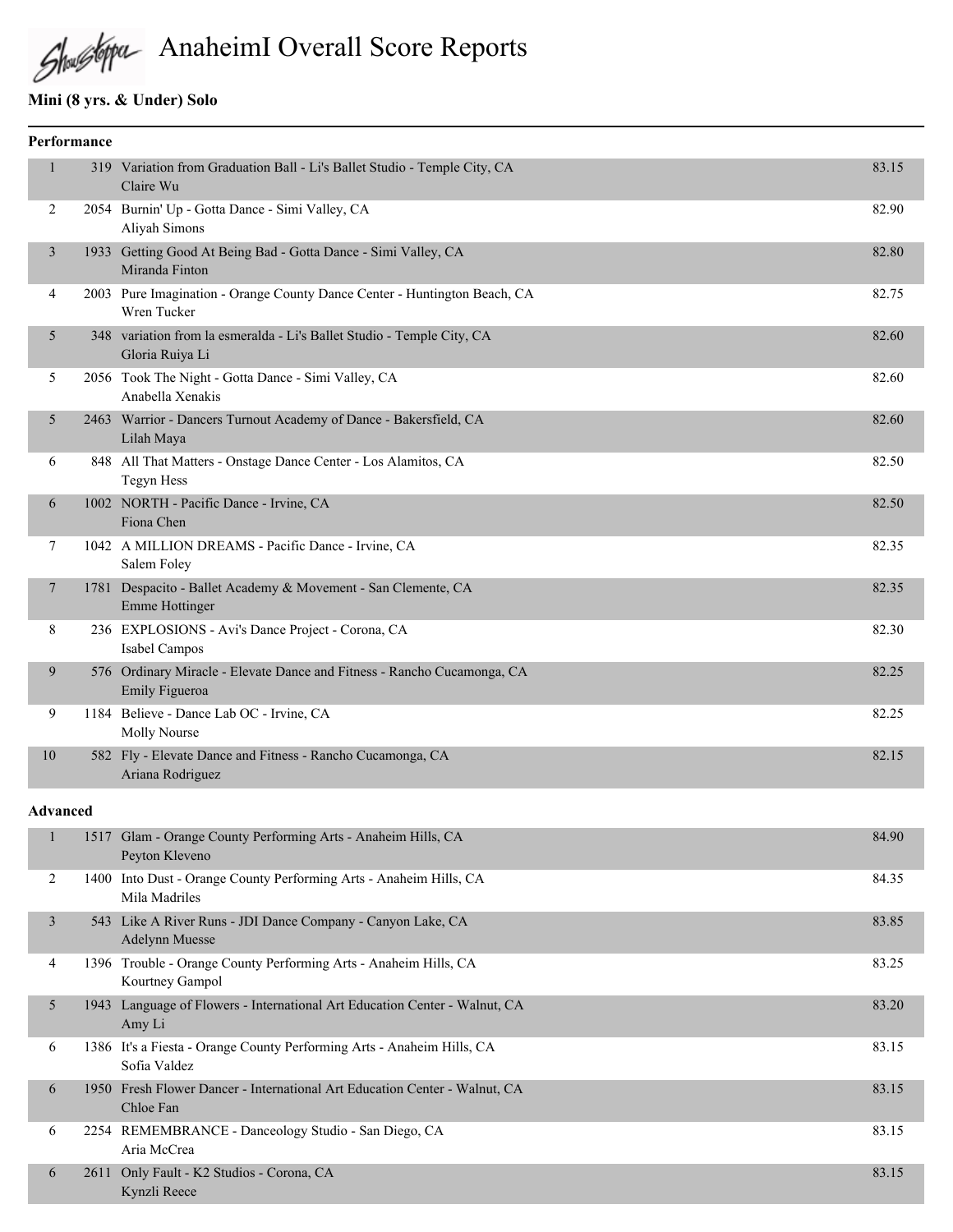|    | 1406 Hit Me With a Hot Note - Orange County Performing Arts - Anaheim Hills, CA<br>Kennadie Wright | 83.00 |
|----|----------------------------------------------------------------------------------------------------|-------|
| 8  | 2166 Friend Like Me - Murrieta Dance Project - Murrieta, CA<br>Oakley Crabbe                       | 82.75 |
| 9  | 520 Bad - 8 Count Dance Academy - Los Angeles, CA<br>Brink Svendsen                                | 82.60 |
| 10 | 1403 Applause - Orange County Performing Arts - Anaheim Hills, CA<br>Graycen Weeda                 | 82.40 |
| 10 | 1404 Who Runs the World - Orange County Performing Arts - Anaheim Hills, CA<br>Avery Wilkinson     | 82.40 |

## **Competitive**

| $\overline{2}$<br>2612 Everybody Wants to Rule The World - K2 Studios - Corona, CA<br>Adiyah Ayres<br>Supermarket Flowers - Murrieta Dance Project - Murrieta, CA<br>3<br>2172 | 85.15<br>84.90<br>84.85 |
|--------------------------------------------------------------------------------------------------------------------------------------------------------------------------------|-------------------------|
|                                                                                                                                                                                |                         |
| Lily DeJoya                                                                                                                                                                    |                         |
| 2210 Send In The Clowns - Murrieta Dance Project - Murrieta, CA<br>4<br>Vada Mariscal                                                                                          |                         |
| 2613 Hold Your Breath - K2 Studios - Corona, CA<br>4<br>Eva Wright                                                                                                             | 84.85                   |
| 2241 Tomorrow - Murrieta Dance Project - Murrieta, CA<br>5<br>Liciana Vun                                                                                                      | 84.80                   |
| 1416 Little Respect - Orange County Performing Arts - Anaheim Hills, CA<br>6<br>Liana Li                                                                                       | 84.65                   |
| 2013 Here With Us - West Coast School of the Arts - Costa Mesa, CA<br>7<br>Olive Lee                                                                                           | 84.60                   |
| Show Off - Orange County Performing Arts - Anaheim Hills, CA<br>8<br>1419<br><b>Dylan Reuss</b>                                                                                | 84.55                   |
| 8<br>2188 Play That Sax - Murrieta Dance Project - Murrieta, CA<br>Dylan Garcia                                                                                                | 84.55                   |
| 1407 Wonderful World - Orange County Performing Arts - Anaheim Hills, CA<br>9<br>Kyle Chen                                                                                     | 84.50                   |
| 9<br>1916 MISS OTIS REGRETS - Touch of Class - El Cajon, CA<br>Ainsley McClees                                                                                                 | 84.50                   |
| 10<br>Flaunt It - Murrieta Dance Project - Murrieta, CA<br>2225<br>Harper Rico                                                                                                 | 84.30                   |

## **Mini (8 yrs. & Under) Duet/Trio**

|                | Performance |                                                                                                                          |       |  |  |  |
|----------------|-------------|--------------------------------------------------------------------------------------------------------------------------|-------|--|--|--|
|                |             | 340 Esmeralda - Li's Ballet Studio - Temple City, CA<br>Isabella Zhou, Gloria Ruiya Li                                   | 83.70 |  |  |  |
| $\overline{2}$ |             | 1074 SPELL ON YOU - Pacific Dance - Irvine, CA<br>Salem Foley, Cloey Diaz, Valery Jones                                  | 83.45 |  |  |  |
| 3              |             | 557 Beautiful Lies - Elevate Dance and Fitness - Rancho Cucamonga, CA<br>Berkeley McGrath, Brooke Bearly, Amaris Valadez | 83.15 |  |  |  |
| 3              |             | 1072 SHIMMY WITH ME - Pacific Dance - Irvine, CA<br>Fiona Chen, Katelyn Kwan                                             | 83.15 |  |  |  |
| $\overline{4}$ |             | 2585 Best Friends - Gotta Dance - Simi Valley, CA<br>Anabella Xenakis, Miranda Finton, Olivia Tees                       | 83.05 |  |  |  |
| 5              | 594         | 2 Many Fish - Elevate Dance and Fitness - Rancho Cucamonga, CA<br>Tyler Fox, Ariana Rodriguez                            | 82.95 |  |  |  |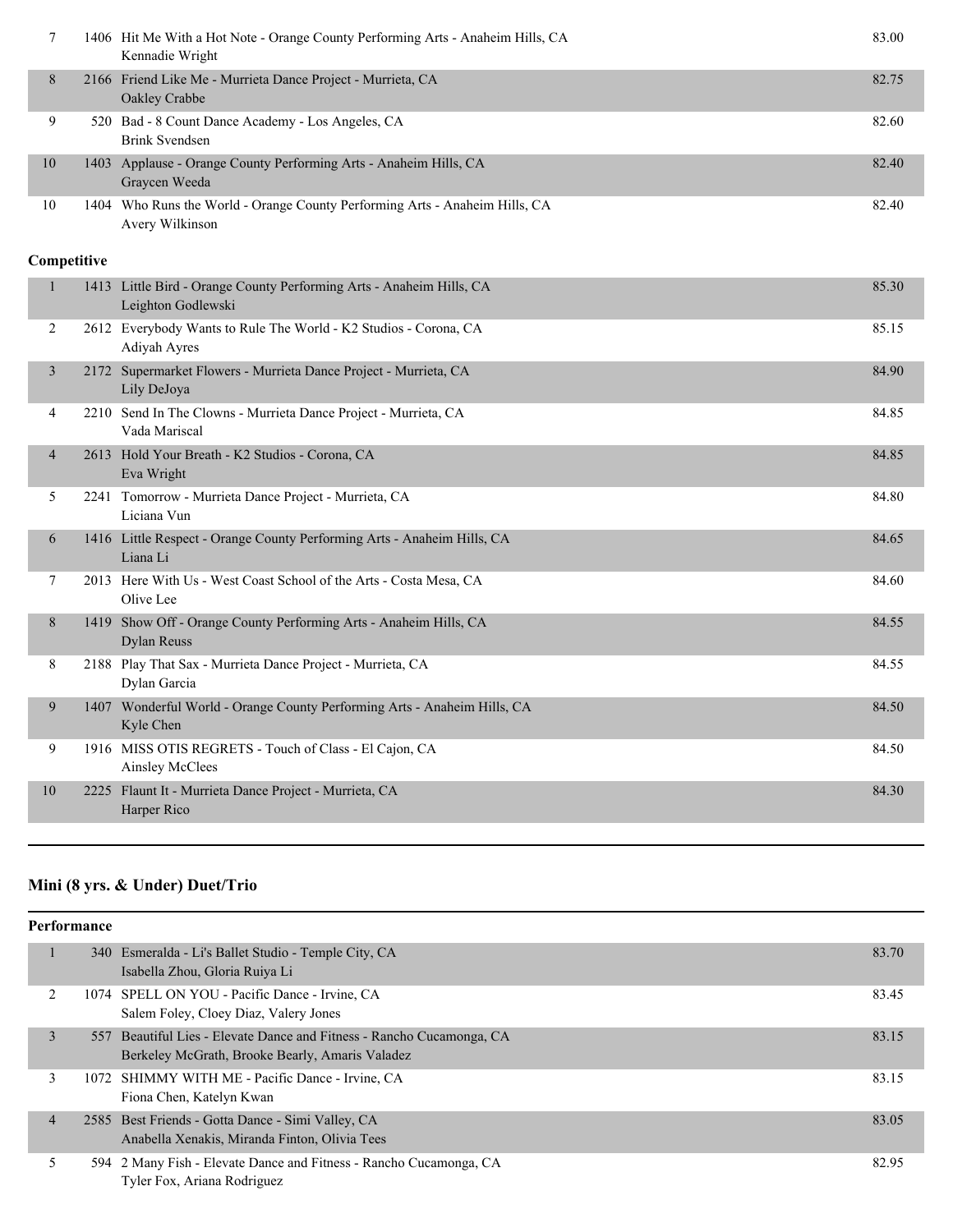| 6               |      | 364 Shake That Thing - Beach Cities Dance Studios - Fountain Valley, CA<br>Aria Choe, Kaitlin-Bliss Garcia                                | 82.80 |
|-----------------|------|-------------------------------------------------------------------------------------------------------------------------------------------|-------|
| 7               |      | 90 Cool Rider - DANCENATION - Bakersfield, CA<br>Nathalia Meza, Jaelynn Walls, Summer Schilling                                           | 82.75 |
| $\overline{7}$  |      | 1126 BIBBIDI BOBBIDI BOO - Touch of Class - El Cajon, CA<br>Alexandria Green, London Green                                                | 82.75 |
| 7               |      | 2466 Better - Dancers Turnout Academy of Dance - Bakersfield, CA<br>Makenzie Crowell, Lilah Maya                                          | 82.75 |
| 8               |      | 278 EVERY HEART - Avi's Dance Project - Corona, CA<br>Elianna Rodriguez, Coraline McClintock, Isabel Campos                               | 82.40 |
| 8               |      | 797 California Girls - Onstage Dance Center - Los Alamitos, CA<br>Kennedy Catania, Eva Franklin                                           | 82.40 |
| 9               |      | 386 Wild Child - The Dance Studio of Orange County - Huntington Beach, CA<br>Ava Mahle, Payton Sweney                                     | 82.35 |
| 9               |      | 499 I Can't Do It Alone - 8 Count Dance Academy - Los Angeles, CA<br>Penelope Rosen, Skye Davila                                          | 82.35 |
| 10              |      | 1163 Dai Minority Girls - Ling's Dance Academy - La Palma, CA<br>Sofi Chen, Emilie Huang                                                  | 82.30 |
| 10              |      | 1499 It's Raining Men - Orange County Performing Arts - Anaheim Hills, CA<br>Imani Moss-Byas, Kensington Beck                             | 82.30 |
| <b>Advanced</b> |      |                                                                                                                                           |       |
| 1               |      | 412 Why haven't I heard from you - The Dance Studio of Orange County - Huntington Beach, CA<br>Ryan Jansma, Halle Havas, Kaylen Hernandez | 83.75 |
| 2               |      | 2470 Fix You - Dancers Turnout Academy of Dance - Bakersfield, CA<br>Khloey Lovo, Emma Amavizca, Samantha Pasumbal                        | 83.65 |
| 3               |      | 475 After - 8 Count Dance Academy - Los Angeles, CA<br>Brink Svendsen, Presley Rosen                                                      | 83.60 |
| 4               |      | 1504 Crazy In Love - Orange County Performing Arts - Anaheim Hills, CA<br>Mila Madriles, Graycen Weeda, Kourtney Gampol                   | 83.55 |
| $\overline{4}$  | 2481 | River - Dancers Turnout Academy of Dance - Bakersfield, CA<br>Savy Garrett, Emma Amavizca                                                 | 83.55 |
| 5               |      | 1983 Little Shop Of Horrors - Ramona Julian Academy of Dance - Ramona, CA<br>Madelyn Bailey, Payson Dalton                                | 83.50 |
| 6               |      | 1505 Like That - Orange County Performing Arts - Anaheim Hills, CA<br>Ella Strunz, Sofia Valdez, Ava Richardson                           | 83.30 |
| 7               |      | 523 Friend Like Me - 8 Count Dance Academy - Los Angeles, CA<br>Brink Svendsen, Emilia Zepp                                               | 83.15 |
| 8               |      | 2637 North - K2 Studios - Corona, CA<br>Melina Nava, Marissa Nava                                                                         | 83.00 |
| 9               |      | 1501 Sugar Pie - Orange County Performing Arts - Anaheim Hills, CA<br>Taylor Godlewski, Hadley Berokoff                                   | 82.80 |
| 10              |      | 1498 Let's Go Shopping - Orange County Performing Arts - Anaheim Hills, CA<br>June Khoury, Noelle Khoury                                  | 82.65 |
| 10              | 2629 | Say My Name - K2 Studios - Corona, CA<br>Alani Hernandez, Ella Cordero, Jiselle Saavedra                                                  | 82.65 |
| Competitive     |      |                                                                                                                                           |       |

| 2609 Carry You - K2 Studios - Corona, CA<br>Eva Wright, Adiyah Ayres                                                             | 85.25 |
|----------------------------------------------------------------------------------------------------------------------------------|-------|
| 2375 A Little More Of You - The Industry Dance Academy - Van Nuys, CA<br>Ava Mena, Sara Ever                                     | 84.15 |
| 2380 Donatella - The Industry Dance Academy - Van Nuys, CA<br>Sophie Revivo, Stella Bleske, Estella Calof                        | 84.00 |
| 2411 Life of the Party - The Industry Dance Academy - Van Nuys, CA<br>Alexia Shapiro, Avery Miller, Alexia Shapiro, Avery Miller | 83.95 |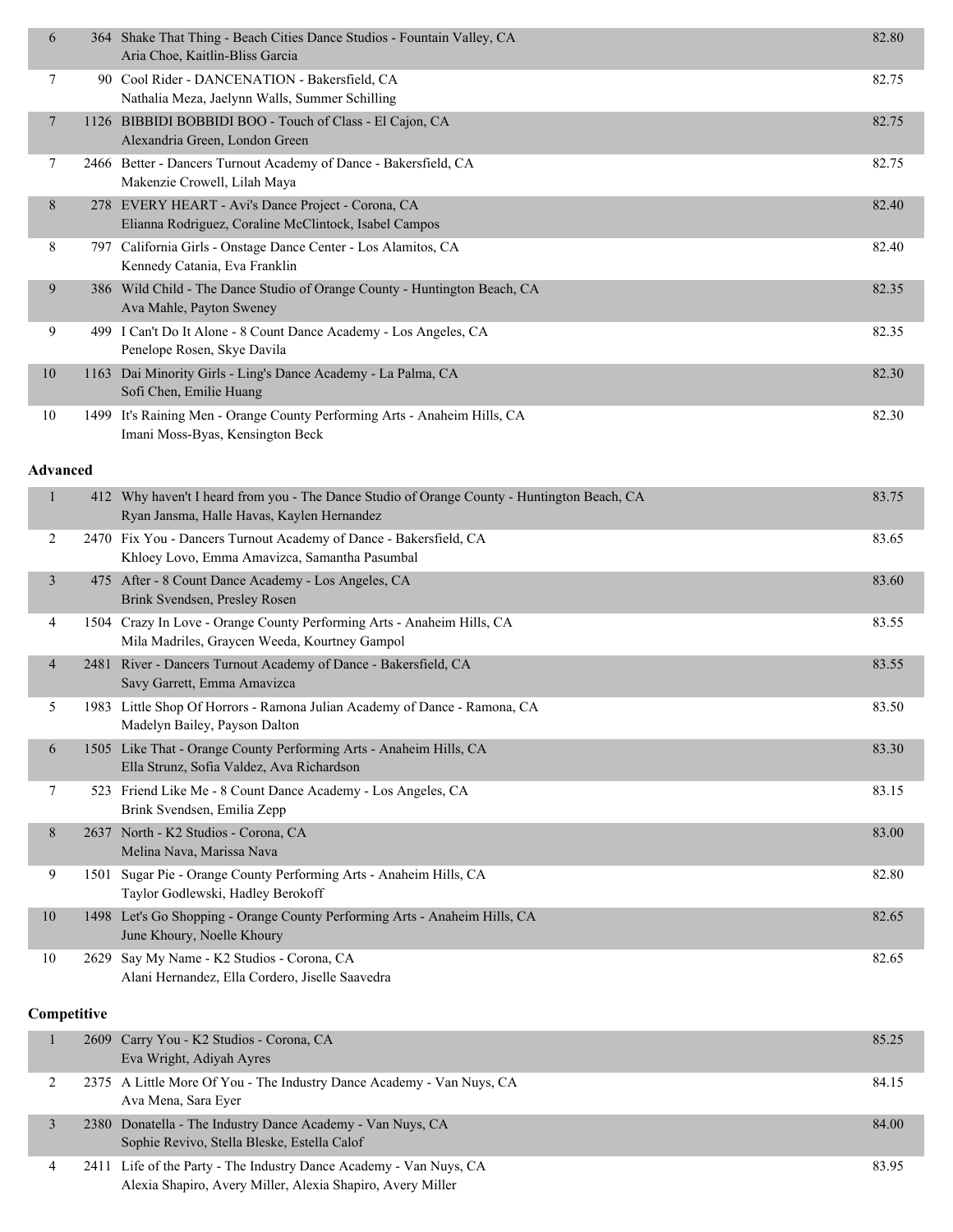## **Mini (8 yrs. & Under) Small**

|                 | Performance |                                                                                                                                                                                                                                |        |
|-----------------|-------------|--------------------------------------------------------------------------------------------------------------------------------------------------------------------------------------------------------------------------------|--------|
| $\mathbf{1}$    |             | 588 No Way - Elevate Dance and Fitness - Rancho Cucamonga, CA<br>Berkeley McGrath, Ariana Rodriguez, Izzy Tamat, Amaris Valadez, Brooke Bearly, Tyler Fox, Vienna                                                              | 110.55 |
|                 |             | Macias, Abigail Weber, Emily Figueroa                                                                                                                                                                                          |        |
| $\overline{c}$  |             | 673 FASHIONISTA - Pacific Dance - Irvine, CA<br>Fiona Chen, Cloey Diaz, Valery Jones, Juliana Kang, Emmersyn Van, Salem Foley, Katelyn Kwan,                                                                                   | 110.35 |
|                 |             | Greysen Fowler-Allen                                                                                                                                                                                                           |        |
| 3               |             | 562 How to Save a Life - Elevate Dance and Fitness - Rancho Cucamonga, CA<br>Brooke Bearly, Isabelle Cienfuegos, Sophia Flaniagin-Garcia, Tyler Fox, Vienna Macias, Abigail Weber,<br>Ariana Rodriguez                         | 110.30 |
| 4               |             | 421 PRAYER - Pacific Dance - Irvine, CA                                                                                                                                                                                        | 110.20 |
|                 |             | Juliana Kang, Greysen Fowler-Allen, Cloey Diaz, Emmersyn Van, Salem Foley, Fiona Chen, Katelyn<br>Kwan                                                                                                                         |        |
| 5               |             | 540 Dock of the Bay - Inspirations Dance Studio - Redlands, CA<br>Amarah Shaw, Edie Martinez, Kate Little, Rileigh Cardella, Samantha Tankersley, Avie Torres, Olivia<br>Pacheco                                               | 110.00 |
| 6               |             | 2426 Cafe Parfait - Dancers Turnout Academy of Dance - Bakersfield, CA<br>Reese Thompson, Makenzie Crowell, Lilah Maya, Ivy Garnett, Isla Cohen, Emmaleigh Cordova,<br>Charlotte Delis, Ava Hicks, Ashlyn Garnett              | 109.80 |
| $\mathcal{I}$   |             | 209 BORN TO BE WILD - Avi's Dance Project - Corona, CA<br>Terryn Jackson, Sydney Williams, Mary Ordaz, Audrina Davis, Aubree Ginter, Adelynn Avila                                                                             | 109.70 |
| 8               |             | 1194 Say Something - Dance Lab OC - Irvine, CA<br>Kali Dillon, Molly Nourse, Janell Armstrong, Aliya Musil, Diana Xu                                                                                                           | 109.65 |
| 9               |             | 2512 Fast - Penche Dance Academy - Bakersfield, CA<br>Macie Emhoff, Kennedy Fern, Adalynn Martinez, Aspen Frye, Reese Rundle, Rowan Huffman                                                                                    | 109.55 |
| 10              |             | 1334 Tiny Dancer - Orange County Performing Arts - Anaheim Hills, CA<br>Gandohm Ghaffari, Elvy Nguyen, Lyla Sarver, Andrea Valdez, Aileen Crawford, Makena Dowlatshahi,<br>Malia Drown                                         | 109.45 |
| <b>Advanced</b> |             |                                                                                                                                                                                                                                |        |
| 1               |             | 1323 Serving You - Orange County Performing Arts - Anaheim Hills, CA                                                                                                                                                           | 111.75 |
|                 |             | Kourtney Gampol, Ashley Issa, Noelle Khoury, Peyton Kleveno, Mila Madriles, Sofia Valdez, Graycen<br>Weeda, Avery Wilkinson, Kennadie Wright                                                                                   |        |
| $\overline{2}$  |             | 1358 Teach You A Lesson - Orange County Performing Arts - Anaheim Hills, CA<br>Charlotte Delong, Kourtney Gampol, Ashley Issa, Peyton Kleveno, Mila Madriles, Sofia Valdez, Graycen<br>Weeda, Kennadie Wright, Avery Wilkinson | 111.55 |
| 3               |             | 210 SUPERMODEL - Avi's Dance Project - Corona, CA                                                                                                                                                                              | 111.20 |
|                 |             | Elianna Rodriguez, Coraline McClintock, Jessica Sutton, Aubree Ginter, Adelynn Avila, Isabel Campos                                                                                                                            |        |
| 4               |             | 1326 Get Your Popcorn - Orange County Performing Arts - Anaheim Hills, CA                                                                                                                                                      | 111.10 |
|                 |             | Brooklyn Guerrero, Hadley Berokoff, Kimiko Evans, Sydney Johnson, Sasha Kokos, Eden Roberts,<br>Sloane Schuster, Emma Walters, Taylor Godlewski                                                                                |        |
| 5               |             | 411 Shake the room - The Dance Studio of Orange County - Huntington Beach, CA<br>Halle Havas, Rowyn Sprague, Ryan Jansma, Brynn McNair, Ava Farkas, Eva Carrillo, Hannah<br>Fitzwilliam, Kaylen Hernandez                      | 111.00 |
| 5               |             | 1348 Toy Soldier - Orange County Performing Arts - Anaheim Hills, CA<br>Ella Rutkowski, Ella Strunz, Malia Drown, Noelle Khoury, Claire Christensen, Sophia Hinojosa, Makenna<br>Huynh                                         | 111.00 |
| 6               |             | 1333 Time After Time - Orange County Performing Arts - Anaheim Hills, CA<br>Noelle Khoury, Ava Richardson, Sophia Hinojosa, Ella Rutkowski, Sofia Valdez, Graycen Weeda, Kyra<br>Hamaguchi, Makenna Huynh, Ella Strunz         | 110.95 |
| 7               |             | 611 Jack - 8 Count Dance Academy - Los Angeles, CA<br>Brink Svendsen, Sloane Shapiro, Presley Rosen, Chrysta Richardson, Kinsley Kaplan, Kate Nassiri,<br>Leyton Kumpibal, Emilia Zepp                                         | 110.80 |
| 8               |             | 400 Work - The Dance Studio of Orange County - Huntington Beach, CA                                                                                                                                                            | 110.75 |
|                 |             | Ryan Jansma, Eva Carrillo, Halle Havas, Hannah Fitzwilliam, Sydney Garcia, Brynn McNair, Kaia                                                                                                                                  |        |
| 9               |             | Barron, Ava Farkas, Rowyn Sprague<br>111 Bugle boy - The Movement - Long beach, CA                                                                                                                                             | 110.70 |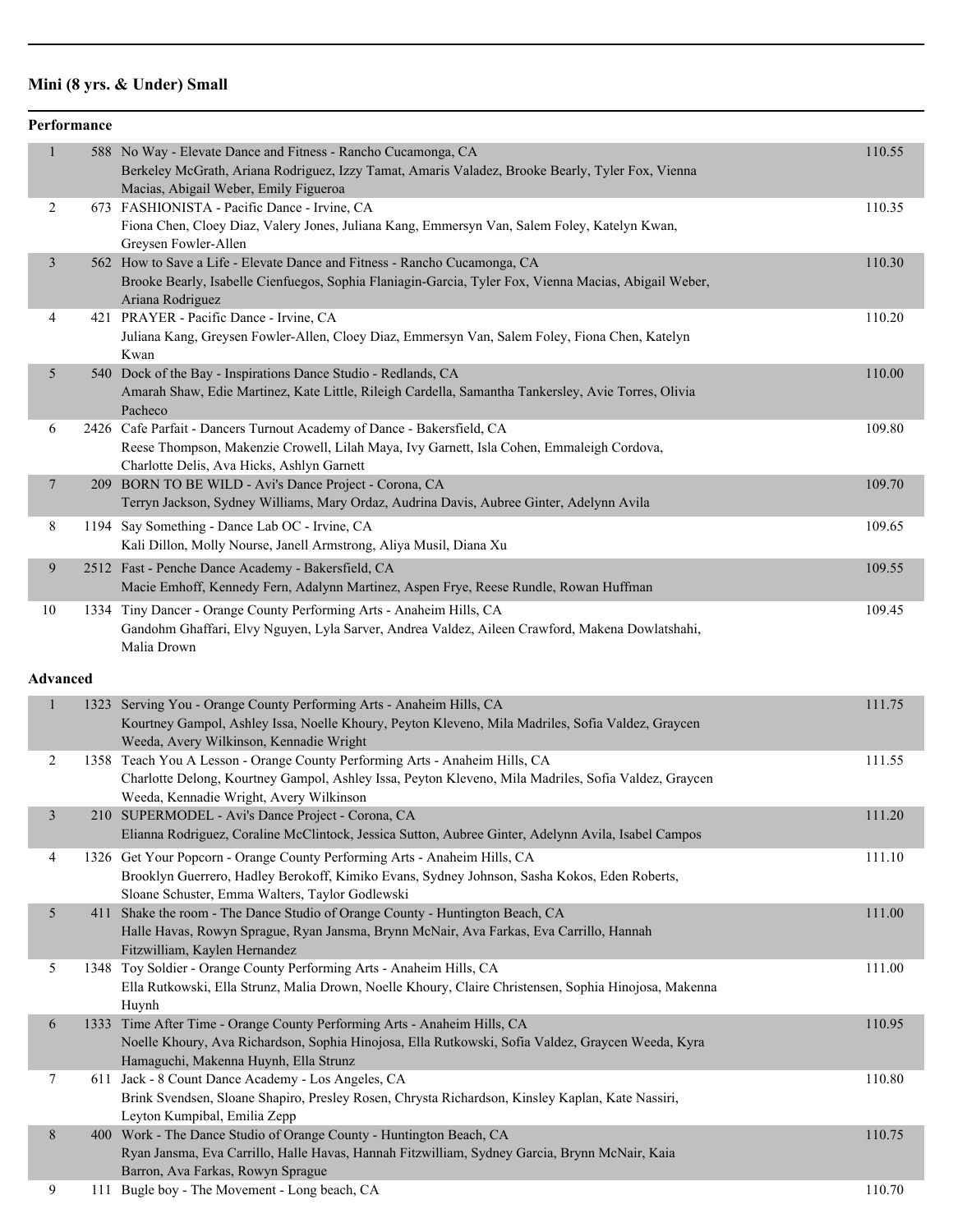|    | Autumn Jeffrey, Willa Mae Enriquez, Soleil Calderon, June Aguilera                                  |        |
|----|-----------------------------------------------------------------------------------------------------|--------|
|    | 1347 Reflection - Orange County Performing Arts - Anaheim Hills, CA                                 | 110.70 |
|    | Peyton Cooper, Ava Richardson, Londyn Rockett, Paige Faxon, Mia Gonzalez, Kyra Hamaguchi, Sophia    |        |
|    | Lycett                                                                                              |        |
| 10 | 393 Grow - The Dance Studio of Orange County - Huntington Beach, CA                                 | 110.65 |
|    | Ryan Jansma, Rowyn Sprague, Halle Havas, Ava Farkas, Eva Carrillo, Hannah Fitzwilliam, Kaia Barron, |        |
|    | Kaylen Hernandez, Sydney Garcia                                                                     |        |
|    |                                                                                                     |        |

## **Competitive**

|                |      | 1820 Adolpho - Murrieta Dance Project - Murrieta, CA                                                                                                      | 112.95 |
|----------------|------|-----------------------------------------------------------------------------------------------------------------------------------------------------------|--------|
|                |      | Allie Donis, Charlotte Woelky, Harper Rico, Lily DeJoya, Maci Bourgeois, Piper DeSoto, Rylan Ashley,<br>Shayden Miller, Sierra Koops                      |        |
| 2              | 1327 | Super - Orange County Performing Arts - Anaheim Hills, CA                                                                                                 | 112.75 |
|                |      | Kyle Chen, Cerys Cogswell, Leighton Godlewski, Charlotte Howerton, Liana Li, Brinley Lowe, Dylan                                                          |        |
| $\overline{3}$ |      | Reuss, Makenzie Rowland, Ariella Truong<br>1324 Drum Up - Orange County Performing Arts - Anaheim Hills, CA                                               | 112.65 |
|                |      | Kyle Chen, Cerys Cogswell, Leighton Godlewski, Charlotte Howerton, Liana Li, Brinley Lowe, Dylan                                                          |        |
|                |      | Reuss, Makenzie Rowland, Ariella Truong                                                                                                                   |        |
| 4              |      | 1805 Fergalicious - Murrieta Dance Project - Murrieta, CA                                                                                                 | 112.60 |
|                |      | Allie Donis, Anahi Lopez, Harper Rico, Lily DeJoya, Piper DeSoto, Shayden Miller                                                                          |        |
| 5              |      | 1806 My Own Strength - Murrieta Dance Project - Murrieta, CA                                                                                              | 112.30 |
|                |      | Shayden Miller, Lily DeJoya, Piper DeSoto, Allie Donis, Melody Cabrera                                                                                    |        |
| 5              |      | 1818 ABC - Murrieta Dance Project - Murrieta, CA                                                                                                          | 112.30 |
|                |      | Brooklyn Botello, Scarlette Snedeger, Olivia Allen, Oakley Crabbe, Cora Galindo, Polly Jo Publico,<br>Penelope DeSoto                                     |        |
| 6              |      | 1819 The Rose - Murrieta Dance Project - Murrieta, CA                                                                                                     | 111.90 |
|                |      | Brooklyn Botello, Oakley Crabbe, Cora Galindo, Polly Jo Publico, Brielle Taylor, Penelope DeSoto                                                          |        |
| 7              |      | 1816 Cafe Parfait - Murrieta Dance Project - Murrieta, CA                                                                                                 | 111.65 |
|                |      | Brooklyn Botello, Oakley Crabbe, Cora Galindo, Polly Jo Publico, Penelope DeSoto                                                                          |        |
| 8              |      | 1821 Heaven Hop - Murrieta Dance Project - Murrieta, CA                                                                                                   | 111.55 |
|                |      | Brooklyn Botello, Scarlette Snedeger, Mila Escarcega, Liciana Vun, Oakley Crabbe, Cora Galindo, Polly                                                     |        |
|                |      | Jo Publico, Brielle Taylor, Penelope DeSoto                                                                                                               |        |
| 9              |      | 2386 Willow - The Industry Dance Academy - Van Nuys, CA<br>Sophie Revivo, Lola Pavilack, Stella Bleske, Sara Eyer, Kayden Washington, Estella Calof, Emma | 111.25 |
|                |      | Rosete, Ava Mena, August Theron                                                                                                                           |        |
| 10             |      | 1815 All About Me - Murrieta Dance Project - Murrieta, CA                                                                                                 | 111.00 |
|                |      | Aria Ruiz, Dylan Garcia, Harper Rico, Liciana Vun, Melody Cabrera, Mila Escarcega, Vada Mariscal                                                          |        |
|                |      |                                                                                                                                                           |        |

## **Mini (8 yrs. & Under) Large**

### **Performance**

|   | 680 BLACKBIRD - Pacific Dance - Irvine, CA                                                          | 110.70 |
|---|-----------------------------------------------------------------------------------------------------|--------|
|   | Salem Foley, Katelyn Kwan, Fiona Chen, Cloey Diaz, Valery Jones, Juliana Kang, Emmersyn Van,        |        |
|   | Greysen Fowler-Allen, Kayla Kiraly, Abigail Cheng, Malia Chung                                      |        |
|   | 601 Sweet Architect - Elevate Dance and Fitness - Rancho Cucamonga, CA                              | 110.35 |
|   | Isabelle Cienfuegos, Sophia Flaniagin-Garcia, Tyler Fox, Sadie Hess, Addilyn Lopez, Vienna Macias,  |        |
|   | Berkeley McGrath, Carissa Robey, Ariana Rodriguez, Izzy Tamat, Amaris Valadez, Abigail Weber, Emily |        |
|   | Figueroa                                                                                            |        |
| 3 | 346 Flower Festival - Li's Ballet Studio - Temple City, CA                                          | 110.20 |
|   | Isabella Weis, Angi Lu, Chloe Fan, Constance Wang, Greif Layla, Hanna Hui, Hannah Zheng, Isabella   |        |
|   | Zhou, Joy Yang, Lisa Bai, Sunny Shi, Clementine Liao, Mia Zhou                                      |        |
| 4 | 843 Million Dreams - Onstage Dance Center - Los Alamitos, CA                                        | 109.80 |
|   | Kennedy Catania, Eva Franklin, Alysa Cid, Brooklynn Diaz, Grace Garcia, Willow Meza, Hadley         |        |
|   | Nichols, Milana Taylor, Paige Walker, Shelbi Gallaugher                                             |        |
| 5 | 226 FABULOUS - Avi's Dance Project - Corona, CA                                                     | 109.75 |
|   | Riley Corprew-Taylor, Rebecca Sutton, Reagan Butler, Jordi Rajkumar, Isabel Campos, Elianna         |        |
|   | Rodriguez, Coraline McClintock, Chloe Bretz, Brynlee Anderson, Terryn Jackson, Sydney Williams,     |        |
|   | Mary Ordaz, Audrina Davis, Aubree Ginter, Adelynn Avila                                             |        |
| 6 | 2427 Surfs Up - Dancers Turnout Academy of Dance - Bakersfield, CA                                  | 109.70 |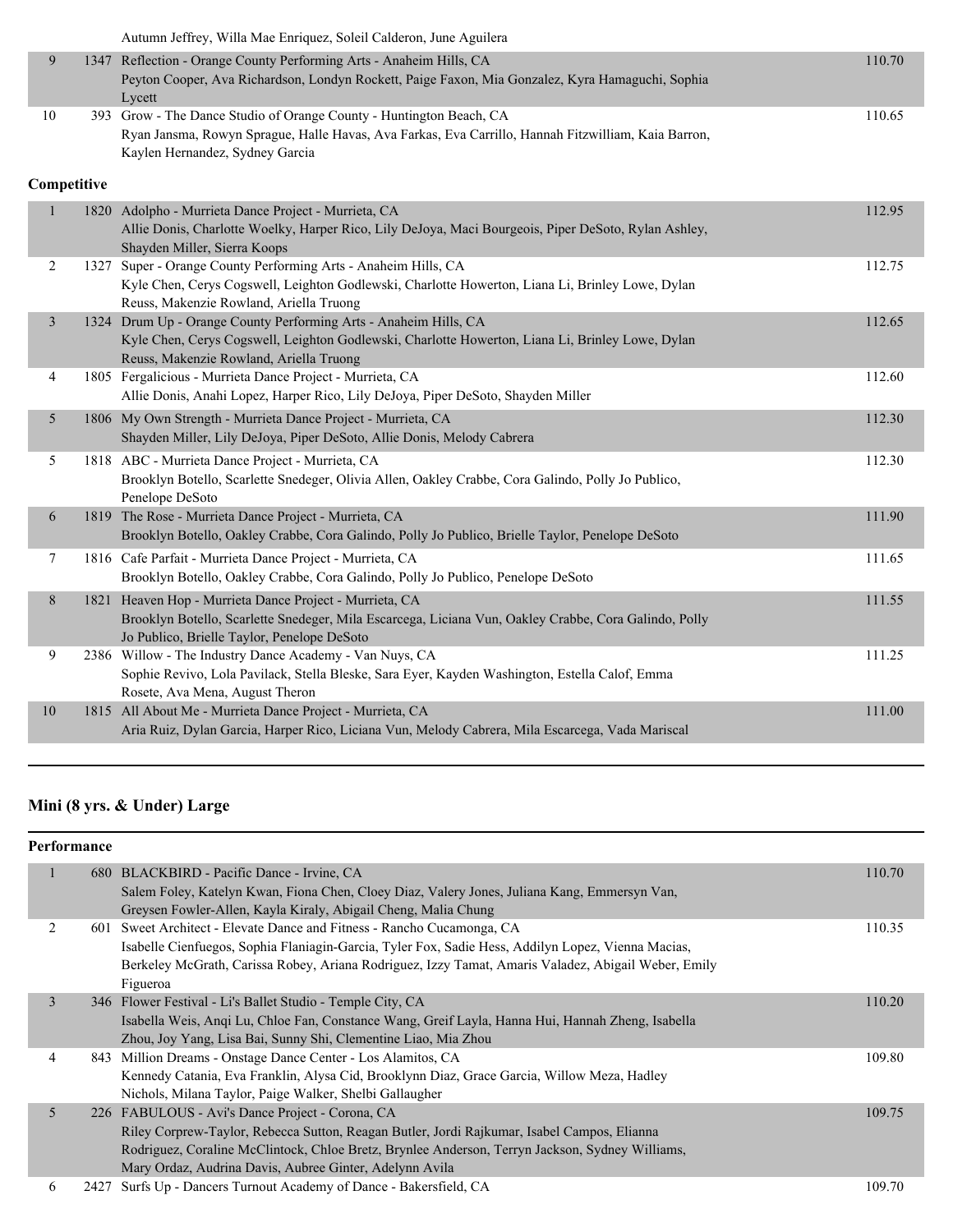|    | Coraline Clifton, Lilah Maya, Stella Lota, Makenzie Crowell, Amada Board, Addy Brewster, Isla Cohen,     |        |
|----|----------------------------------------------------------------------------------------------------------|--------|
|    | Trinity Kurfess, Addison Merril, Bobbi Moreno, Olivia Moyer, Aubrey Zaragoza                             |        |
| 7  | 645 Other Side Of The Rainbow - 8 Count Dance Academy - Los Angeles, CA                                  | 109.65 |
|    | Alexis Mack, Alexis Chu, Camden Nell, Penelope Rosen, Rori Svendsen, Skye Davila, Sophia Lavin,          |        |
|    | Sophia Sawaya, Valentina McMahon, Viviana Jung                                                           |        |
| 8  | 1159 Jasmine Flowers - Ling's Dance Academy - La Palma, CA                                               | 109.60 |
|    | Rachel Huang, Tina Wei, Sofi Chen, Naomi Cheng, Scarlett Lee, Amber Chen, Phoebe Kim, Alice Liu,         |        |
|    | Evelyn Peng, Vivian Pan, Jessica Wang, Chloe Tsai, Emilie Huang, Emi Fu, Amber Huang, Amber Zhao         |        |
| 9  | 644 Little Red - 8 Count Dance Academy - Los Angeles, CA                                                 | 109.45 |
|    | Alexis Chu, Alexis Mack, Camden Nell, Penelope Rosen, Skye Davila, Rori Svendsen, Sophia Sawaya,         |        |
|    | Sophia Lavin, Valentina McMahon, Viviana Jung                                                            |        |
| 9  | 853 Supersonic - Onstage Dance Center - Los Alamitos, CA                                                 | 109.45 |
|    | Alysa Cid, Brooklynn Diaz, Grace Garcia, Willow Meza, Hadley Nichols, Milana Taylor, Paige Walker,       |        |
|    | Kennedy Catania, Eva Franklin, Shelbi Gallaugher                                                         |        |
| 10 | 1214 Rollin' - Elevation Studios - Signal Hill, CA                                                       | 108.75 |
|    | Alessandra Brown, Chandler Wilkinson, Cataleyah Bernal, Gianna Rice, Presley Chenier, Ellie Diette,      |        |
|    | Brielle Trani, Shia Weston, Erin Corbett, Bennett Crichton, Violet Fretwell, Nina Golden, Sloane Harris, |        |
|    | Savannah Lagarnia, Arielle Lewis, Simone Peterson, Sailor Richman, Elle Tramontano                       |        |

#### **Advanced**

| $\mathbf{1}$   | 2423 Shallows - Orange County Performing Arts - Anaheim Hills, CA<br>Brooklyn Guerrero, Demi Ascencio, Hadley Berokoff, Kimiko Evans, Sydney Johnson, June Khoury, | 111.85 |
|----------------|--------------------------------------------------------------------------------------------------------------------------------------------------------------------|--------|
|                | Sasha Kokos, Mya McCarty, Eden Roberts, Sloane Schuster, Emma Walters, Taylor Godlewski                                                                            |        |
| $\overline{2}$ | 647 Invasion - 8 Count Dance Academy - Los Angeles, CA                                                                                                             | 111.70 |
|                | Celine Choe, Grace Glucksman, Kinsley Kaplan, Leyton Kumpibal, Kate Nassiri, Chrysta Richardson,                                                                   |        |
|                | Presley Rosen, Sloane Shapiro, Brink Svendsen, Emilia Zepp                                                                                                         |        |
| $\overline{3}$ | 1320 Dreaming - Orange County Performing Arts - Anaheim Hills, CA                                                                                                  | 111.30 |
|                | Kourtney Gampol, Sophia Hinojosa, Ashley Issa, Noelle Khoury, Mila Madriles, Ella Strunz, Ella                                                                     |        |
|                | Rutkowski, Sofia Valdez, Graycen Weeda, Avery Wilkinson, Kennadie Wright                                                                                           |        |
| 4              | 646 All I Want - 8 Count Dance Academy - Los Angeles, CA                                                                                                           | 111.25 |
|                | Celine Choe, Grace Glucksman, Kinsley Kaplan, Leyton Kumpibal, Kate Nassiri, Chrysta Richardson,                                                                   |        |
|                | Presley Rosen, Sloane Shapiro, Brink Svendsen, Emilia Zepp                                                                                                         |        |
| 5 <sup>5</sup> | 648 Nails, Hair, Hips, Heels - 8 Count Dance Academy - Los Angeles, CA                                                                                             | 110.30 |
|                | Ava Apelfeld, Chloe Cohanim, Emily Collet, Sofia Fakhri, Bella Kahn, Ava Kamrava, Ariella Klaparda,                                                                |        |
|                | Quinn Shapiro, Mila Sklar, Ella Stern, Hannah Zabinski                                                                                                             |        |
| 6              | 649 If Only You Knew - 8 Count Dance Academy - Los Angeles, CA                                                                                                     | 110.20 |
|                | Ava Kamrava, Ava Apelfeld, Ariella Klaparda, Bella Kahn, Chloe Cohanim, Ella Stern, Emily Collet,                                                                  |        |
|                | Hannah Zabinski, Mila Sklar, Quinn Shapiro, Sofia Fakhri                                                                                                           |        |
| $\tau$         | 1337 Evil Like Me - Orange County Performing Arts - Anaheim Hills, CA                                                                                              | 109.95 |
|                | Paige Faxon, Mia Gonzalez, Kyra Hamaguchi, Makenna Huynh, Kaylee Kim, Wednesday Korcok, Sophia                                                                     |        |
|                | Lycett, Kensington Beck, Claire Christensen, Kinsley Coleman, Peyton Cooper, Ava Richardson, Londyn                                                                |        |
|                | Rockett                                                                                                                                                            |        |
| 8              | 112 Lets get loud - The Movement - Long beach, CA<br>Autumn Jeffrey, Willa Mae Enriquez, Sadie Rogers, Audrey Gonzalez, Rylee McGuire, Ava Gonzalez,               | 109.30 |
|                | Carly Lopez, Soleil Calderon, June Aguilera, Azalea Calderon, Shaylagh McGuire, Arrow Arkin                                                                        |        |
| $8\,$          | 1803 Going Bananas - Murrieta Dance Project - Murrieta, CA                                                                                                         | 109.30 |
|                | Khloe Esqueda, Sawyer Hill, Emily Estrada, Oakley Crabbe, Hayden Botello, Sophia Cathey, Elena                                                                     |        |
|                | Estrada, Nataya Gonzalez, Milani Lopez, Meadow Magana, Mackenzie Merritt, Reagan Merritt, Savannah                                                                 |        |
|                | Romero, Brielle Taylor, Everley Rico                                                                                                                               |        |
| 9              | 1804 Breakfast Club - Murrieta Dance Project - Murrieta, CA                                                                                                        | 108.30 |
|                | Khloe Esqueda, Hayden Botello, Sophia Cathey, Elena Estrada, Emily Estrada, Nataya Gonzalez, Sawyer                                                                |        |
|                | Hill, Milani Lopez, Meadow Magana, Mackenzie Merritt, Reagan Merritt, Everley Rico, Savannah                                                                       |        |
|                | Romero                                                                                                                                                             |        |
|                |                                                                                                                                                                    |        |
| Competitive    |                                                                                                                                                                    |        |

#### 1 1809 Monster House - Murrieta Dance Project - Murrieta, CA 113.55 Allie Donis, Akemi Bourgeois, Brystol Hill, Leah Munson, Shayden Miller, Maci Bourgeois, Rylan Ashley, Lily DeJoya, Piper DeSoto, Paisley Van Lant, Charlotte Woelky, Liciana Vun, Melody Cabrera, Sierra Koops, Vada Mariscal, Harper Rico 2 1811 You Will Be Found - Murrieta Dance Project - Murrieta, CA 112.80 Allie Donis, Akemi Bourgeois, Aria Ruiz, Brystol Hill, Charlotte Woelky, Dylan Garcia, Harper Rico, Kendall Houchens, Leah Munson, Liciana Vun, Lily DeJoya, Maci Bourgeois, Melody Cabrera, Paisley Van Lant, Piper DeSoto, Shayden Miller, Vada Mariscal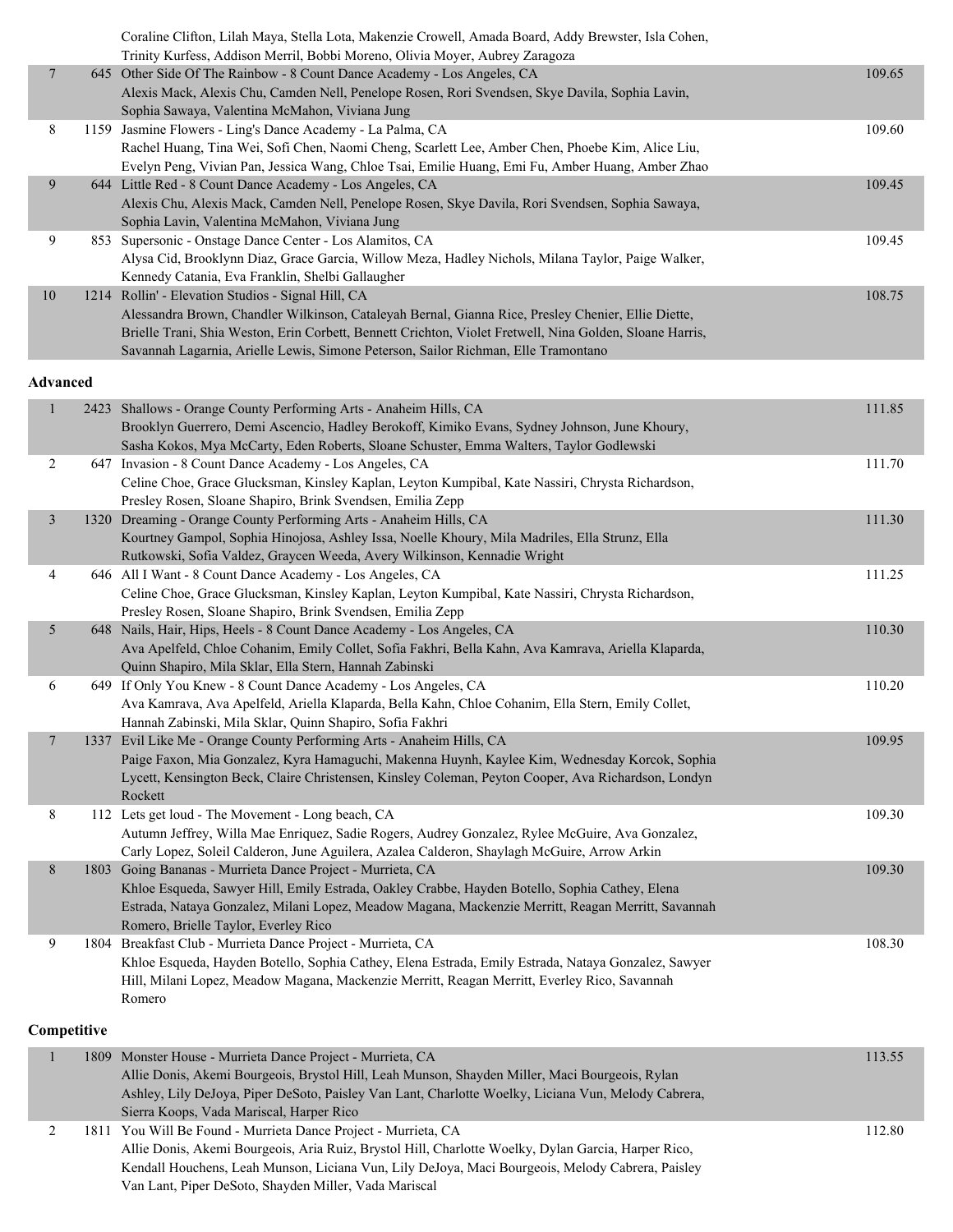| 3              | 1325 Material World - Orange County Performing Arts - Anaheim Hills, CA<br>Kyle Chen, Cerys Cogswell, Charlotte Delong, Kourtney Gampol, Leighton Godlewski, Charlotte<br>Howerton, Ashley Issa, Sydney Johnson, Peyton Kleveno, Liana Li, Brinley Lowe, Mila Madriles, Dylan<br>Reuss, Eden Roberts, Makenzie Rowland, Ariella Truong, Avery Wilkinson, Kennadie Wright | 112.30 |
|----------------|--------------------------------------------------------------------------------------------------------------------------------------------------------------------------------------------------------------------------------------------------------------------------------------------------------------------------------------------------------------------------|--------|
| 3              | 1813 Hand Jive - Murrieta Dance Project - Murrieta, CA<br>Allie Donis, Anahi Lopez, Aria Ruiz, Cara Stansbury, Carter Ruiz, Harper Mieth, Kennedi Gomez,<br>Liciana Vun, Lily DeJoya, Melody Cabrera, Olivia Allen, Piper DeSoto, Presley DeSoto, Shayden Miller,<br>Sierra Koops, Vada Mariscal                                                                         | 112.30 |
| $\overline{4}$ | 1314 Fantasy World - Orange County Performing Arts - Anaheim Hills, CA<br>Kyle Chen, Cerys Cogswell, Charlotte Delong, Leighton Godlewski, Charlotte Howerton, Peyton<br>Kleveno, Liana Li, Brinley Lowe, Dylan Reuss, Makenzie Rowland, Ariella Truong                                                                                                                  | 112.05 |
| 5              | 1812 Welcome To Wonderland - Murrieta Dance Project - Murrieta, CA<br>Shayden Miller, Lily DeJoya, Piper DeSoto, Aria Ruiz, Allie Donis, Maci Bourgeois, Liciana Vun,<br>Oakley Crabbe, Cora Galindo, Mila Escarcega, Sofia Cruz, Dylan Garcia, Vada Mariscal, Harper Rico,<br>Melody Cabrera, Sierra Koops, Penelope DeSoto                                             | 111.65 |
| 6              | 2399 Dora and Friends - The Industry Dance Academy - Van Nuys, CA<br>Cosette Kasteler, Avery Miller, Ava Mena, August Theron, Anabella Rice, Gracie Sherman, Estella Calof,<br>Elliana Moiseyev, Dysen Chang, Lotus Plummer, Leia Rahban, Kayden Washington, Jade Kert, Stella<br>Bleske, Sara Eyer, Natae Vaughn, Maise Scarlata, Charlotte Oakes                       | 111.60 |
| 7              | 1807 Industry Baby - Murrieta Dance Project - Murrieta, CA<br>Presley DeSoto, Allie Donis, Cara Stansbury, Carter Ruiz, Charlotte Woelky, Dylan Garcia, Ella Booker,<br>Ellie Snedeger, Lily DeJoya, Maci Bourgeois, Melody Cabrera, Piper DeSoto, Rylan Ashley, Shayden<br>Miller, Sierra Koops, Sofia Cruz, Vada Mariscal                                              | 110.30 |
| 8              | 1810 Dora - Murrieta Dance Project - Murrieta, CA<br>Khloe Esqueda, Sawyer Hill, Brooklyn Botello, Scarlette Snedeger, Emily Estrada, Aria Ruiz, Katja<br>Arabe, Ella Booker, Mila Escarcega, Olivia Allen, Oakley Crabbe, Cora Galindo, Polly Jo Publico,<br>Mackenzie Merritt, Brielle Taylor, Penelope DeSoto                                                         | 110.20 |
| 9              | 1808 DJ Bring It Back - Murrieta Dance Project - Murrieta, CA<br>Sawyer Hill, Brooklyn Botello, Scarlette Snedeger, Emily Estrada, Mila Escarcega, Aria Ruiz, Olivia<br>Allen, Liciana Vun, Katja Arabe, Oakley Crabbe, Cora Galindo, Polly Jo Publico, Mackenzie Merritt,<br>Penelope DeSoto                                                                            | 110.15 |
| 10             | 2384 Mermaid Party - The Industry Dance Academy - Van Nuys, CA<br>Alexia Shapiro, Maise Scarlata, Lotus Plummer, Leia Rahban, Kayden Washington, Jade Kert, Emma<br>Rosete, Avery Miller, August Theron, Anabella Rice                                                                                                                                                   | 109.80 |
|                |                                                                                                                                                                                                                                                                                                                                                                          |        |

## **Mini (8 yrs. & Under) Super**

|                 | <b>Performance</b> |                                                                                                                                                                                                                                                                                                                                                                                                                                                                                                                                                                                     |        |
|-----------------|--------------------|-------------------------------------------------------------------------------------------------------------------------------------------------------------------------------------------------------------------------------------------------------------------------------------------------------------------------------------------------------------------------------------------------------------------------------------------------------------------------------------------------------------------------------------------------------------------------------------|--------|
| 1               |                    | 1336 Love Shack - Orange County Performing Arts - Anaheim Hills, CA<br>Aria Banuelos, Payton Brown, Sadie Ferguson, Charlotte Malone, Kitsy McKeever, Imani Moss-Byas,<br>Sadie Ransom, Remi Rodríguez, Kensington Beck, Claire Christensen, Kinsley Coleman, Peyton Cooper,<br>Ava Richardson, Londyn Rockett, Paige Faxon, Mia Gonzalez, Kyra Hamaguchi, Makenna Huynh,<br>Kaylee Kim, Wednesday Korcok, Sophia Lycett                                                                                                                                                            | 109.25 |
| <b>Advanced</b> |                    |                                                                                                                                                                                                                                                                                                                                                                                                                                                                                                                                                                                     |        |
| $\mathbf{1}$    | 660                | Turning Turtle - 8 Count Dance Academy - Los Angeles, CA<br>Celine Choe, Grace Glucksman, Kinsley Kaplan, Leyton Kumpibal, Kate Nassiri, Chrysta Richardson,<br>Presley Rosen, Sloane Shapiro, Brink Svendsen, Emilia Zepp, Ava Apelfeld, Chloe Cohanim, Emily<br>Collet, Sofia Fakhri, Bella Kahn, Ava Kamrava, Ariella Klaparda, Quinn Shapiro, Mila Sklar, Ella Stern,<br>Hannah Zabinski                                                                                                                                                                                        | 110.60 |
|                 | Competitive        |                                                                                                                                                                                                                                                                                                                                                                                                                                                                                                                                                                                     |        |
| 1               |                    | 1814 MDP News - Murrieta Dance Project - Murrieta, CA<br>Sawyer Hill, Shayden Miller, Brooklyn Botello, Akemi Bourgeois, Brystol Hill, Leah Munson, Maci<br>Bourgeois, Cami Diederich, Allie Donis, Anahi Lopez, Carter Ruiz, Ellie Snedeger, Scarlette Snedeger,<br>Emily Estrada, Mila Escarcega, Liciana Vun, Rylan Ashley, Lily DeJoya, Piper DeSoto, Presley DeSoto,<br>Kendall Houchens, Aria Ruiz, Brooklyn Ruiz, Paisley Van Lant, Charlotte Woelky, Kennedi Gomez,<br>Olivia Allen, Brookie Blasic, Gracen Coleman, Sofia Cruz, Harper Mieth, Harper Rico, Cara Stansbury, | 113.15 |

Brielle Taylor, Kaidyn Walton, Katja Arabe, Lexie Araiza, Ella Booker, Charley De La Rosa, Dylan Garcia, Brielle Harris, Cora Galindo, Polly Jo Publico, Melody Cabrera, Sierra Koops, Penelope DeSoto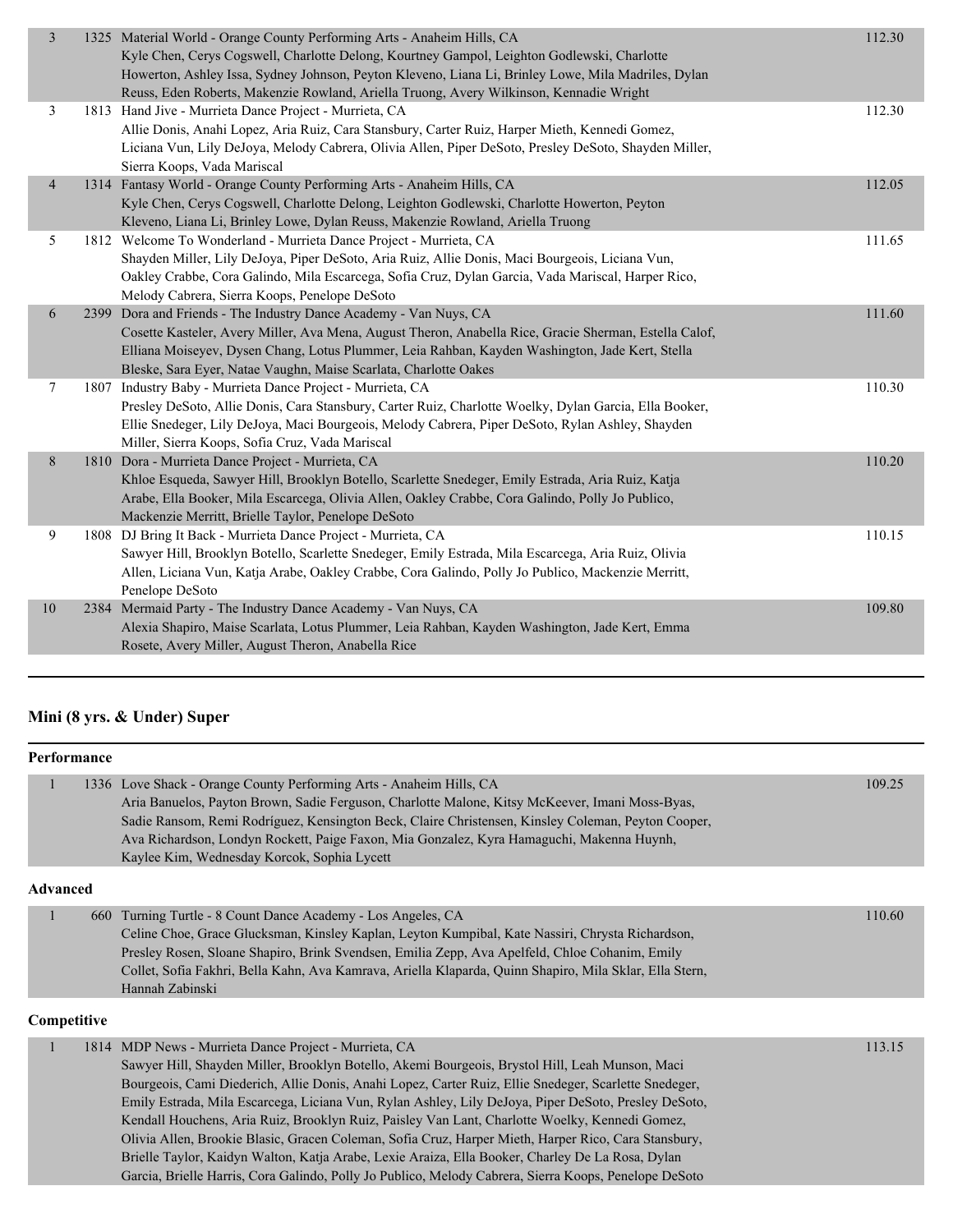## **Mini (8 yrs. & Under) Production**

| Performance     |                                                                                                                                                                                                                                                                                                                                                                                                                                                                                                                                                                                                    |        |
|-----------------|----------------------------------------------------------------------------------------------------------------------------------------------------------------------------------------------------------------------------------------------------------------------------------------------------------------------------------------------------------------------------------------------------------------------------------------------------------------------------------------------------------------------------------------------------------------------------------------------------|--------|
|                 | 1782 Big Bang BAM! - Ballet Academy & Movement - San Clemente, CA<br>Silvia Snow, Isla Snow, Aidan James Shields, Wyatt Cobb, Stella McAllister, Joria Pate, Alyssa Parrett,<br>Maggie Fife, Sydney Loftus, Ally Loftus, Riley Daryabigi, Emme Hottinger, Gracie Lyall, Alice Lang                                                                                                                                                                                                                                                                                                                 | 109.90 |
| <b>Advanced</b> |                                                                                                                                                                                                                                                                                                                                                                                                                                                                                                                                                                                                    |        |
|                 | 2421 At The Circus - Orange County Performing Arts - Anaheim Hills, CA<br>Brooklyn Guerrero, Kayleigh Shaw, Sydney Johnson, Taylor Godlewski, Kayla Turner, Victoria Valdez,<br>Eleanor Vogel, Demi Ascencio, Hadley Berokoff, Kimiko Evans, June Khoury, Sasha Kokos, Mya<br>McCarty, Eden Roberts, Sloane Schuster, Emma Walters, Reese Arkin, Kambria Campbell, Charlotte<br>Dahlberg, Emma Dahlberg, London Dahlberg, Norah Huntley, Mila Malone, Adelyn Mork, Olivia<br>Richardson, Parker Seymour, Elsie Tapia, Sienna Balta, Piper Brown, Camille Christensen, Mila Garg,<br>Taytum Sellars | 109.65 |

## **Junior (9 - 11 yrs.) Solo**

|                | Performance |                                                                                                 |       |
|----------------|-------------|-------------------------------------------------------------------------------------------------|-------|
| $\mathbf{1}$   |             | 258 TOMORROW - Avi's Dance Project - Corona, CA<br>Kaydence Thomas                              | 85.65 |
| 2              |             | 246 DAUGHTER - Avi's Dance Project - Corona, CA<br>Rebecca Sutton                               | 85.60 |
| $\overline{2}$ |             | 328 Variation from la fille mal gardee - Li's Ballet Studio - Temple City, CA<br>Ella Fan       | 85.60 |
| 2              |             | 868 I'm Available - Onstage Dance Center - Los Alamitos, CA<br>Rileigh Nevo                     | 85.60 |
| 2              |             | 989 HEAD ABOVE WATER - Pacific Dance - Irvine, CA<br>Emmersyn Van                               | 85.60 |
| 3              |             | 825 Hustle - Onstage Dance Center - Los Alamitos, CA<br>Emma Rothenberger                       | 85.55 |
| 3              |             | 1015 JEALOUS OF THE ANGELS - Pacific Dance - Irvine, CA<br>Ashlyn Ollestad                      | 85.55 |
| $\overline{4}$ |             | 977 CHANDELIER - Pacific Dance - Irvine, CA<br>Zoe Tan                                          | 85.45 |
| 5              |             | 2610 Run To You - K2 Studios - Corona, CA<br>Zoe Reece                                          | 85.35 |
| 6              |             | 2053 You'll Be Back - Gotta Dance - Simi Valley, CA<br>Madison Shipow                           | 85.30 |
| 7              |             | 379 Rescue my heart - The Dance Studio of Orange County - Huntington Beach, CA<br>Sarah Desmond | 85.25 |
| 8              |             | 322 trance - Li's Ballet Studio - Temple City, CA<br>Chloe Cun                                  | 85.20 |
| 8              |             | 1922 Here Comes The Sun - Gotta Dance - Simi Valley, CA<br>Siena Alva                           | 85.20 |
| 9              |             | 553 Soldier - Elevate Dance and Fitness - Rancho Cucamonga, CA<br><b>Tyler Fox</b>              | 85.15 |
| 10             |             | 837 Boyfriend's Back - Onstage Dance Center - Los Alamitos, CA                                  | 85.05 |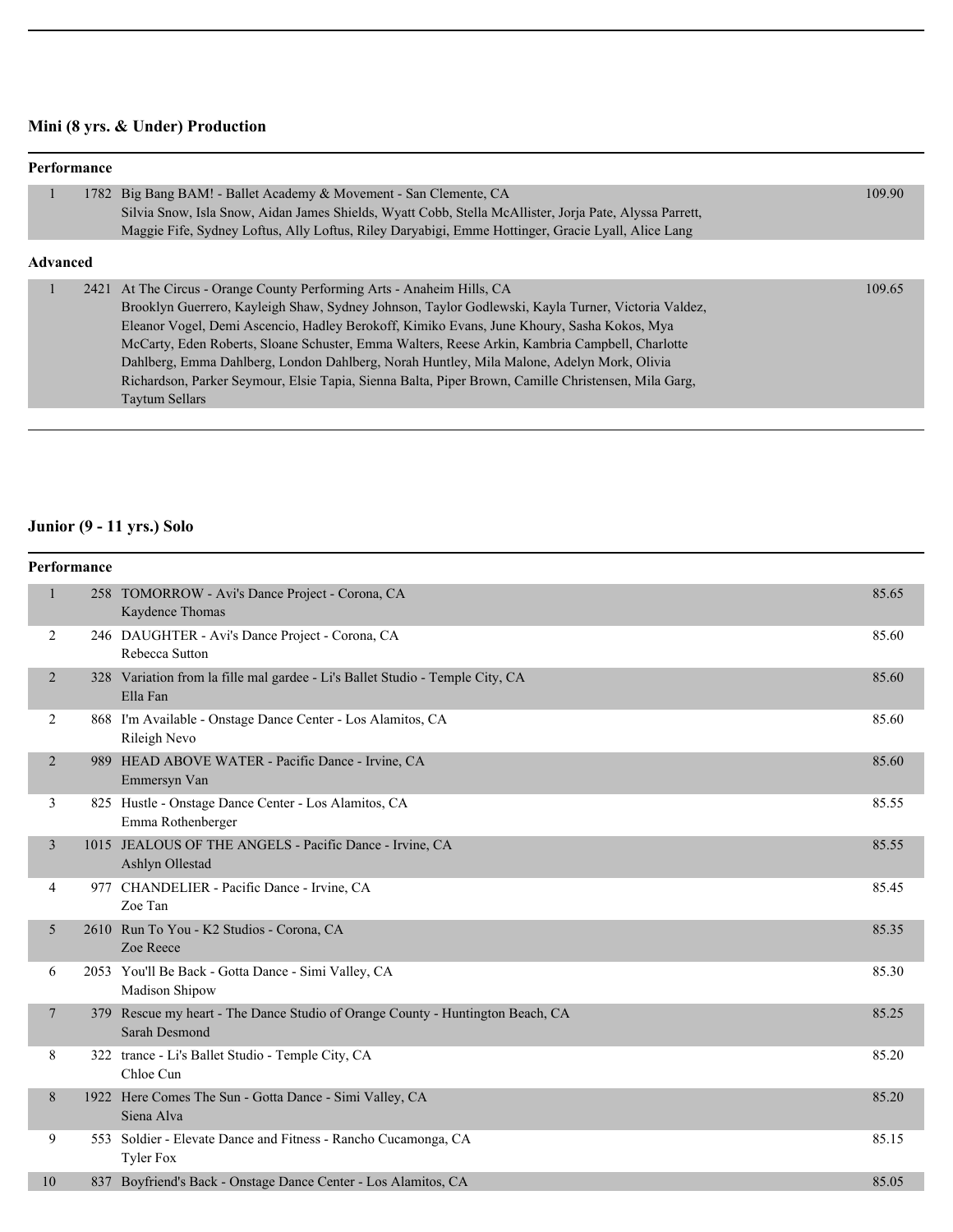|    | Jessie Rafferty                                                   |       |
|----|-------------------------------------------------------------------|-------|
| 10 | 1872 Kite Song - Dancecapade - Walnut, CA<br>Isabelle Kwei        | 85.05 |
| 10 | 2329 Impossible - The Vault - La Crescenta, CA<br>Natalia Neumann | 85.05 |

#### **Advanced**

|                |      | 334 Stone - Li's Ballet Studio - Temple City, CA<br>Allison Shin                                              | 86.60 |
|----------------|------|---------------------------------------------------------------------------------------------------------------|-------|
| $\overline{2}$ |      | 1024 RHAPSODY - Pacific Dance - Irvine, CA<br>Francesca Jen                                                   | 86.50 |
| 3              | 870  | Hanging By Thread - Onstage Dance Center - Los Alamitos, CA<br>Rylee Marshall                                 | 85.65 |
| 4              | 377  | In case you dont live forever - The Dance Studio of Orange County - Huntington Beach, CA<br>Madison Hernandez | 85.55 |
| 5              | 234  | Breath of Heaven - Avi's Dance Project - Corona, CA<br>Aubrey Avila                                           | 85.40 |
| 6              |      | 1176 Colorblind - Dance Lab OC - Irvine, CA<br><b>Emily Miyake</b>                                            | 85.20 |
| 7              |      | 1187 I Surrender - Dance Lab OC - Irvine, CA<br>Leila Yu                                                      | 85.05 |
| 8              | 2050 | Breathe - Gotta Dance - Simi Valley, CA<br>Mackenzie Mobus                                                    | 84.95 |
| 9              | 517  | Bye Bye Blackbird - 8 Count Dance Academy - Los Angeles, CA<br>Sofie Park                                     | 84.85 |
| 10             |      | 265 CRY ME A RIVER - Avi's Dance Project - Corona, CA<br>Olivia Medina                                        | 84.80 |
| 10             |      | 1017 ELEPHANTS - Pacific Dance - Irvine, CA<br>Annie Hu                                                       | 84.80 |

#### **Competitive**

|                | 2127 | Hurt - Mather Dance Company - Placentia, CA<br>Skye Harrell                             | 85.70 |
|----------------|------|-----------------------------------------------------------------------------------------|-------|
| 2              | 1529 | Goliath - Orange County Performing Arts - Anaheim Hills, CA<br>Sophia SantaMaria        | 85.60 |
| 2              |      | 2158 Evermore - Murrieta Dance Project - Murrieta, CA<br>Madelyn Carrion                | 85.60 |
| 3              |      | 2111 Hometown Glory - Murrieta Dance Project - Murrieta, CA<br>Kennah Ayers             | 85.55 |
| $\overline{4}$ |      | 1395 Lose Control - Orange County Performing Arts - Anaheim Hills, CA<br>Jordyn Rockett | 85.50 |
| 4              |      | 2119 Roaring 20s - Murrieta Dance Project - Murrieta, CA<br>Akemi Bourgeois             | 85.50 |
| 5              |      | 1962 Glamorous Life - West Coast School of the Arts - Costa Mesa, CA<br>Sofia Azurin    | 85.45 |
| 6              |      | 1453 Lost - Orange County Performing Arts - Anaheim Hills, CA<br>Esme Lee               | 85.40 |
| 7              |      | 2197 I Gotcha - Murrieta Dance Project - Murrieta, CA<br><b>Kendall Houchens</b>        | 85.35 |
| 8              |      | 2181 Little Bird - Murrieta Dance Project - Murrieta, CA<br>Allie Donis                 | 85.30 |
| 8              | 2203 | Shallow - Murrieta Dance Project - Murrieta, CA<br>Jenna Le                             | 85.30 |
| 9              |      | 1100 I Believe - Touch of Class - El Cajon, CA<br>Presley Rader                         | 85.25 |
| 9              |      | 1510 Someone To Watch Over Me - Orange County Performing Arts - Anaheim Hills, CA       | 85.25 |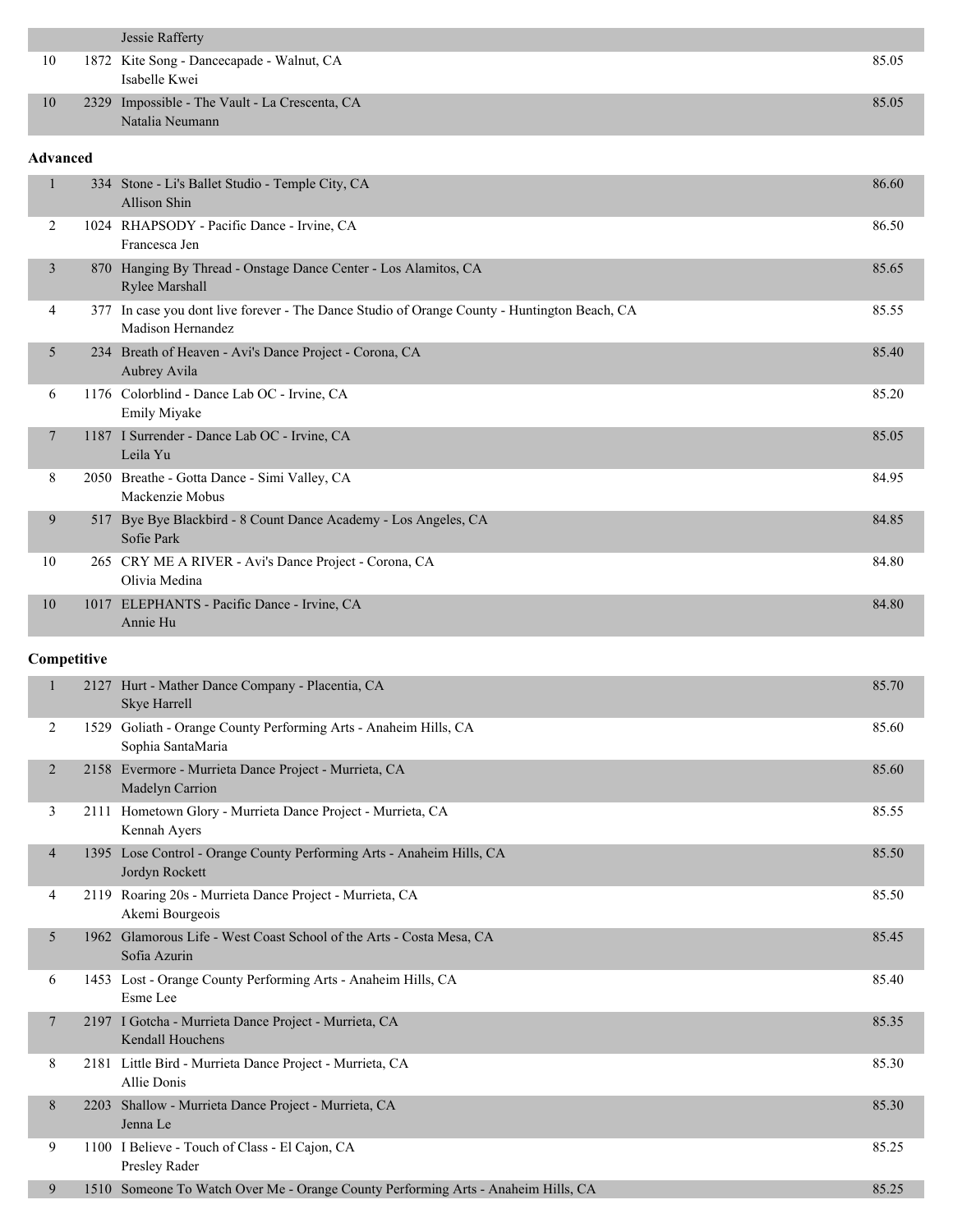| Brooke Edwards |
|----------------|
|                |

| 10 | 2165 Falling - Murrieta Dance Project - Murrieta, CA |       |
|----|------------------------------------------------------|-------|
|    | Jaclyn Coronado                                      |       |
|    | 2224 Lovely - Murrieta Dance Project - Murrieta, CA  | 85.20 |

Rowan Raymundo

## **Junior (9 - 11 yrs.) Duet/Trio**

|              | Performance     |                                                                                                                                                                                       |         |
|--------------|-----------------|---------------------------------------------------------------------------------------------------------------------------------------------------------------------------------------|---------|
| $\mathbf{1}$ |                 | 1063 IF I COULD - Pacific Dance - Irvine, CA<br>Juliana Kang, Emmersyn Van                                                                                                            | 85.55   |
| 2            |                 | 2333 One Night Only - The Vault - La Crescenta, CA<br>Natalia Neumann, Gabriela Nunez, Alejandra Nunez                                                                                | 84.50   |
| 3            |                 | 1891 Wind it up - Dancecapade - Walnut, CA<br>Nina Lyu, Addyson Wu, Isabelle Kwei                                                                                                     | 84.20   |
| 4            |                 | 1167 Flying Fan - Ling's Dance Academy - La Palma, CA<br>Angela Huang, Claire Pan, Vivian Pan                                                                                         | 84.00   |
|              | 5               | 863 Perfect Young Ladies - Onstage Dance Center - Los Alamitos, CA<br>Emma Rothenberger, Jayden Mena, Madelyn Witkin                                                                  | 83.65   |
| 6            |                 | 900 California Girls - Onstage Dance Center - Los Alamitos, CA<br>Madison Patino, Camily Madrigal                                                                                     | 83.50   |
| 7            |                 | 1771 Stellar Stars - Dance Star Malibu - Malibu, CA<br>Scarlett Dunn, Dakota Schafer                                                                                                  | 83.45   |
| 8            |                 | 1289 No Bad News - Elevation Studios - Signal Hill, CA<br>Maya Brown, Sage Berkes                                                                                                     | 83.40   |
| 9            |                 | 609 Endgame - 8 Count Dance Academy - Los Angeles, CA<br>Vivienne Marsico, Audrey Carpenter                                                                                           | 83.05   |
| 9            |                 | 2477 Popular - Dancers Turnout Academy of Dance - Bakersfield, CA<br>Coraline Clifton, Addy Brewster                                                                                  | 83.05   |
| 10           |                 | 1075 STEPSISTERS LAMENT - Pacific Dance - Irvine, CA<br>Roxy Milligan, Hinnah McGuane                                                                                                 | 82.85   |
|              | <b>Advanced</b> |                                                                                                                                                                                       |         |
| $\mathbf{1}$ |                 | 867 End Of The Line - Onstage Dance Center - Los Alamitos, CA<br>Adalyn Rocha, Briar Dano                                                                                             | 85.55   |
|              |                 | $0/f$ $C_{\text{th}}$ $C_{\text{th}}$ $C_{\text{th}}$ $C_{\text{th}}$ $D_{\text{th}}$ $D_{\text{th}}$ $C_{\text{th}}$ $D_{\text{th}}$ $D_{\text{th}}$ $D_{\text{th}}$ $D_{\text{th}}$ | O E A E |

| 2              |      | 865 Getaway Car - Onstage Dance Center - Los Alamitos, CA<br>Briar Dano, Rylee Marshall                   | 85.45 |
|----------------|------|-----------------------------------------------------------------------------------------------------------|-------|
| 2              |      | 1636 Cannonball - Orange County Dance Center - Huntington Beach, CA<br>Kristin Yee, Liam Geoffroy         | 85.45 |
| 3              |      | 2474 Lost Without You - Dancers Turnout Academy of Dance - Bakersfield, CA<br>Lily Newman, Aubrey Thomas  | 85.35 |
| $\overline{4}$ | 1301 | One Two Step - Elevation Studios - Signal Hill, CA<br>Emerson Irvin, Frankie Lee                          | 85.30 |
| 5              |      | 1058 CHINA ROSES - Pacific Dance - Irvine, CA<br>Clara Han, Annie Hu, Sarah Li                            | 85.25 |
| 5              | 2320 | Dance With Somebody - The Vault - La Crescenta, CA<br>Roxanne Sanchez, Francesca Nunez, Eden Lee          | 85.25 |
| 6              | 1077 | TOGETHER - Pacific Dance - Irvine, CA<br>Kailyn Nong, Emma Vianzon                                        | 85.20 |
| $\overline{7}$ |      | 2045 Game Of Survival - Gotta Dance - Simi Valley, CA<br>Isabella Dimeglio, Mackenzie Horn, Lauren Isidro | 85.15 |
| 8              |      | 1054 ARMS OF AN ANGEL - Pacific Dance - Irvine, CA<br>Karlisha Yu, Zoe Tan                                | 85.10 |
| 8              |      | 1181 I Gotcha - Dance Lab OC - Irvine, CA                                                                 | 85.10 |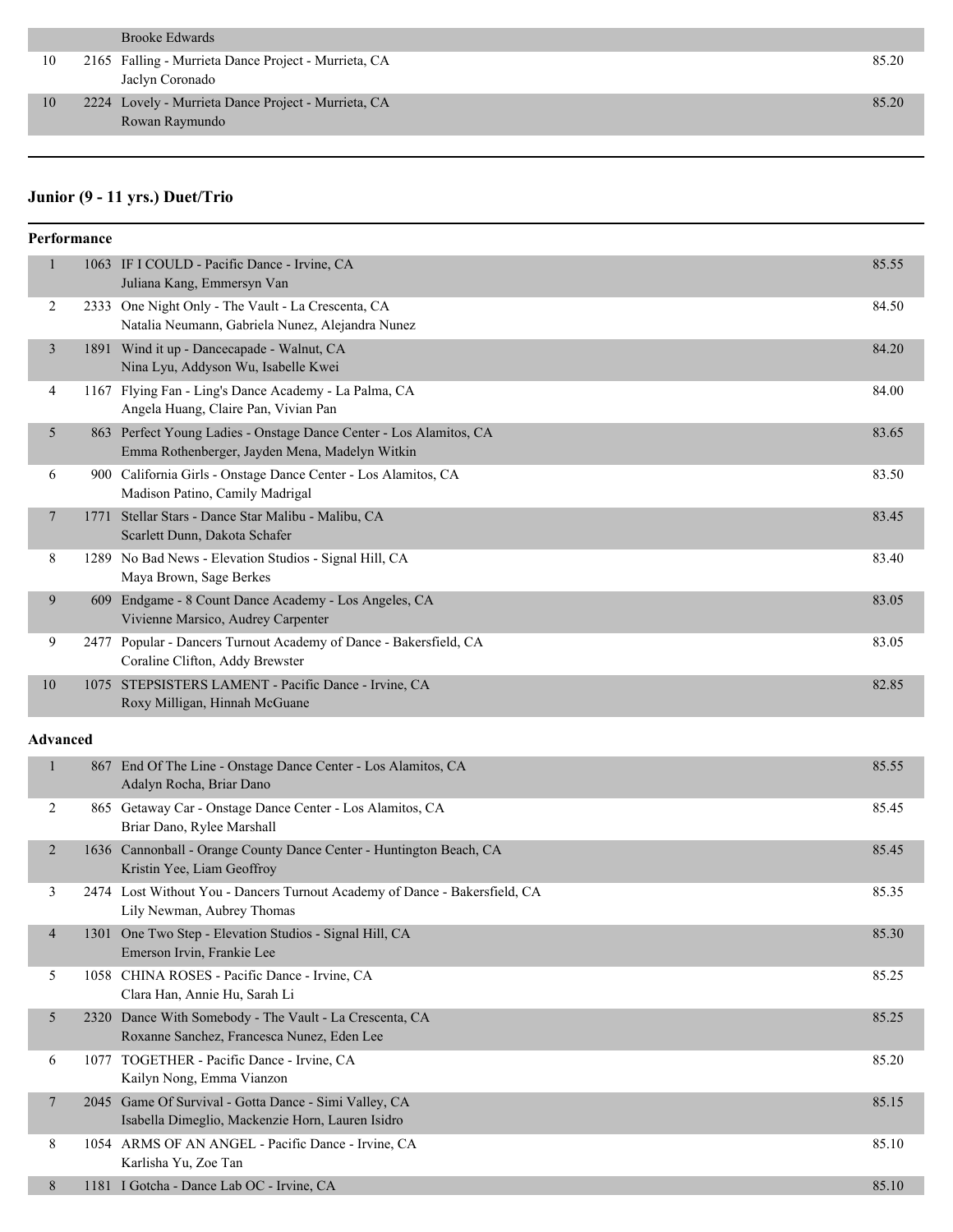|    | Violet Lee, Shea Nguyen, Emily Miyake                                                                                  |       |
|----|------------------------------------------------------------------------------------------------------------------------|-------|
| 9  | 389 Besitos - The Dance Studio of Orange County - Huntington Beach, CA<br>Madison Hernandez, Sarah Desmond, Petra Horn | 85.05 |
|    |                                                                                                                        |       |
| 9  | 866 Let's Be Bad - Onstage Dance Center - Los Alamitos, CA                                                             | 85.05 |
|    | Allison Potter, Gracie Pelayo, Rileigh Nevo                                                                            |       |
| 9  | 1067 LUMINOUS - Pacific Dance - Irvine, CA                                                                             | 85.05 |
|    | Annie Hu, Sarah Li                                                                                                     |       |
| 9  | 1191 Half Light - Dance Lab OC - Irvine, CA                                                                            | 85.05 |
|    | Ashlyn Burke, Madilyn Taylor                                                                                           |       |
| 9  | 1287 Diamond Diva - Elevation Studios - Signal Hill, CA                                                                | 85.05 |
|    | Jolie Brazile, Taylor Golden                                                                                           |       |
| 10 | 2357 Juice - Visionary Dancer - Vista, CA                                                                              | 84.95 |
|    | Eva Balancio, Evie Knight, Teagan Conroy                                                                               |       |

## **Competitive**

|    |      | 2246 One Last Dance - Murrieta Dance Project - Murrieta, CA<br>Aedyn Bekker, Jenna Le                                           | 85.95 |
|----|------|---------------------------------------------------------------------------------------------------------------------------------|-------|
| 2  | 1117 | BOOGIE SHOES - Touch of Class - El Cajon, CA<br>Raelee Shumaker, Emma Lam, Berlin Dixon                                         | 85.15 |
| 3  |      | 2620 Forgive Myself - K2 Studios - Corona, CA<br>Leilani Lawlor, Alex Almeida                                                   | 85.05 |
| 4  |      | 1506 You Are Not Alone - Orange County Performing Arts - Anaheim Hills, CA<br>Ariel Lantz-Loza, Alyssa Mastroianni, Brady Reuss | 84.95 |
| 5  |      | 1911 Working Day & Night - Touch of Class - El Cajon, CA<br>Carrington McCalester, Tori Taylor, Bristol Dixon                   | 84.75 |
| 6  | 2248 | Mama Makes 3 - Murrieta Dance Project - Murrieta, CA<br>Presley DeSoto, Piper DeSoto                                            | 84.70 |
| 7  | 2245 | Opposites Attract - Murrieta Dance Project - Murrieta, CA<br>Rylan Ashley, Sierra Koops                                         | 84.65 |
| 8  |      | 1147 LET'S BE BAD - Touch of Class - El Cajon, CA<br>Madisun Herring, Tia Taylor                                                | 84.45 |
| 9  |      | 1115 SWINGLE LADIES - Touch of Class - El Cajon, CA<br>Heidi Tashchian, Cecilia Gonzalez                                        | 84.25 |
| 10 | 1101 | Soldiers - Touch of Class - El Cajon, CA<br>Mackenzie Gaulke, Presley Rader                                                     | 84.20 |
| 10 |      | 1285 7 Devils - Elevation Studios - Signal Hill, CA<br>Delaney Pohl, Samantha Rivera                                            | 84.20 |
| 10 | 1912 | Angels by Wings - Touch of Class - El Cajon, CA<br>Mia Tomasello, Tori Taylor                                                   | 84.20 |

## **Junior (9 - 11 yrs.) Small**

| Performance    |  |                                                                                                                                                                                                                     |        |
|----------------|--|---------------------------------------------------------------------------------------------------------------------------------------------------------------------------------------------------------------------|--------|
|                |  | 61 Are You With Me - Rhythmic Arts Academy of Dance - Tustin, CA<br>Allie Fox, Charlie Manly, Sophie Lai, Keira Cameron                                                                                             | 112.00 |
|                |  | 560 Heart of Stone - Elevate Dance and Fitness - Rancho Cucamonga, CA<br>Carissa Robey, Isabelle Cienfuegos, Sadie Hess, Addilyn Lopez, Vienna Macias, Elena Garcia                                                 | 112.00 |
| $\overline{2}$ |  | 1894 Giving in - Dancecapade - Walnut, CA<br>Addyson Wu, Bethany Yu, Isabelle Kwei, Kate Chen, Mila Barbieto, Yiling Zou                                                                                            | 111.80 |
|                |  | 874 Wandering - Onstage Dance Center - Los Alamitos, CA<br>Emma Rothenberger, Payton Batistelli, Clarissa Corcoles, Mya Cruikshank, Tegyn Hess, Jayden Mena,<br>Elizabeth Pollock, Bailey Rae Scott, Madelyn Witkin | 111.75 |
| 4              |  | 1619 I Am Yours - Orange County Dance Center - Huntington Beach, CA<br>Talia Artinian, Sofia Hetherington, Abigail Lane, Isla Maloyo                                                                                | 111.60 |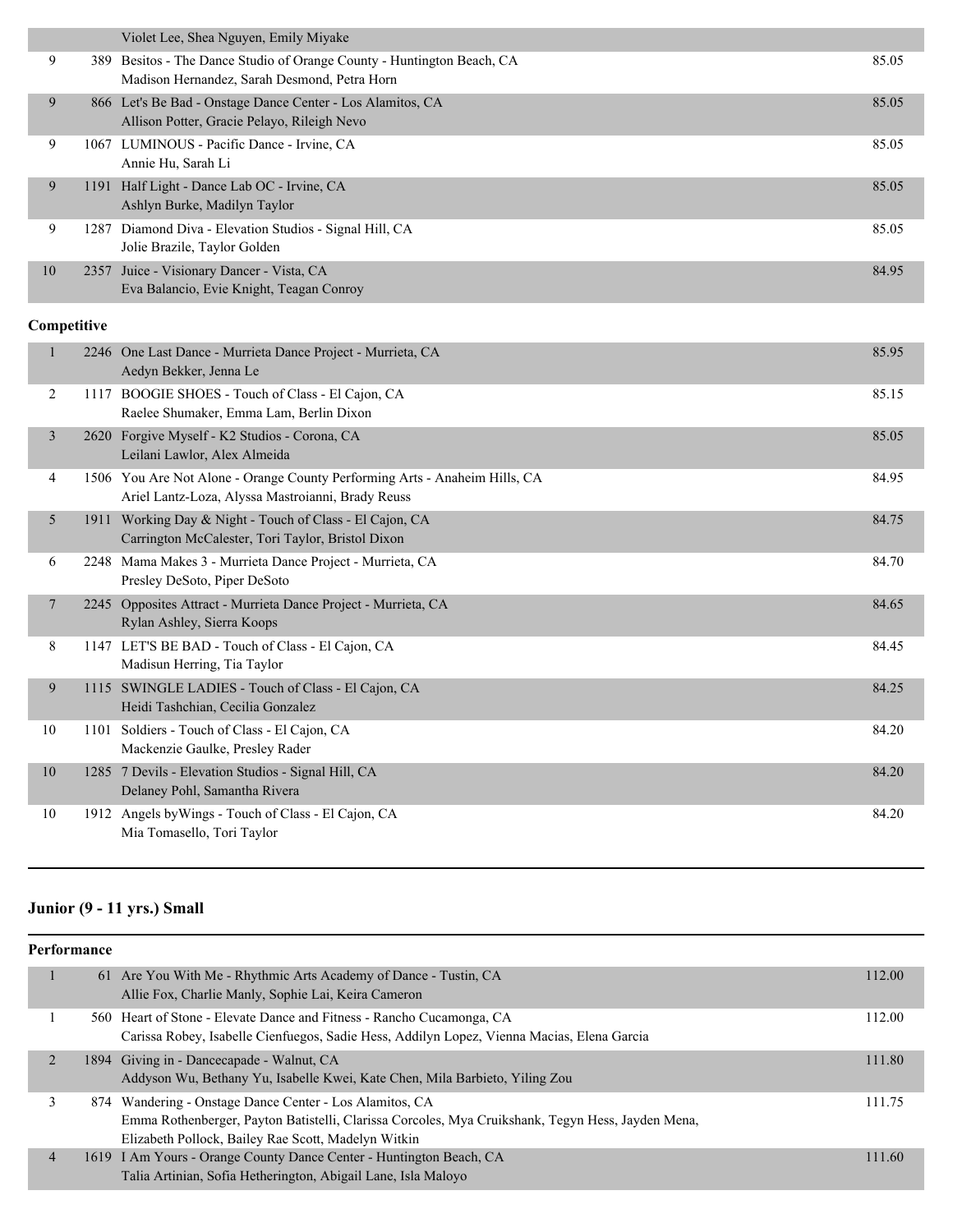| 5               | 1216 Shine On Your Shoes - Elevation Studios - Signal Hill, CA<br>Cataleyah Bernal, Nina Golden, Quinn McCafferty, Brooklyn Newland                                                                                     | 111.45 |
|-----------------|-------------------------------------------------------------------------------------------------------------------------------------------------------------------------------------------------------------------------|--------|
| 6               | 681 BIG DOLL HOUSE - Pacific Dance - Irvine, CA<br>Joelle Geffeney, Jamie Hsieh, Naomi Huang, Maddie Katzenberg, Nina Huang, Grace Li, Shelley Liu,<br>Hinnah McGuane, Roxy Milligan                                    | 111.40 |
| 6               | 801 Aye Caramba - Onstage Dance Center - Los Alamitos, CA<br>Addison Amundson, Teaghan Knoy, Brynn Knoy, Rileigh Nevo, Allison Potter, Jessie Rafferty, Raleigh<br>St. Dennis                                           | 111.40 |
| $\overline{7}$  | 57 Word Up - Rhythmic Arts Academy of Dance - Tustin, CA<br>Allie Fox, Evania Chavez, Charlie Manly, Keira Cameron                                                                                                      | 111.30 |
| 8               | 854 Superloud - Onstage Dance Center - Los Alamitos, CA<br>Emma Rothenberger, Payton Batistelli, Clarissa Corcoles, Mya Cruikshank, Tegyn Hess, Jayden Mena,<br>Elizabeth Pollock, Bailey Rae Scott, Madelyn Witkin     | 111.15 |
| 9               | 96 Humble & Kind - DANCENATION - Bakersfield, CA<br>Jaelynn Walls, Nathalia Meza, Sophia Luque, Anndee Rivera, Ella Meadors                                                                                             | 111.10 |
| 9               | 220 HER - Avi's Dance Project - Corona, CA<br>Paige Anderson, Rebecca Sutton, Isabel Campos, Elianna Rodriguez, Coraline McClintock, Chloe Bretz,<br>Brynlee Anderson, Aubree Ginter                                    | 111.10 |
| 9               | 1620 Do My Thing - Orange County Dance Center - Huntington Beach, CA<br>Isla Maloyo, Abigail Lane, Sofia Hetherington, Talia Artinian                                                                                   | 111.10 |
| 10              | 643 500 Miles - 8 Count Dance Academy - Los Angeles, CA<br>Ella Friedman, Alice Milken, Addison Doyle, Audrey Carpenter                                                                                                 | 111.00 |
| <b>Advanced</b> |                                                                                                                                                                                                                         |        |
| $\mathbf{1}$    | 613 No Ordinary - 8 Count Dance Academy - Los Angeles, CA<br>Alexandra Dry, Samantha Fenton, Sophie Lem, Sarah Zabinski, Annalise Mollins, Sofie Park, Isabella<br>Gallagher, Sydney Lem, Kennedy Bramlett              | 112.75 |
| $\overline{c}$  | 218 WHAT A WONDERFUL WORLD - Avi's Dance Project - Corona, CA<br>Ella Martyr, Elizabeth Stoffel, Aubrey Avila, Alyssa Garay, Alyssa Green, Jessica Sutton                                                               | 112.40 |
| $\mathfrak{Z}$  | 288 GLAM - Avi's Dance Project - Corona, CA<br>Elizabeth Stoffel, Aubrey Avila, Alyssa Garay, Ella Martyr, Alyssa Green                                                                                                 | 112.30 |
| 3               | 1209 Head Above Water - Dance Lab OC - Irvine, CA<br>Leila Yu, Violet Lee, Reese Nguyen, Annie Chen, Ella Schmidt, Kendall Armstrong, Shea Nguyen, Emily<br>Miyake, Madilyn Taylor                                      | 112.30 |
| 4               | 212 OMIGOD YOU GUYS - Avi's Dance Project - Corona, CA<br>Kendall Stone, Ella Martyr, Averi Ginter, Rhyen Solano, Mariah Merrigan, Kaydence Thomas, Elizabeth<br>Stoffel, Alyssa Garay, Alyssa Green                    | 112.20 |
| 4               | 864 Bully - Onstage Dance Center - Los Alamitos, CA<br>Harley Attwood, Briar Dano, Rylee Marshall, Adalyn Rocha                                                                                                         | 112.20 |
| 5               | 213 MANEATER - Avi's Dance Project - Corona, CA<br>Sahmaya Arauz, Paige Anderson, Olivia Medina, Kendall Stone, Averi Ginter, Rhyen Solano, Mariah<br>Merrigan                                                          | 112.15 |
| 5               | 1198 Survive - Dance Lab OC - Irvine, CA<br>Leila Yu, Violet Lee, Kendall Armstrong, Emily Miyake, Madilyn Taylor                                                                                                       | 112.15 |
| 6               | 684 I LIVED - Pacific Dance - Irvine, CA<br>Karlisha Yu, Kinley Bryan, Kira Lieberman, Francesca Jen, Chloe Ham, Sarah Li, Zoe Tan, Ashlyn<br>Ollestad                                                                  | 112.10 |
| 6               | 1329 New York New York - Orange County Performing Arts - Anaheim Hills, CA<br>Riley Stem, Kylie Acosta, Vienna Balta, Alexandra Collins, Taylor Johnson, Natalya Kokos, Olivia<br>Lycett, Kayden Sellars, Morgan Turner | 112.10 |
| 6               | 2431 Goodbye Yellow Brick Road - Dancers Turnout Academy of Dance - Bakersfield, CA<br>Lily Newman, Emma Ledezma, Aubrey Thomas, Alicia Brunni, Lilah Maya, Khloey Lovo                                                 | 112.10 |
| 7               | 1332 Fight Song - Orange County Performing Arts - Anaheim Hills, CA<br>Vienna Balta, Brielyn DiLuigi, Taylor Johnson, Natalya Kokos, Olivia Lycett, Kayden Sellars, Morgan<br>Turner, Alexandra Collins                 | 112.05 |
| 8               | 1219 Rhythm Nation - Elevation Studios - Signal Hill, CA<br>Maya Brown, Rosalie Ha, Taliah Guidry, Yaslene Padilla, Madelyn Espiritu, Celeste Macias, Frankie Lee,<br>Sage Berkes, Emerson Irvin                        | 112.00 |
| 9               | 105 Diamonds - Clifton Dance Project - Huntington Beach, CA                                                                                                                                                             | 111.95 |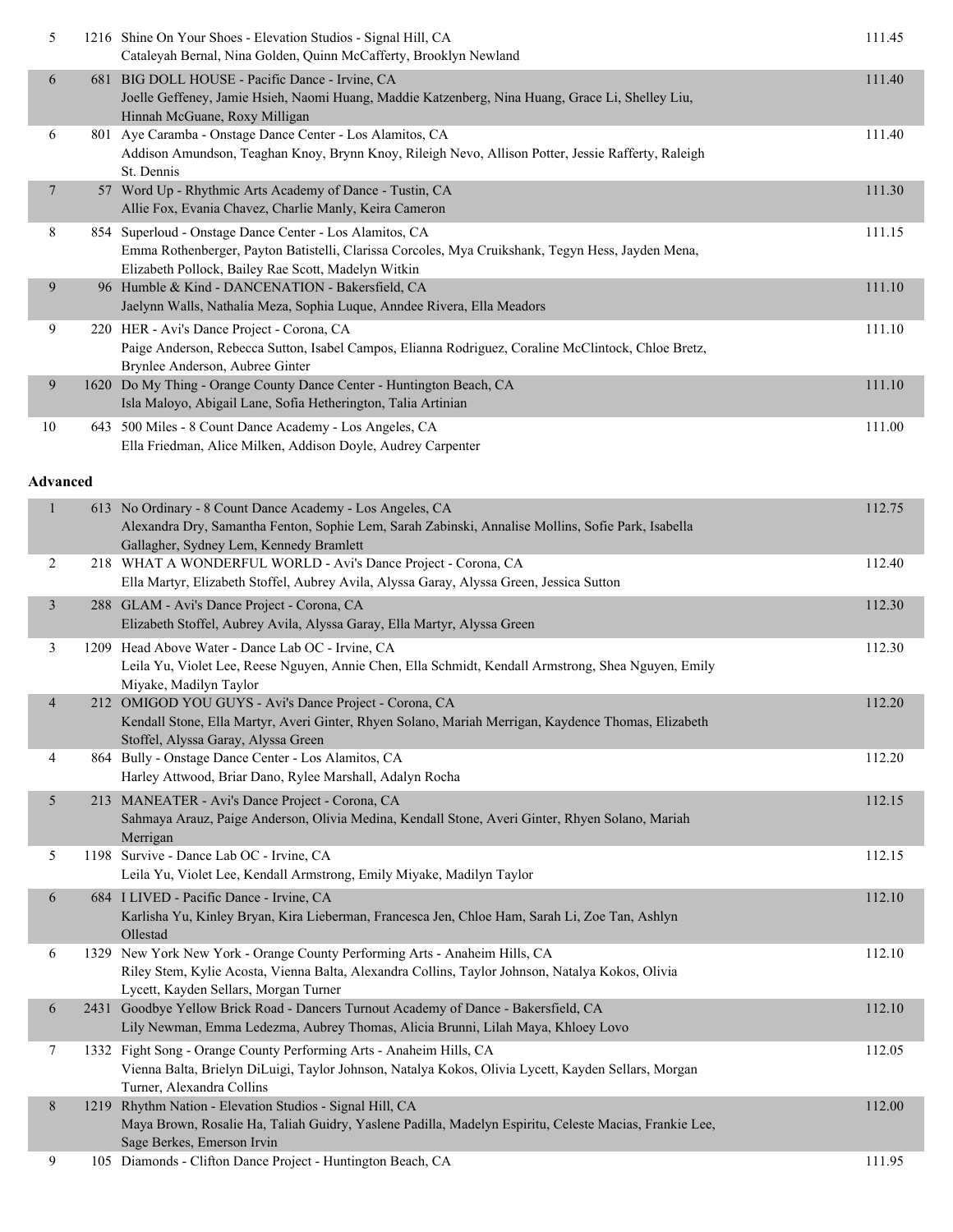|                |             | Isabella Butler, Ainsley Dadakis, Eva Machkoff, Zariah Merrill, Madison Russell, Emma Ruziecki, Willa<br>Schmidt, Pantera Hockman                                          |        |
|----------------|-------------|----------------------------------------------------------------------------------------------------------------------------------------------------------------------------|--------|
| 10             |             | 614 Passenger - 8 Count Dance Academy - Los Angeles, CA                                                                                                                    | 111.90 |
|                |             | Eva Litter, Ines Ha, Sofia Jones, Calliope Chan, Madeleine Tao, Sadie Sackett, Snowden Grey, Olivia                                                                        |        |
|                |             | Pocino, Ashley Tronstein                                                                                                                                                   |        |
| 10             |             | 1220 Fan Tan Fanny - Elevation Studios - Signal Hill, CA                                                                                                                   | 111.90 |
|                |             | Celeste Macias, Frankie Lee, Sage Berkes, Emerson Irvin, Brooklyn Shelton, Taliah Guidry, Yaslene                                                                          |        |
|                |             | Padilla                                                                                                                                                                    |        |
| $10\,$         |             | 1319 Bring Me A Dream - Orange County Performing Arts - Anaheim Hills, CA                                                                                                  | 111.90 |
|                |             | Kylie Acosta, Vienna Balta, Alexandra Collins, Olivia Lycett, Kayden Sellars, Olive Tapia, Morgan<br>Turner                                                                |        |
| 10             |             | 2428 Soldier - Dancers Turnout Academy of Dance - Bakersfield, CA                                                                                                          | 111.90 |
|                |             | Lilah Maya, Stella Lota, Emma Ledezma, Leilanie Carillo, Khloey Lovo, Savy Garrett, Emma Amavizca,                                                                         |        |
|                |             | Samantha Pasumbal                                                                                                                                                          |        |
|                |             |                                                                                                                                                                            |        |
|                | Competitive |                                                                                                                                                                            |        |
| $\mathbf{1}$   |             | 1836 Hotel California - Murrieta Dance Project - Murrieta, CA                                                                                                              | 115.40 |
|                |             | Calli Perryman, Bella Kidder, Mia Damico, Leah Munson, Madelyn Carrion, Jenna Le, Aedyn Bekker,                                                                            |        |
|                |             | Zoe French                                                                                                                                                                 |        |
| $\overline{2}$ |             | 1834 Sing - Murrieta Dance Project - Murrieta, CA<br>Calli Perryman, Bella Kidder, Mia Damico, Leah Munson, Madelyn Carrion, Jenna Le, Zoe French,                         | 115.35 |
|                |             | Aedyn Bekker                                                                                                                                                               |        |
| $\mathfrak{Z}$ |             | 1835 Piano Man - Murrieta Dance Project - Murrieta, CA                                                                                                                     | 114.95 |
|                |             | Jenna Le, Akemi Bourgeois, Leah Munson, Madelyn Carrion, Kendall Houchens, Brooklyn Ruiz, Paisley                                                                          |        |
|                |             | Van Lant, Aedyn Bekker, Zoe French                                                                                                                                         |        |
| 4              |             | 1839 O.M.G. - Murrieta Dance Project - Murrieta, CA                                                                                                                        | 114.60 |
|                |             | Aedyn Bekker, Jaclyn Coronado, Jenna Le, Bella Kidder, Madelyn Carrion, Braelynn O'Brien, Mia                                                                              |        |
|                |             | Damico                                                                                                                                                                     |        |
| 5              |             | 1362 Pure Love - Orange County Performing Arts - Anaheim Hills, CA<br>Grace Howerton, Ariel Lantz-Loza, Esme Lee, Alyssa Mastroianni, Olive O'Connell, Brady Reuss, Jordyn | 114.25 |
|                |             | Rockett                                                                                                                                                                    |        |
| 6              |             | 1322 Broadway - Orange County Performing Arts - Anaheim Hills, CA                                                                                                          | 114.10 |
|                |             | Grace Howerton, Ariel Lantz-Loza, Esme Lee, Alyssa Mastroianni, Olive O'Connell, Brady Reuss, Jordyn                                                                       |        |
|                |             | Rockett, Jessie Saigusa, Sophia SantaMaria                                                                                                                                 |        |
| 6              |             | 1361 I'm Better - Orange County Performing Arts - Anaheim Hills, CA                                                                                                        | 114.10 |
|                |             | Keira Pagaza, Sophia SantaMaria, Brynlee Swinhart, Brooke Edwards, Kylie Gonzalez, Emalene Heitz,                                                                          |        |
|                |             | Millea Hill, Audrey Kang, Allison Choi                                                                                                                                     |        |
| 7              |             | 1833 Still That Ill - Murrieta Dance Project - Murrieta, CA<br>Aedyn Bekker, Akemi Bourgeois, Madelyn Carrion, Kendall Houchens, Jenna Le, Leah Munson,                    | 114.05 |
|                |             | Brooklyn Ruiz, Paisley Van Lant                                                                                                                                            |        |
| 8              |             | 1838 5 Guys Named Mo - Murrieta Dance Project - Murrieta, CA                                                                                                               | 114.00 |
|                |             | Akemi Bourgeois, Brooklyn Ruiz, Maci Bourgeois, Sierra Koops, Rylan Ashley                                                                                                 |        |
| 9              |             | 1330 Grown - Orange County Performing Arts - Anaheim Hills, CA                                                                                                             | 113.95 |
|                |             | Allison Choi, Brooke Edwards, Kylie Gonzalez, Emalene Heitz, Millea Hill, Audrey Kang, Keira Pagaza,                                                                       |        |
|                |             | Sophia SantaMaria, Brynlee Swinhart                                                                                                                                        |        |
| 10             | 671         | PRESSURE - Pacific Dance - Irvine, CA                                                                                                                                      | 113.80 |
|                |             | Kai Armitage, Francesca Jen, Ella Kissel, Brielle Lieberman, Brooklyn Lieberman, Angelina Militante,                                                                       |        |
|                |             | Courtney Tom, Karlisha Yu                                                                                                                                                  |        |

## **Junior (9 - 11 yrs.) Large**

| Performance |  |  |                                                                                                   |        |
|-------------|--|--|---------------------------------------------------------------------------------------------------|--------|
|             |  |  | 537 Angels - Inspirations Dance Studio - Redlands, CA                                             | 111.30 |
|             |  |  | Audrianna Rodriguez, Ella Yanez-Cantakamo, Azlyn Taylor, Berlyn Taylor, Arianna Garcia, Emily     |        |
|             |  |  | Alvarado, Braydie Schleiden, Emily Barilics, Dallas Soffel, Abigail Ramirez, Lyla Pereira         |        |
|             |  |  | 394 To build a home - The Dance Studio of Orange County - Huntington Beach, CA                    | 111.20 |
|             |  |  | Bella Harkavy, Kaiah Helsley, Mia Grady, Mila Metz, Moxie Johnson, Reagan Sprague, Sarah Desmond, |        |
|             |  |  | Tatum Schaumburg, Leah Delio, Mila Carrillo, Mia Marinelli                                        |        |
|             |  |  | 917 Step In Time - Onstage Dance Center - Los Alamitos, CA                                        | 111.15 |
|             |  |  |                                                                                                   |        |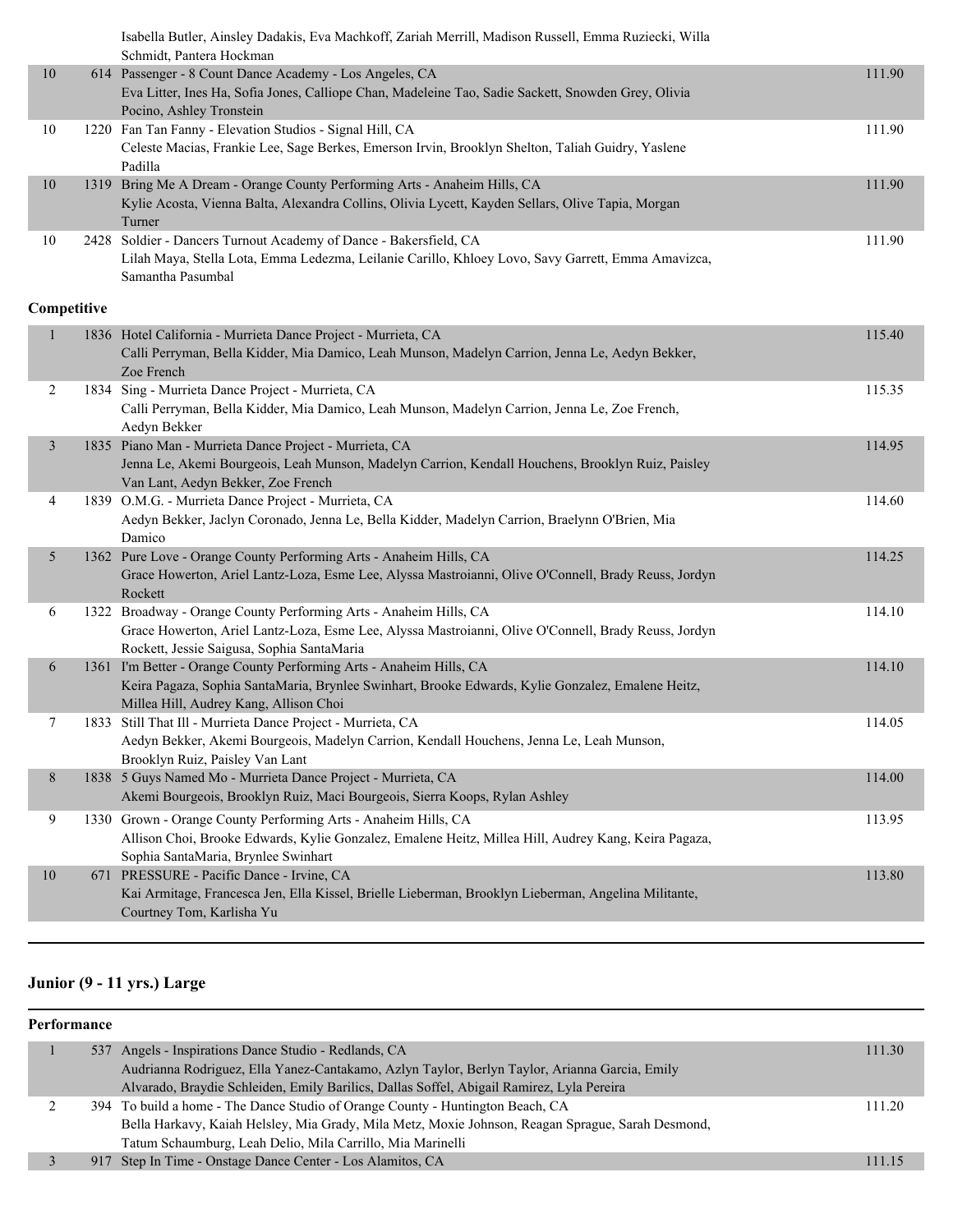|                 | Madison Patino, Chloe Saucedo, Camila Aviles, Camily Madrigal, Madalyn Brewster, Alyssa Griffin,                                                                            |        |
|-----------------|-----------------------------------------------------------------------------------------------------------------------------------------------------------------------------|--------|
| 4               | Bella Rodriguez, Daniella Soto, Mia Rodriguez, Evalynn Vargas, Sofia Aceves, Erich Santos<br>1897 Peach Blossom Fairy - Tang Arts & Performance Studio - Eastvale, CA       | 111.05 |
|                 | Kayla Fu, Kari Fu, Happer Lyu, Emily Yang, Victoria Wang, Kayla Sheng, Katelynn Xu, Jessie Xu,                                                                              |        |
|                 | Christine Bu, Catherine Xu                                                                                                                                                  |        |
| 5               | 567 Wild, Wild, Party - Elevate Dance and Fitness - Rancho Cucamonga, CA                                                                                                    | 110.55 |
|                 | Brooke Bearly, Isabelle Cienfuegos, Sophia Flaniagin-Garcia, Sadie Hess, Addilyn Lopez, Berkeley                                                                            |        |
|                 | McGrath, Carissa Robey, Izzy Tamat, Amaris Valadez, Elena Garcia, Emily Figueroa                                                                                            |        |
| 6               | 857 Throwback Love - Onstage Dance Center - Los Alamitos, CA                                                                                                                | 110.40 |
|                 | Addison Amundson, Isla Hennessy, Brynn Knoy, Teaghan Knoy, Gianna Leonardo, Rileigh Nevo, Allison                                                                           |        |
| $\overline{7}$  | Potter, Jessie Rafferty, Tatiana Ramirez, Jayden Villa<br>902 Forever Young - Onstage Dance Center - Los Alamitos, CA                                                       | 110.30 |
|                 | Leila Barcena, Madelynn Cisneros, Navea Guerrero, Kimberly Mendez, Valeria Pineda, Richelle                                                                                 |        |
|                 | Rodriguez, Miley Luong, Ayelet Morales, Karla Osuna, Maya Castaneda, Samantha Cruz, Juliet Mesa,                                                                            |        |
|                 | Lyla Brooke Campa                                                                                                                                                           |        |
| $\tau$          | 906 Supabeat - Onstage Dance Center - Los Alamitos, CA                                                                                                                      | 110.30 |
|                 | Madison Patino, Chloe Saucedo, Madalyn Brewster, Alyssa Griffin, Bella Rodriguez, Daniella Soto,                                                                            |        |
|                 | Camila Aviles, Camily Madrigal, Mia Rodriguez, Evalynn Vargas, Sofia Aceves, Erich Santos                                                                                   |        |
| $8\,$           | 541 Sweet Dreams - Inspirations Dance Studio - Redlands, CA                                                                                                                 | 110.15 |
|                 | Nicolette Garcia, Mady Biskup, Reagan Murillo, Abigail Hartman, Paige Brotchie, Kaelyn Sarabia,<br>Jaylene Florez, Melanie Jimenez, Melinda Parra, Natali Pinero            |        |
| 9               | 856 People - Onstage Dance Center - Los Alamitos, CA                                                                                                                        | 110.10 |
|                 | Addison Amundson, Isla Hennessy, Brynn Knoy, Teaghan Knoy, Gianna Leonardo, Rileigh Nevo, Allison                                                                           |        |
|                 | Potter, Jessie Rafferty, Tatiana Ramirez, Jayden Villa                                                                                                                      |        |
| 10              | 1345 Speaking French - Orange County Performing Arts - Anaheim Hills, CA                                                                                                    | 109.90 |
|                 | Sophia Kukreja, Aileen Crawford, Gianna DeLancellotti, Makena Dowlatshahi, Malia Drown, Gandohm                                                                             |        |
|                 | Ghaffari, Clara Lee, Elvy Nguyen, Riley Rodriguez, Valeria Rodriguez, Lyla Sarver, Andrea Valdez                                                                            |        |
| <b>Advanced</b> |                                                                                                                                                                             |        |
| $\mathbf{1}$    | 1224 Five Guys Named Moe - Elevation Studios - Signal Hill, CA                                                                                                              | 113.85 |
|                 | Noelle Ball, Stella Pinon, Delaney Pohl, Samantha Rivera, Celeste Macias, Olivia Wu, Frankie Lee, Jolie                                                                     |        |
|                 | Brazile, Bella Giron, Andrea Osuna, Gianna Barzotti, Yaslene Padilla, Taylor Golden, Emerson Irvin,                                                                         |        |
|                 | Amy Senske                                                                                                                                                                  |        |
| $\overline{c}$  | 229 OCEANS - Avi's Dance Project - Corona, CA                                                                                                                               | 112.80 |
|                 | Coraline McClinktock, Rebecca Sutton, Kaydence Thomas, Isabel Campos, Elizabeth Stoffel, Elianna                                                                            |        |
|                 | Rodriguez, Aubrey Avila, Alyssa Garay, Alyssa Green, Jessica Sutton, Aubree Ginter, Paige Anderson,                                                                         |        |
|                 | Kendall Stone, Ella Martyr, Averi Ginter                                                                                                                                    |        |
| 3               | 862 What A Feeling - Onstage Dance Center - Los Alamitos, CA<br>Harley Attwood, Briar Dano, Isla Hennessy, Rylee Marshall, Rileigh Nevo, Teagan Nichols, Gracie             | 112.60 |
|                 | Pelayo, Adalyn Rocha, Amariss St. Dennis, Raleigh St. Dennis                                                                                                                |        |
| 4               | 1197 Dive - Dance Lab OC - Irvine, CA                                                                                                                                       | 112.50 |
|                 | Leila Foster, Leila Yu, Ariel Abramovitch, Ashlyn Burke, Violet Lee, Annie Chen, Kendall Armstrong,                                                                         |        |
|                 | Shea Nguyen, Emily Miyake, Madilyn Taylor, Sabrina Dulgerian                                                                                                                |        |
| 5               | 231 NO MORE I LOVE YOUS - Avi's Dance Project - Corona, CA                                                                                                                  | 112.45 |
|                 | Sahmaya Arauz, Rylee Butler, Olivia Medina, Kendall Stone, Ella Martyr, Averi Ginter, Rhyen Solano,                                                                         |        |
|                 | Rebecca Sutton, Mariah Merrigan, Kaydence Thomas, Isabel Campos, Elianna Rodriguez, Aubrey Avila,                                                                           |        |
|                 | Alyssa Garay, Alyssa Green, Jessica Sutton                                                                                                                                  | 112.45 |
| 5               | 650 Chapstick - 8 Count Dance Academy - Los Angeles, CA<br>Kennedy Bramlett, Alexandra Dry, Samantha Fenton, Isabella Gallagher, Ines Ha, Sofia Jones, Sophie               |        |
|                 | Lem, Sydney Lem, Eva Litter, Annalise Mollins, Sofie Park, Sarah Zabinski                                                                                                   |        |
| 5               | 903 Hollywood - Onstage Dance Center - Los Alamitos, CA                                                                                                                     | 112.45 |
|                 | Sophie Pacheco, Ruby Diaz, Sophia Huerta, Payton Mouawad, Janelle Ornelas, Miley Parra, Naima                                                                               |        |
|                 | Trujillo, Ariana Pineda, Emily Blanco, Jazlyn Fernandez, Liliana Barajas, Kaylaah Felix, Mia Gandara                                                                        |        |
| 6               | 227 TOY SOLDIER - Avi's Dance Project - Corona, CA                                                                                                                          | 112.30 |
|                 | Averi Ginter, Rebecca Sutton, Sahmaya Arauz, Paige Anderson, Kendall Stone, Ella Martyr, Rhyen                                                                              |        |
|                 | Solano, Mariah Merrigan, Kaydence Thomas, Aubrey Avila, Alyssa Garay, Alyssa Green, Jessica Sutton                                                                          |        |
| 6               | 679 WHAT ABOUT US - Pacific Dance - Irvine, CA                                                                                                                              | 112.30 |
|                 | Linsey Ger, Chloe Ham, Annie Hu, Francesca Jen, Julia Kent, Elizabeth Kiraly, Sarah Li, Kira Lieberman,<br>Kailyn Nong, Ashlyn Ollestad, Zoe Tan, Emma Vianzon, Karlisha Yu |        |
| $\tau$          | 774 I See Fire - Onstage Dance Center - Los Alamitos, CA                                                                                                                    | 112.20 |
|                 | Sophie Pacheco, Ruby Diaz, Sophia Huerta, Payton Mouawad, Janelle Ornelas, Miley Parra, Naima                                                                               |        |
|                 | Trujillo, Ariana Pineda, Emily Blanco, Liliana Barajas, Kaylaah Felix, Jazlyn Fernandez, Mia Gandara                                                                        |        |
| $7\phantom{.0}$ | 861 Proud Mary - Onstage Dance Center - Los Alamitos, CA                                                                                                                    | 112.20 |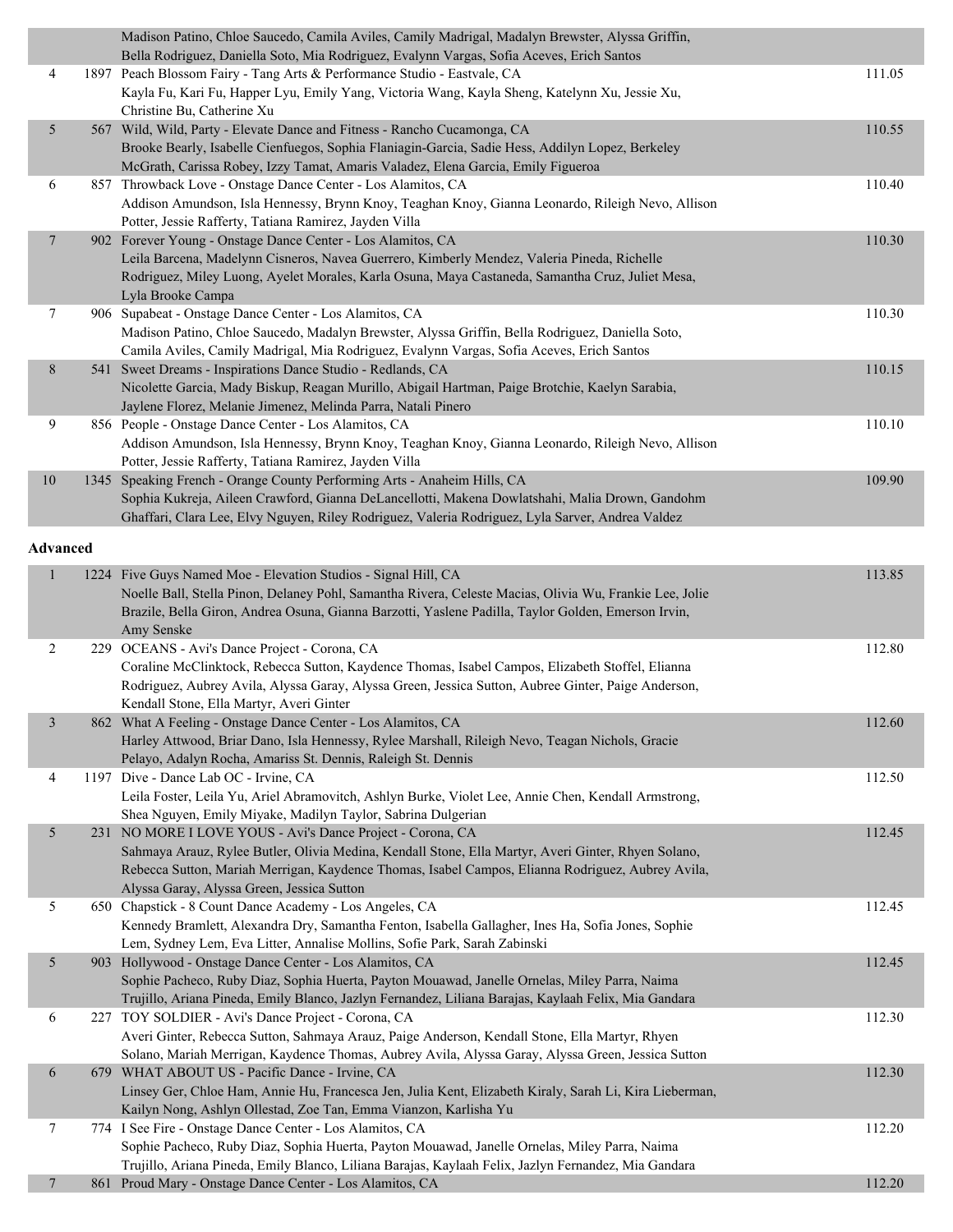|                | Harley Attwood, Briar Dano, Isla Hennessy, Rylee Marshall, Rileigh Nevo, Teagan Nichols, Gracie<br>Pelayo, Adalyn Rocha, Amariss St. Dennis, Raleigh St. Dennis |        |
|----------------|-----------------------------------------------------------------------------------------------------------------------------------------------------------------|--------|
|                |                                                                                                                                                                 |        |
| 8              | 651 Reincarnate - 8 Count Dance Academy - Los Angeles, CA                                                                                                       | 112.15 |
|                | Isabella Gallagher, Sofie Park, Alexandra Dry, Annalise Mollins, Eva Litter, Ines Ha, Kennedy Bramlett,                                                         |        |
| 9              | Samantha Fenton, Sarah Zabinski, Sofia Jones, Sophie Lem, Sydney Lem<br>787 Rescue - Onstage Dance Center - Los Alamitos, CA                                    | 112.05 |
|                | Sophie Pacheco, Ruby Diaz, Sophia Huerta, Payton Mouawad, Janelle Ornelas, Miley Parra, Naima                                                                   |        |
|                | Trujillo, Ariana Pineda, Emily Blanco, Jazlyn Fernandez, Liliana Barajas, Kaylaah Felix, Mia Gandara                                                            |        |
| 10             | 672 UPTOWN GIRL - Pacific Dance - Irvine, CA                                                                                                                    | 111.95 |
|                | Emma Bone, Emma Vianzon, Kinley Bryan, Indiana Foley, Leah Fowers, Chloe Ham, Julia Kent,                                                                       |        |
|                | Elizabeth Kiraly, Melina Mayo, Kailyn Nong, Zoe Tan, Karlisha Yu                                                                                                |        |
|                |                                                                                                                                                                 |        |
| Competitive    |                                                                                                                                                                 |        |
|                | 1826 Too Good To Be True - Murrieta Dance Project - Murrieta, CA                                                                                                | 115.50 |
|                | Calli Perryman, Bella Kidder, Jaidin Tams, Akemi Bourgeois, Mia Damico, Leah Munson, Madelyn                                                                    |        |
|                | Carrion, Braelynn O'Brien, Chloe Akers, Kendall Houchens, Vanessa Mota, Brooklyn Ruiz, Paisley Van                                                              |        |
|                | Lant, Jaclyn Coronado, Jenna Le, Aedyn Bekker, Zoe French                                                                                                       |        |
| $\overline{c}$ | 1828 For What It's Worth - Murrieta Dance Project - Murrieta, CA                                                                                                | 114.30 |
|                | Calli Perryman, Bella Kidder, Madelyn Carrion, Braelynn O'Brien, Akemi Bourgeois, Mia Damico, Leah                                                              |        |
|                | Munson, Chloe Akers, Kendall Houchens, Vanessa Mota, Brooklyn Ruiz, Paisley Van Lant, Jaclyn                                                                    |        |
|                | Coronado, Jenna Le, Zoe French, Aedyn Bekker, Kaila Randolph                                                                                                    |        |
| $\mathfrak{Z}$ | 1827 Turned To Stone - Murrieta Dance Project - Murrieta, CA                                                                                                    | 113.60 |
|                | Allie Donis, Anahi Lopez, Aubreigh Trapp, Braelynn O'Brien, Brooklyn Ruiz, Brystol Hill, Cami                                                                   |        |
|                | Diederich, Gracen Coleman, Jaclyn Coronado, Jaidin Tams, Kendall Houchens, Makayla Fisher, Paisley                                                              |        |
|                | Van Lant, Presley DeSoto, Piper DeSoto, Reese Quigley, Rowan Raymundo, Shayden Miller                                                                           |        |
| 4              | 1328 Everywhere I Go - Orange County Performing Arts - Anaheim Hills, CA                                                                                        | 113.50 |
|                | Olive Tapia, Kylie Acosta, Alexandra Collins, Grace Howerton, Ariel Lantz-Loza, Esme Lee, Monica Liu,                                                           |        |
|                | Alyssa Mastroianni, Olive O'Connell, Brady Reuss, Jordyn Rockett, Jessie Saigusa, Madison Sanchez                                                               |        |
| 5              | 617 Tell Them - 8 Count Dance Academy - Los Angeles, CA                                                                                                         | 113.30 |
|                | Alexandra Dry, Audrey Posner, Ayla Szew, Emerson Green, Chloe McFerson, Leah Weissman, Roxy Zee,                                                                |        |
|                | Samantha Fenton, Sarah Zabinski, Sophie Lem, Sydney Lem                                                                                                         |        |
| 5              | 1822 Islands - Murrieta Dance Project - Murrieta, CA                                                                                                            | 113.30 |
|                | Bella Kidder, Akemi Bourgeois, Mia Damico, Leah Munson, Madelyn Carrion, Kendall Houchens,                                                                      |        |
|                | Brooklyn Ruiz, Paisley Van Lant, Jaclyn Coronado, Jenna Le, Abby Naulls, Kaila Randolph, Aedyn                                                                  |        |
|                | Bekker                                                                                                                                                          |        |
| 6              | 1363 First Time Ever - Orange County Performing Arts - Anaheim Hills, CA                                                                                        | 113.10 |
|                | Liliana Mastroianni, Olive Tapia, Addy Morgan, Katelyn Thompson, Isabelle Bush, Allison Choi, Kiley                                                             |        |
|                | Lowe, Brooke Edwards, Kylie Gonzalez, Emalene Heitz, Audrey Kang, Michele Lam, Millea Hill                                                                      |        |
| 7              | 1824 Candyman - Murrieta Dance Project - Murrieta, CA                                                                                                           | 112.90 |
|                | Allie Donis, Abby Naulls, Anahi Lopez, Aubreigh Trapp, Braelynn O'Brien, Brystol Hill, Gracen                                                                   |        |
|                | Coleman, Jaclyn Coronado, Jaidin Tams, Kaila Randolph, Kendall Houchens, Kennah Ayers, Makayla                                                                  |        |
|                | Fisher, Paisley Van Lant, Piper DeSoto, Presley DeSoto, Reese Quigley, Rowan Raymundo, Shayden                                                                  |        |
|                | Miller                                                                                                                                                          |        |
| 8              | 1825 Bills - Murrieta Dance Project - Murrieta, CA                                                                                                              | 112.65 |
|                | Aidan DeSanto, Brielle Harris, Brookie Blasic, Cami Diederich, Charley De La Rosa, Gracen Coleman,                                                              |        |
|                | Hailey Truman, Harper Mieth, Kendahl Land, Kennedi Gomez                                                                                                        |        |
| 9              | 1830 Don't Stop Me Now - Murrieta Dance Project - Murrieta, CA                                                                                                  | 112.50 |
|                | Akemi Bourgeois, Brookie Blasic, Brooklyn Ruiz, Brystol Hill, Cami Diederich, Charlotte Woelky, Jaidin                                                          |        |
|                | Tams, Leah Munson, Lila Tams, Maci Bourgeois, Makayla Fisher, Rylan Ashley, Sierra Koops                                                                        |        |
| $10\,$         | 1829 Bushel And A Peck - Murrieta Dance Project - Murrieta, CA                                                                                                  | 112.30 |
|                | Abby Naulls, Brookie Blasic, Cami Diederich, Cara Stansbury, Charley De La Rosa, Charlotte Woelky,                                                              |        |
|                | Ellie Snedeger, Gracen Coleman, Harper Mieth, Kennah Ayers, Kennedi Gomez, Lila Tams, Sofia Cruz,                                                               |        |
|                | Carter Ruiz                                                                                                                                                     |        |
| 10             | 2422 Send In The Clowns - Orange County Performing Arts - Anaheim Hills, CA                                                                                     | 112.30 |
|                | Olive Tapia, Liliana Mastroianni, Monica Liu, Alyssa Mastroianni, Olive O'Connell, Brady Reuss,                                                                 |        |
|                | Madison Sanchez, Kylie Acosta, Alexandra Collins, Isabelle Bush, Addy Morgan                                                                                    |        |

## **Junior (9 - 11 yrs.) Super**

**Advanced**

1 405 Schools Out - The Dance Studio of Orange County - Huntington Beach, CA 112.25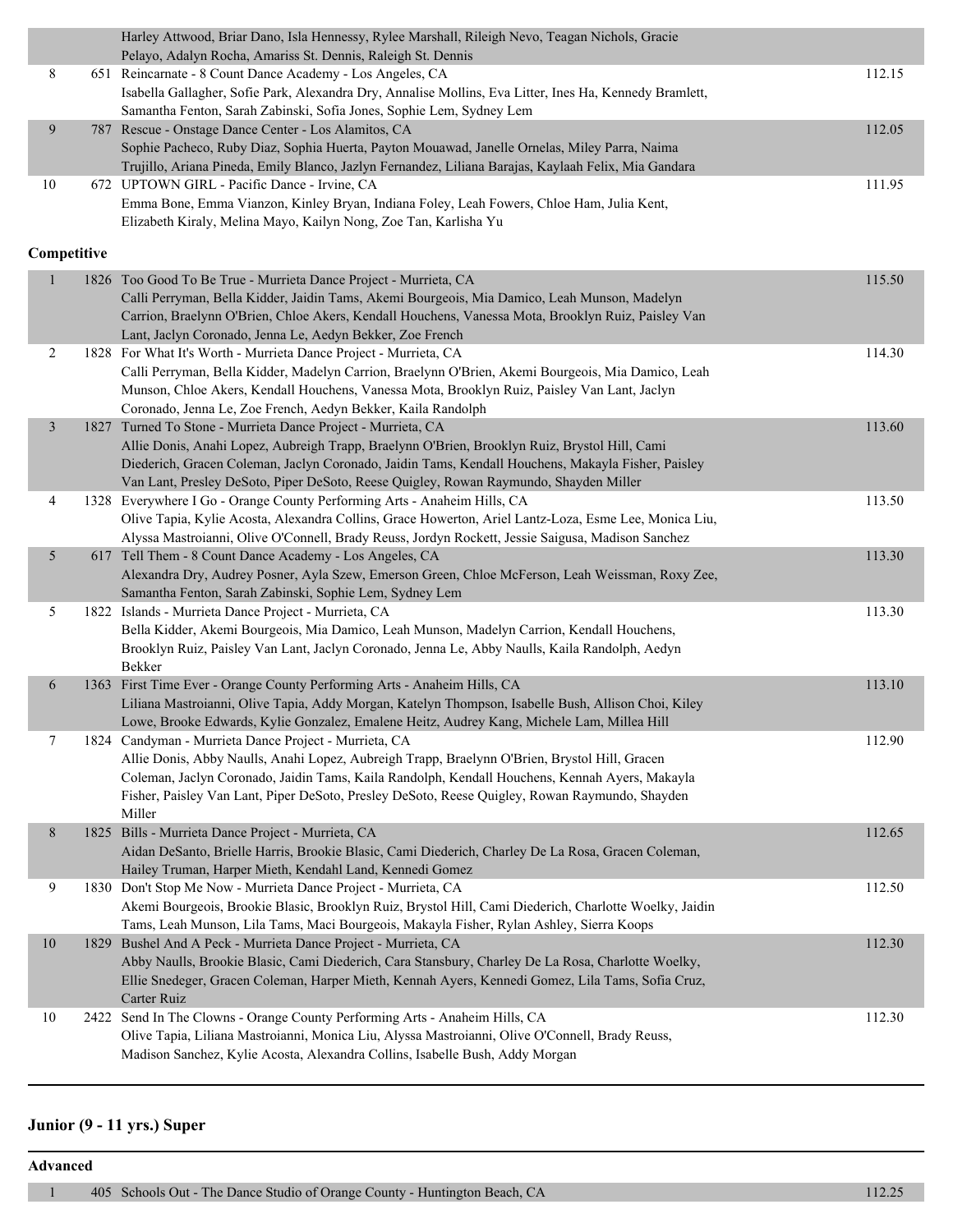Ava Mahle, Charlotte Cason, Halle Havas, Ellie Lasswell, Vivian Brewer, Tatum Schaumburg, Sydney Garcia, Sloane Hulsey, Sarah Desmond, Samantha Shurtleff, Reagan Sprague, Quinn Howard, Parker Fenn, Moxie Johnson, Mila Metz, Mia Grady, Madison Hernandez, Madilyn Cason, Kaylen Hernandez, Kaiah Helsley, Kaia Barron, Isla Anderson, Harper Valade, Hannah Fitzwilliam, Evangeline Westerfer, Eva Carrillo, Brynn McNair, Bella Harkavy, Ava Farkas, Savvy Lasswell, Ryan Jansma, Rowyn Sprague, Petra Horn, Natasha Eyre, Mila Carrillo, Mia Marinelli, Mia Mirsky, Madalyn Gibas, Leah Delio, Kylie Gonzalez, Kendall Eckert, Riley Sprague

#### **Competitive**

|               | 1338 Rich Girls - Orange County Performing Arts - Anaheim Hills, CA<br>Isabelle Bush, Allison Choi, Brooke Edwards, Kylie Gonzalez, Emalene Heitz, Millea Hill, Grace<br>Howerton, Audrey Kang, Ariel Lantz-Loza, Esme Lee, Alyssa Mastroianni, Liliana Mastroianni, Addy | 113.10 |
|---------------|---------------------------------------------------------------------------------------------------------------------------------------------------------------------------------------------------------------------------------------------------------------------------|--------|
|               | Morgan, Olive O'Connell, Keira Pagaza, Brady Reuss, Dylan Reuss, Jordyn Rockett, Sophia SantaMaria,                                                                                                                                                                       |        |
|               | <b>Brynlee Swinhart</b>                                                                                                                                                                                                                                                   |        |
|               | 1831 Hot Lunch Jam - Murrieta Dance Project - Murrieta, CA                                                                                                                                                                                                                | 113.05 |
|               | Abby Naulls, Aidan DeSanto, Aubreigh Trapp, Brielle Harris, Brookie Blasic, Cami Diederich, Cara                                                                                                                                                                          |        |
|               | Stansbury, Carter Ruiz, Charley De La Rosa, Ellie Snedeger, Gracen Coleman, Hailey Truman, Harper                                                                                                                                                                         |        |
|               | Mieth, Jaidin Tams, Kaidyn Walton, Kaila Randolph, Kendahl Land, Kennah Ayers, Kennedi Gomez,                                                                                                                                                                             |        |
|               | Lexie Araiza, Lila Tams, Reese Quigley, Rowan Raymundo, Sofia Cruz                                                                                                                                                                                                        |        |
| $\mathcal{E}$ | 2379 Dancing Fool - The Industry Dance Academy - Van Nuys, CA                                                                                                                                                                                                             | 112.30 |
|               | Riley McGroarty, Xylie Morales, Natasha Ochacher, Leela Wallace, Stella Bleske, Estella Calof, Olivia                                                                                                                                                                     |        |
|               | DelConte, Eva Dorodenkova, Sara Eyer, Ella Friedman, Celest Li, Blythe McNamara, Ava Mena, Phoenix                                                                                                                                                                        |        |
|               | Notary, Alisa Ostrovskiy, Lola Pavilack, Olivia Bleske, Sylvie Calof, Sarah Herz, Viveca Lang, Sophie                                                                                                                                                                     |        |
|               | Revivo, London Showalter, Isabelle Treystman, Valerie Yablochnik                                                                                                                                                                                                          |        |
|               |                                                                                                                                                                                                                                                                           |        |

#### **Junior (9 - 11 yrs.) Production**

| <b>Performance</b> |                                                                                                                                                                                                                                                                                                                                                                                                                                                                                                                                                                                                                                                                                                                                            |        |  |  |  |
|--------------------|--------------------------------------------------------------------------------------------------------------------------------------------------------------------------------------------------------------------------------------------------------------------------------------------------------------------------------------------------------------------------------------------------------------------------------------------------------------------------------------------------------------------------------------------------------------------------------------------------------------------------------------------------------------------------------------------------------------------------------------------|--------|--|--|--|
|                    | 470 Candyland - Ooh La La Dance Academy - La Jolla, CA<br>Tessa Burcham, Zoe Gabriel, Jaden Grafte, Leandra Liem, Molly McAuliffe, Juliette Riche, Annabelle<br>Tillett, Lola Wesling, Fay Awad, Addison Brewer, Gabriella Reeis, Zia Martin, Aiden Griffin, Lexi Berg,<br>Isabelle Gugino, Gianna Booth, Chloe Copely, Ana Solis, Luisa Solis, Cassady Donovan                                                                                                                                                                                                                                                                                                                                                                            | 110.05 |  |  |  |
|                    | Competitive                                                                                                                                                                                                                                                                                                                                                                                                                                                                                                                                                                                                                                                                                                                                |        |  |  |  |
|                    | 2385 The Story of Mary Poppins - The Industry Dance Academy - Van Nuys, CA<br>Sylvie Calof, Sophia Fleming, River Keathley, Olivia Bleske, Natasha Ochacher, Maddi Kushner, Lillie<br>Lanier, Grace Lee, Eleanor Samuel, Xylie Morales, Viveca Lang, Valerie Yablochnik, Sophie Basila,<br>Sophie Revivo, Sloan Ostrow, Shira Asor, Sarah Herz, Riley McGroarty, Phoenix Notary, Parker Fiveash,<br>Olivia DelConte, Nova Rubin, Madison Robitshek, Madelyn Benjamin, London Showalter, Lola Pavilack,<br>Katia Yershov, Jackson Theron, Isabelle Trevstman, Eva Dorodenkova, Ella Friedman, Chloe Howse,<br>Celest Li, Camryn Rollins, Brekyn Westmore, Blythe McNamara, Bianca Hedrick, Alisa Ostrovskiy,<br>Alexia Shapiro, Emma Rosete | 112.90 |  |  |  |

#### **Teen (12 - 14 yrs.) Solo**

## **Performance** 1 347 Variation from Harlequinade - Li's Ballet Studio - Temple City, CA 86.50 Kelly Fong 2 1746 Paquita - Elite Ballet Theatre - Temple City, CA 86.40 Eileen Mall 3 2261 Thousand Eyes - The Vault - La Crescenta, CA 86.00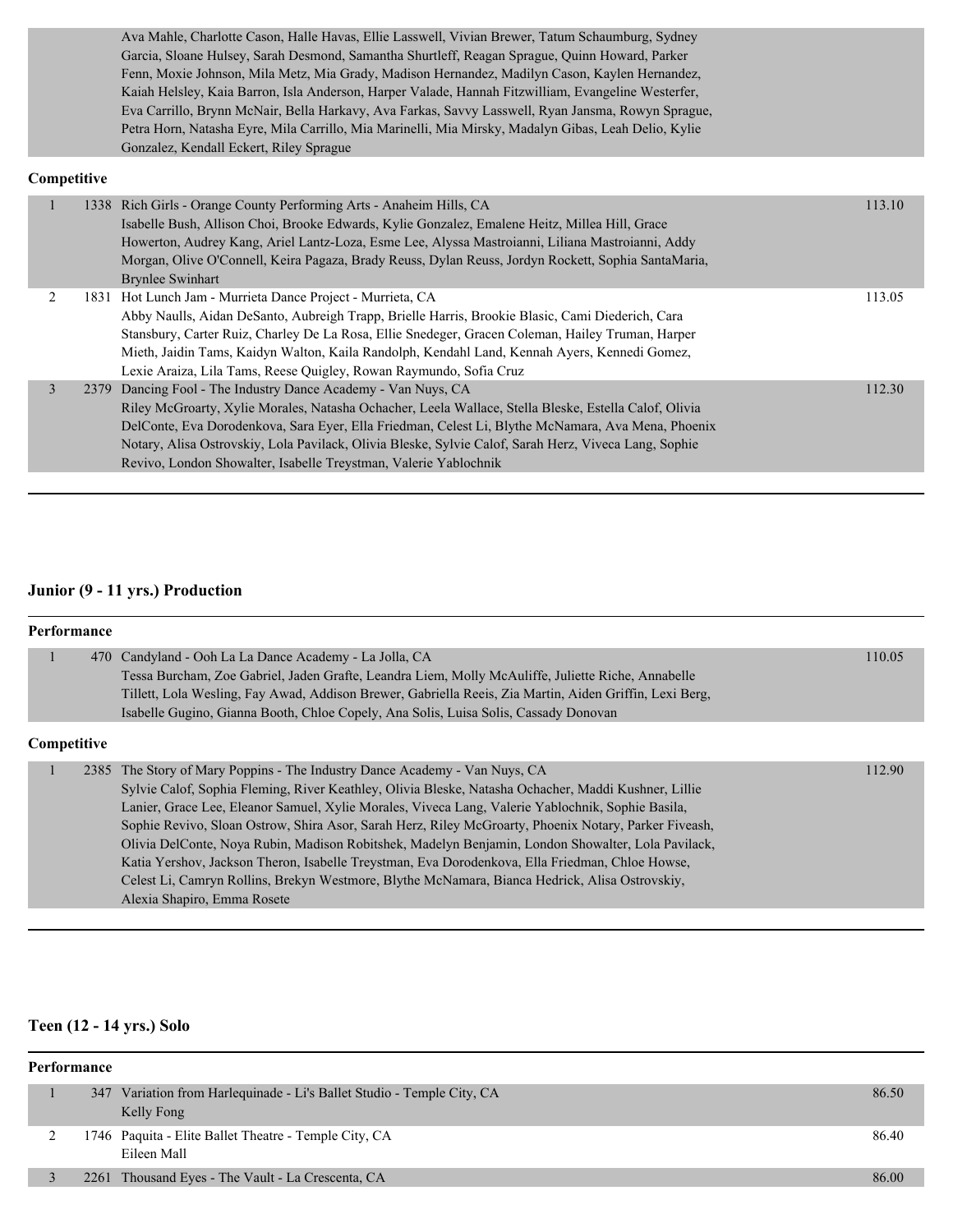|                 | Sol Johnson                                                                                             |       |
|-----------------|---------------------------------------------------------------------------------------------------------|-------|
| 4               | 793 Roxie - Onstage Dance Center - Los Alamitos, CA<br>Tatiana Ramirez                                  | 85.90 |
| $\overline{4}$  | 846 Open Hands - Onstage Dance Center - Los Alamitos, CA<br>Arianna Sanchez                             | 85.90 |
| 5               | 252 TAKE ME HOME - Avi's Dance Project - Corona, CA<br>Aaliyah Mitchell                                 | 85.85 |
| 5               | 1594 Je Suis Malade - Penche Dance Academy - Bakersfield, CA<br>Kylie West                              | 85.85 |
| 6               | 1921 What You Need - Gotta Dance - Simi Valley, CA<br>Capri Alva                                        | 85.80 |
| 7               | 383 Hes a dream - The Dance Studio of Orange County - Huntington Beach, CA<br>Kylie Gonzalez            | 85.75 |
| 8               | 338 Variation from Talisman - Li's Ballet Studio - Temple City, CA<br>Selina Ye                         | 85.70 |
| 8               | 1737 Aurora Variation from The Sleeping Beauty - Elite Ballet Theatre - Temple City, CA<br>Jessie Zhang | 85.70 |
| 8               | 2607 Overdose - K2 Studios - Corona, CA<br>Riley Johnston                                               | 85.70 |
| 9               | 332 Pas de Trois Variation from Swan Lake - Li's Ballet Studio - Temple City, CA<br>Carys Wang          | 85.65 |
| 10              | 2483 Don Quixote - Act 3 Kitri Variation - Tang Arts & Performance Studio - Eastvale, CA<br>Kari Fu     | 85.55 |
| <b>Advanced</b> |                                                                                                         |       |
| $\mathbf{1}$    | 1193 We, The Drowned - Dance Lab OC - Irvine, CA<br>Annie Chen                                          | 87.30 |
| 2               | 335 Variation from Raymonda - Li's Ballet Studio - Temple City, CA<br><b>Betty Pan</b>                  | 87.20 |
| 3               | 270 TOUGH LOVER - Avi's Dance Project - Corona, CA<br>Kendall Stone                                     | 87.05 |
| 4               | 890 Royal T - Onstage Dance Center - Los Alamitos, CA<br>Liliana Barajas                                | 87.00 |
| 5               | 264 WHEN DOVES CRY - Avi's Dance Project - Corona, CA<br><b>Addison Hackworth</b>                       | 86.95 |
| 6               | 235 I WILL WAIT - Avi's Dance Project - Corona, CA<br>Rylee Butler                                      | 86.85 |
| 6               | 1203 Shoulder to Shoulder - Dance Lab OC - Irvine, CA<br>Ariel Abramovitch                              | 86.85 |
| 6               | 1276 Hope - Elevation Studios - Signal Hill, CA<br>Noelle Ball                                          | 86.85 |
| 7               | 578 Boy You Can Keep It - Elevate Dance and Fitness - Rancho Cucamonga, CA<br>Reyn Marshall             | 86.80 |
| 7               | 1935 Ashes - Gotta Dance - Simi Valley, CA<br>Mackenzie Horn                                            | 86.80 |
| 8               | 42 3.0 - Corona Dance Academy - Corona, CA<br>Ashley Nobel                                              | 86.75 |
| 8               | 1635 Movement - Orange County Dance Center - Huntington Beach, CA<br>Liam Geoffroy                      | 86.75 |
| 9               | 310 Vyzee - Momentum Dance Company - Santa Barbara, CA<br>Lane Danhauer                                 | 86.70 |
|                 |                                                                                                         |       |

 9 548 Nobody's Perfect - Elevate Dance and Fitness - Rancho Cucamonga, CA 86.70 Isadora Stillwagon 10 38 Paint it Black - Corona Dance Academy - Corona, CA 86.65 Lucille Elfelt 10 1249 Viola - Elevation Studios - Signal Hill, CA 86.65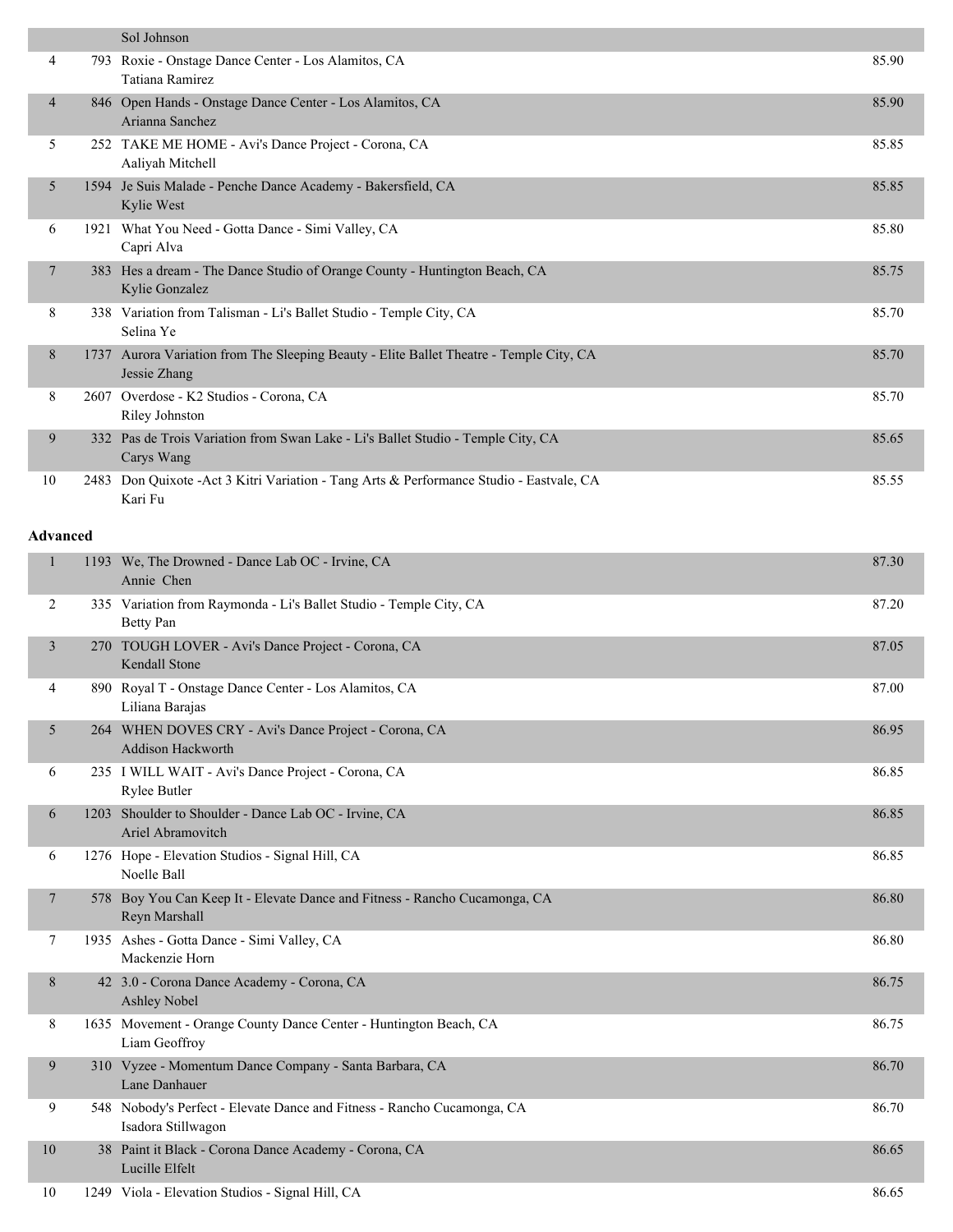|                | Amy Senske                                                                                       |       |
|----------------|--------------------------------------------------------------------------------------------------|-------|
| 10             | 1634 Astronomy - Orange County Dance Center - Huntington Beach, CA<br>Aubrey Banaag              | 86.65 |
| Competitive    |                                                                                                  |       |
| $\mathbf{1}$   | 2218 The First Time - Murrieta Dance Project - Murrieta, CA<br>Calli Perryman                    | 87.95 |
| 2              | 1538 Snowing - Orange County Performing Arts - Anaheim Hills, CA<br>Hope Edwards                 | 87.70 |
| 3              | 269 WICKED GAMES - Avi's Dance Project - Corona, CA<br><b>Audrey Stone</b>                       | 87.65 |
| 3              | 2112 Trying My Best - Murrieta Dance Project - Murrieta, CA<br>Aedyn Bekker                      | 87.65 |
| $\overline{4}$ | 1037 MEDICINE - Pacific Dance - Irvine, CA<br>Brooklyn Lieberman                                 | 87.45 |
| 5              | 1475 The Hunt - Orange County Performing Arts - Anaheim Hills, CA<br><b>Presslie Novits</b>      | 87.20 |
| 5              | 2021 Work Song - West Coast School of the Arts - Costa Mesa, CA<br>Ava Hill                      | 87.20 |
| 6              | 1463 I Ran - Orange County Performing Arts - Anaheim Hills, CA<br>Allison Choi                   | 87.05 |
| 6              | 1541 Bottom of the Well - Orange County Performing Arts - Anaheim Hills, CA<br>Mackenzie Kleveno | 87.05 |
| 7              | 2169 Wild Is The Wind - Murrieta Dance Project - Murrieta, CA<br>Mia Damico                      | 87.00 |
| 7              | 2642 Gole Bi Goldoon - K2 Studios - Corona, CA<br>Zoey Garcia                                    | 87.00 |
| 8              | 1959 Wildfire - West Coast School of the Arts - Costa Mesa, CA<br>Maddie Nguyen                  | 86.95 |
| 8              | 2200 Mad Love - Murrieta Dance Project - Murrieta, CA<br>Bella Kidder                            | 86.95 |
| 8              | 2663 Paradise - Orange County Performing Arts - Anaheim Hills, CA<br>Naia Parker                 | 86.95 |
| 9              | 239 GHOST IN THE WIND - Avi's Dance Project - Corona, CA<br>Rylee Hitter                         | 86.90 |
| 10             | 1512 Higher Love - Orange County Performing Arts - Anaheim Hills, CA<br>Emalene Heitz            | 86.85 |
| $10\,$         | 1899 Mr C.C. - Touch of Class - El Cajon, CA<br>Madison Abeleda                                  | 86.85 |
| 10             | 1967 Will You Love Me - West Coast School of the Arts - Costa Mesa, CA<br>Casey Cheung           | 86.85 |

## **Teen (12 - 14 yrs.) Duet/Trio**

| <b>Performance</b> |   |     |                                                                                                                               |       |  |
|--------------------|---|-----|-------------------------------------------------------------------------------------------------------------------------------|-------|--|
|                    |   |     | 2482 Crescent Moon Side - Tang Arts & Performance Studio - Eastvale, CA<br>Kayla Fu, Kari Fu                                  | 84.80 |  |
|                    |   |     | 1606 Angel by the Wings - Center Stage Dance and Performing Arts - Rancho Santa Margarita, CA<br>Muskaan Sammi, Lauren Brozey | 84.50 |  |
|                    | 3 |     | 2312 A Place on Earth - The Vault - La Crescenta, CA<br>Faith Perez, Maya Johnson, Amelia Girt                                | 84.15 |  |
|                    | 4 |     | 53 Iko Iko - Rhythmic Arts Academy of Dance - Tustin, CA<br>Hannah Sterman, Sofia Martinez                                    | 84.10 |  |
|                    | 4 | 901 | Dream - Onstage Dance Center - Los Alamitos, CA                                                                               | 84.10 |  |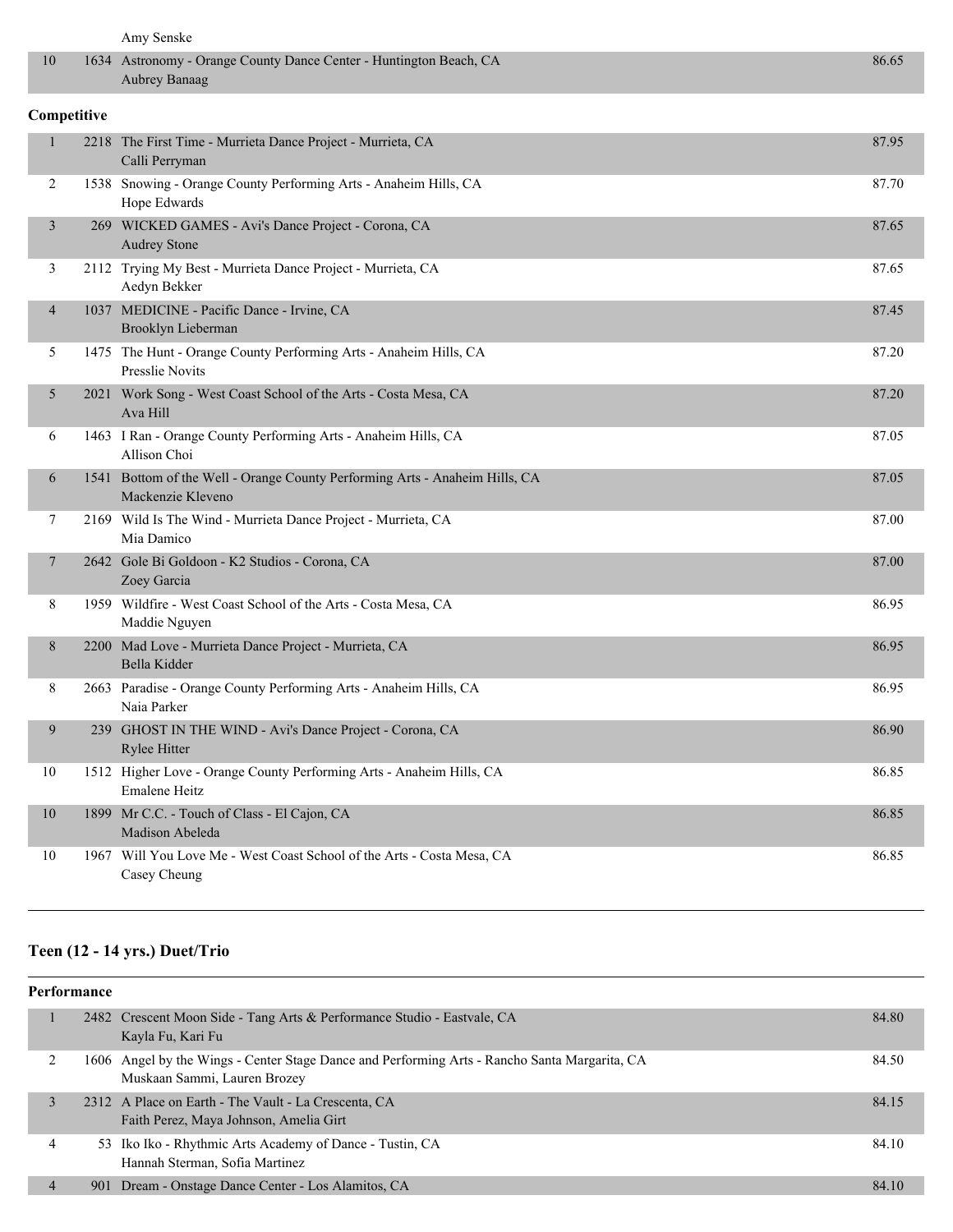|                 |      | Camila Aviles, Sofia Aceves                                                                                            |       |
|-----------------|------|------------------------------------------------------------------------------------------------------------------------|-------|
| 4               |      | 2434 Heads Will Roll - Dancers Turnout Academy of Dance - Bakersfield, CA<br>Camrynn Victory, Maci Gholz, Lee Gholz    | 84.10 |
| 4               |      | 2656 Safe And Sound - Beyond the Beat Dance Studio - Palm Desert, CA<br>Katherine Aiken, Adrielle Tetting, Rio Wallett | 84.10 |
| 5.              | 2655 | Once Upon A Dream - Beyond the Beat Dance Studio - Palm Desert, CA<br>Katherine Aiken, Rio Wallett                     | 84.05 |
| 6               | 2334 | Prisioner - The Vault - La Crescenta, CA<br>Patience Doan, Jasmine Forouhar                                            | 84.00 |
| 6               | 2468 | End of the Line - Dancers Turnout Academy of Dance - Bakersfield, CA<br>Camrynn Victory, Maci Gholz                    | 84.00 |
| 7               |      | 2018 Leave me Alone - Ramona Julian Academy of Dance - Ramona, CA<br>Ava Tabellija, Natalie Browning                   | 83.95 |
| 8               |      | 2654 Welcome To Wonderland - Beyond the Beat Dance Studio - Palm Desert, CA<br>Rio Wallett, Katherine Aiken            | 83.90 |
| 9               | 1941 | River - Rosalie's School of Dance - Simi Valley, CA<br>Samantha Abdulaziz, Camryn Allen                                | 83.35 |
| <b>Advanced</b> |      |                                                                                                                        |       |
|                 | 303  | New Girlz - Momentum Dance Company - Santa Barbara, CA<br>Lane Danhauer, Kiyomi Klonowski                              | 86.35 |

|                |     | Lane Danhauer, Kiyomi Klonowski                                                                        |       |
|----------------|-----|--------------------------------------------------------------------------------------------------------|-------|
| 1              |     | 805 Best Friend - Onstage Dance Center - Los Alamitos, CA<br>Amariss St. Dennis, Tatiana Ramirez       | 86.35 |
| $\mathbf{1}$   |     | 1955 Empires - Ramona Julian Academy of Dance - Ramona, CA<br>Alannah Bowman, Danika Ostrander         | 86.35 |
| 2              |     | 1251 Countdown - Elevation Studios - Signal Hill, CA<br>Bella Giron, Andrea Osuna                      | 86.30 |
| 2              |     | 2043 Beautiful Thing - Gotta Dance - Simi Valley, CA<br>Sophia Tees, Ally Conner                       | 86.30 |
| 3              |     | 477 Tic Boom - 8 Count Dance Academy - Los Angeles, CA<br>Chloe McFerson, Audrey Posner                | 86.25 |
| $\overline{4}$ | 821 | Shallow - Onstage Dance Center - Los Alamitos, CA<br>Harley Attwood, Riley Hasselman                   | 86.20 |
| 5              |     | 302 Kryptonite - Momentum Dance Company - Santa Barbara, CA<br>Kannyn Pabico, Kiyomi Klonowski         | 86.15 |
| 6              |     | 820 Timeless - Onstage Dance Center - Los Alamitos, CA<br>Addison Humady, Sophia Mendez                | 86.00 |
| 6              |     | 1985 We Share Everything - Ramona Julian Academy of Dance - Ramona, CA<br>Claire Everard, Avery Hagler | 86.00 |
| $\tau$         |     | 1055 BAYOU BOOGIE - Pacific Dance - Irvine, CA<br>Emersen West, MacKenzi Walker                        | 85.95 |
| 7              |     | 2263 Friends - The Vault - La Crescenta, CA<br>Francesca Nunez, Eden Lee                               | 85.95 |
| 8              |     | 1079 YOUNG AND BEAUTIFUL - Pacific Dance - Irvine, CA<br>Emersen West, MacKenzi Walker                 | 85.90 |
| 9              |     | 148 La Vie en Rose - Penche Dance Academy - Bakersfield, CA<br>Elina Chan, Kylie West                  | 85.85 |
| 9              |     | 806 My Girls - Onstage Dance Center - Los Alamitos, CA<br>Riley Hasselman, Grace Salgado               | 85.85 |
| 10             |     | 26 The Curse - Corona Dance Academy - Corona, CA<br>Lucille Elfelt, Olivia Martis                      | 85.80 |

## **Competitive**

| 1280 Showstopper - Elevation Studios - Signal Hill, CA |                                                       | 87.55 |
|--------------------------------------------------------|-------------------------------------------------------|-------|
| Ava Diette, Ellie Volk, Genesis Rodriguez              |                                                       |       |
|                                                        | 1150 SCHUYLER SISTERS - Touch of Class - El Cajon, CA | 86.80 |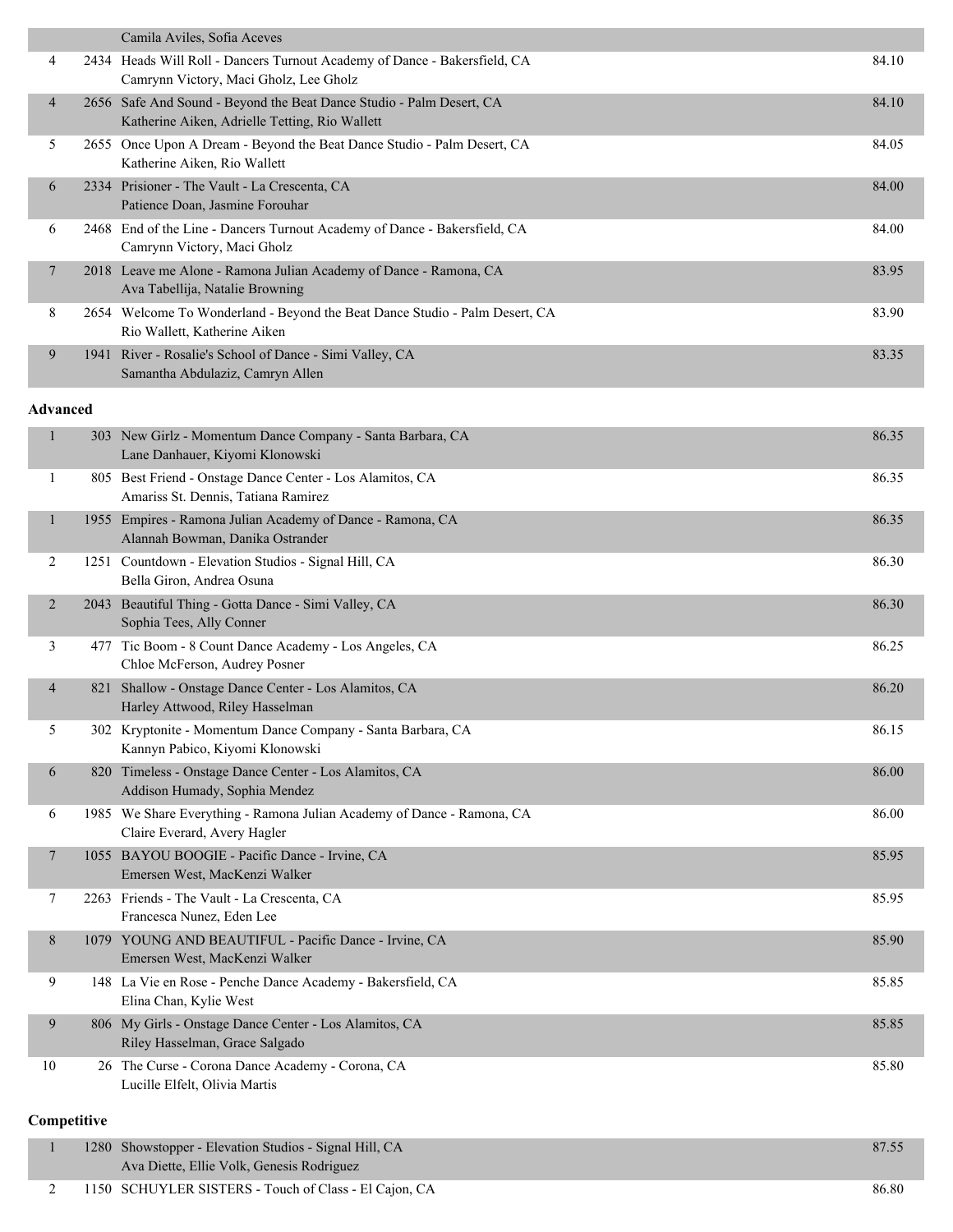|    |      | енний Ейні, і кийбон Сійік, Богин Білон                                                           |       |
|----|------|---------------------------------------------------------------------------------------------------|-------|
| 2  | 2247 | Wont Let Go - Murrieta Dance Project - Murrieta, CA<br>Jenna Le, Kendall Le                       | 86.80 |
| 3  |      | 2475 Marathon - Dancers Turnout Academy of Dance - Bakersfield, CA<br>Methea Hansen, Lilee Broome | 86.75 |
| 4  |      | 1149 BUSINESS OF LOVE - Touch of Class - El Cajon, CA<br>Emma Lam, Berlin Dixon                   | 86.65 |
| 4  |      | 2366 I'm So Sick - Visionary Dancer - Vista, CA<br>Khloe Bullock, JJ Cowen                        | 86.65 |
| 5  |      | 94 Hope You're Ok - DANCENATION - Bakersfield, CA<br>Romy Hernandez, Eden Marquez                 | 86.60 |
| 5  |      | 555 Madness - Elevate Dance and Fitness - Rancho Cucamonga, CA<br>Teya Thompson, Reyn Marshall    | 86.60 |
| 6  | 1069 | RICH GIRLS - Pacific Dance - Irvine, CA<br>Brielle Lieberman, Brooklyn Lieberman, Kira Lieberman  | 86.45 |
| 7  |      | 1061 EXPLOSIONS - Pacific Dance - Irvine, CA<br>Sophia Runes, Angelina Militante                  | 86.40 |
| 8  |      | 1293 Get Up - Elevation Studios - Signal Hill, CA<br>Arianna Gonzalez, Andrea Olvera, Micah Velez | 86.35 |
| 9  |      | 934 Piece By Piece - Rise Academy of Dance - Redondo Beach, CA<br>Ella Mullins, Ella Capstraw     | 86.10 |
| 10 | 2531 | Came Here For Love - Touch of Class - El Cajon, CA<br>Izzy Messina, Rylee Ogden                   | 86.05 |
|    |      |                                                                                                   |       |

## **Teen (12 - 14 yrs.) Small**

#### **Performance**

|                 |     | 1160 Heartstrings - Ling's Dance Academy - La Palma, CA<br>Emmy Chen, Zoey Ji, Janice Li, Stellina Ao, Tianwen Chen, Zoe Chang                                                                                                                   | 113.40 |
|-----------------|-----|--------------------------------------------------------------------------------------------------------------------------------------------------------------------------------------------------------------------------------------------------|--------|
| 2               |     | 603 Deeper Thoughts - Center Stage Dance and Performing Arts - Rancho Santa Margarita, CA<br>Allison Martinez, Jacquelyn Wingate, Julia Shelton, Brianna Bell, Jeannie Olson, Muskaan Sammi,<br>Brooklyn Hochman, Catherine Smith, Sonia Vincent | 112.75 |
| $\overline{3}$  | 457 | Broken - Ooh La La Dance Academy - La Jolla, CA<br>Tessa Burcham, Zoe Gabriel, Leandra Liem, Molly McAuliffe, Aimee DesRosiers, Juliette Riche                                                                                                   | 112.30 |
| 4               |     | 154 Stop in the name of love - Penche Dance Academy - Bakersfield, CA<br>Xiriana Siripane, Nicky Navarro, Macie Emhoff, Gabby Garza, Emma Rebello, Gianna Nicoletti                                                                              | 112.25 |
| 5               |     | 206 Touch - Kneesox Dance Studio - Bermuda Dunes, CA<br>Amia Holland, Cloe Alcorn, Mariah Yanez, Rachel Bartlett, Audrey Lennon                                                                                                                  | 111.95 |
| 5               |     | 459 Lady Powers - Ooh La La Dance Academy - La Jolla, CA<br>Tessa Burcham, Zoe Gabriel, Leandra Liem, Aimee DesRosiers, Fay Awad                                                                                                                 | 111.95 |
| 6               |     | 2332 Killing Me Softly - The Vault - La Crescenta, CA<br>Faith Perez, Patience Doan, Jasmine Forouhar, Amelia Girt, Roxanne Sanchez                                                                                                              | 111.90 |
| 7               |     | 1601 Femme Fatale - Center Stage Dance and Performing Arts - Rancho Santa Margarita, CA<br>Lauren Brozey, Ashley Carbajal, Julia Shelton, Maren White, Muskaan Sammi, Brooklyn Hochman,<br>Jacquelyn Wingate                                     | 111.75 |
| 8               |     | 208 Yellow - Kneesox Dance Studio - Bermuda Dunes, CA<br>Audrey Lennon, Mariah Yanez, Rachel Bartlett, Amia Holland, Cloe Alcorn                                                                                                                 | 111.65 |
| <b>Advanced</b> |     |                                                                                                                                                                                                                                                  |        |
|                 |     | 297 Crazy - Momentum Dance Company - Santa Barbara, CA<br>Presley Krintzman, Kannyn Pabico, Ciena Donahue, Martha Patterson, Taylor Ferguson, Kiyomi<br>Klonowski, Kylie Hupton, Lane Danhauer, Evelyn Wheeler                                   | 115.25 |
| 2               |     | 298 I Like The Way You Move - Momentum Dance Company - Santa Barbara, CA<br>Kannyn Pabico, Kiyomi Klonowski, Lane Danhauer, Evelyn Wheeler                                                                                                       | 115.10 |
| 3               |     | 17 Carrying the Banner - Corona Dance Academy - Corona, CA                                                                                                                                                                                       | 115.05 |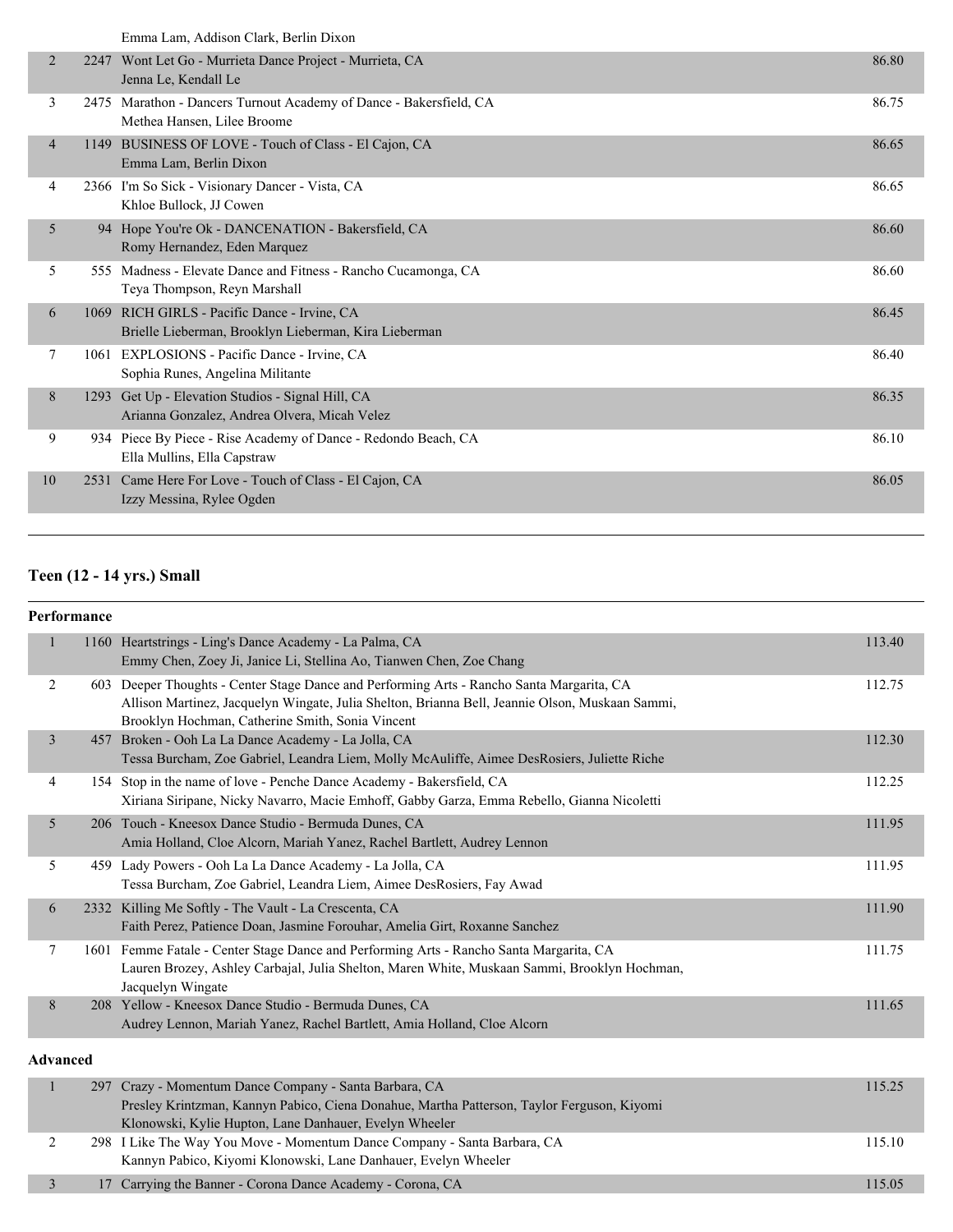|                | Lucille Elfelt, Alexandra Chandler, Ashley Nobel, Rachel Chandler, Sophia Blandon, Isabella Elfelt, Ella<br>Ligasan                                                                                                    |        |
|----------------|------------------------------------------------------------------------------------------------------------------------------------------------------------------------------------------------------------------------|--------|
| 4              | 1616 Lovely - Orange County Dance Center - Huntington Beach, CA                                                                                                                                                        | 115.00 |
|                | Liam Geoffroy, Avery Malone, Dalaney O'Brien, Elly Malone, Giuliana Hernandez, Mia Yee, Stella<br>Panter                                                                                                               |        |
| 5              | 299 Sweet Dreams - Momentum Dance Company - Santa Barbara, CA<br>Presley Krintzman, Kannyn Pabico, Christina Jimenez, Amelia Pelto, Lane Danhauer                                                                      | 114.90 |
| 6              | 1335 Home - Orange County Performing Arts - Anaheim Hills, CA<br>Alexa Hedlund, Lauren Nam, Leni Nam, Lauren Sylvester, Amber Janio, Alice Ramirez, Teresa Smith,<br>Romina Tran                                       | 114.85 |
| $\overline{7}$ | 295 Took The Night - Momentum Dance Company - Santa Barbara, CA<br>Kannyn Pabico, Presley Krintzman, Ciena Donahue, Christina Jimenez, Taylor Ferguson, Amelia Pelto,<br>Amelia Noble, Lane Danhauer, Martha Patterson | 114.80 |
| 8              | 615 Recruitment - 8 Count Dance Academy - Los Angeles, CA<br>Ayla Szew, Chloe McFerson, Leah Weissman, Audrey Posner, Roxy Zee, Gali Kreiz, Emerson Green                                                              | 114.75 |
| 9              | 21 M.I.B. - Corona Dance Academy - Corona, CA<br>Lucille Elfelt, Alexandra Chandler, Rachel Chandler, Sophia Blandon, Isabella Elfelt                                                                                  | 114.70 |
| $10\,$         | 1200 When We're Older - Dance Lab OC - Irvine, CA<br>Leila Foster, Reese Nguyen, Annie Chen, Kendall Armstrong, Shea Nguyen, Sophia Sun                                                                                | 114.65 |
| $10\,$         | 2259 777 - The Vault - La Crescenta, CA<br>Francesca Nunez, Maya Johnson, Rocco Sanchez, Enzo Nunez, Luca Nunez, Sol Johnson                                                                                           | 114.65 |
| Competitive    |                                                                                                                                                                                                                        |        |
|                | 1848 Build It Up - Murrieta Dance Project - Murrieta, CA<br>Calli Perryman, Kayla Seitel, Natasha Lubanko, Mia Damico, Brooklyn Coronado, Aubrie Stoehr, Erynne<br>Mangsat, Peyton Mendelkow                           | 116.75 |
| $\overline{2}$ | 1847 Whole Lotta Woman - Murrieta Dance Project - Murrieta, CA<br>Natasha Lubanko, Mia Damico, Calli Perryman, Brooklyn Coronado, Aubrie Stoehr, Kayla Seitel, Peyton<br>Mendelkow, Erynne Mangsat                     | 116.30 |
| $\mathfrak{Z}$ | 1849 Desperado - Murrieta Dance Project - Murrieta, CA<br>Mia Damico, Bella Kidder, Carsyn Stiff, Kayla Seitel, Brooklyn Coronado                                                                                      | 116.20 |
| 4              | 221 END OF LOVE - Avi's Dance Project - Corona, CA<br>Sofia Arauz, Presley Edwards, Kaileena Wallace-Jackson, Juliana Stoffel, Ava Stanford, Audrey Stone,<br>Addison Hackworth, Abigail Ordaz                         | 116.05 |
| 5              | 1236 String Thunder - Elevation Studios - Signal Hill, CA<br>Andrea Osuna, Andrea Olvera, Arianna Gonzalez, Audrey Wilson, Izabella Baldwin, Noelle Ball                                                               | 115.85 |
| 5              | 1306 Brick House - Elevation Studios - Signal Hill, CA<br>Bella Giron, Andrea Osuna, Samantha Rivera, Noelle Ball, Stella Pinon, Delaney Pohl, Gianna Barzotti,<br>Olivia Wu                                           | 115.85 |
| 6              | 214 LADY MARMALADE - Avi's Dance Project - Corona, CA<br>Sofia Arauz, Rylee Hitter, Presley Edwards, Kaileena Wallace-Jackson, Juliana Stoffel, Ava Stanford,<br>Audrey Stone, Addison Hackworth, Abigail Ordaz        | 115.80 |
| 6              | 1232 Roughing It - Elevation Studios - Signal Hill, CA<br>Andrea Olvera, Arianna Gonzalez, Audrey Wilson, Dasha Fallon, Izabella Baldwin, Maayan Dvir,<br>Makaela McCosar, Sophia Brown                                | 115.80 |
| $\overline{7}$ | 1226 You Played - Elevation Studios - Signal Hill, CA<br>Delaney Pohl, Noelle Ball, Samantha Rivera, Bella Giron, Andrea Osuna, Gianna Barzotti, Olivia Wu,<br>Dasha Fallon, Taylor Golden                             | 115.75 |
| 8              | 1318 Somebody - Orange County Performing Arts - Anaheim Hills, CA<br>Ashlyn Blanpied, Savvy Carefoot, Hailey Kim, Emma Marc, Mia Meeks, Presslie Novits, Brooke Volkert,<br>Morgan Landrigan, Kelsey Gampol            | 115.70 |
| 9              | 591 Red Run Cold - Elevate Dance and Fitness - Rancho Cucamonga, CA<br>Karsyn Harlow, Isadora Stillwagon, Teya Thompson, Ella Veirs, Lexi Veirs, Carlie Mason, Reyn<br>Marshall, Izabela Villaruz, Amber Marquez       | 115.55 |
| 9              | 1229 Shiver - Elevation Studios - Signal Hill, CA<br>Bella Giron, Andrea Osuna, Samantha Rivera, Noelle Ball, Stella Pinon, Delaney Pohl, Gianna Barzotti,<br>Olivia Wu                                                | 115.55 |
| 10             | 98 Oh Yeah - DANCENATION - Bakersfield, CA<br>Romy Hernandez, Eden Marquez, Addison Reighard, Aeralyn Rivera, Kynslee Stuck, Shelby Howell                                                                             | 115.45 |
| 10             | 1321 Slipping Under - Orange County Performing Arts - Anaheim Hills, CA                                                                                                                                                | 115.45 |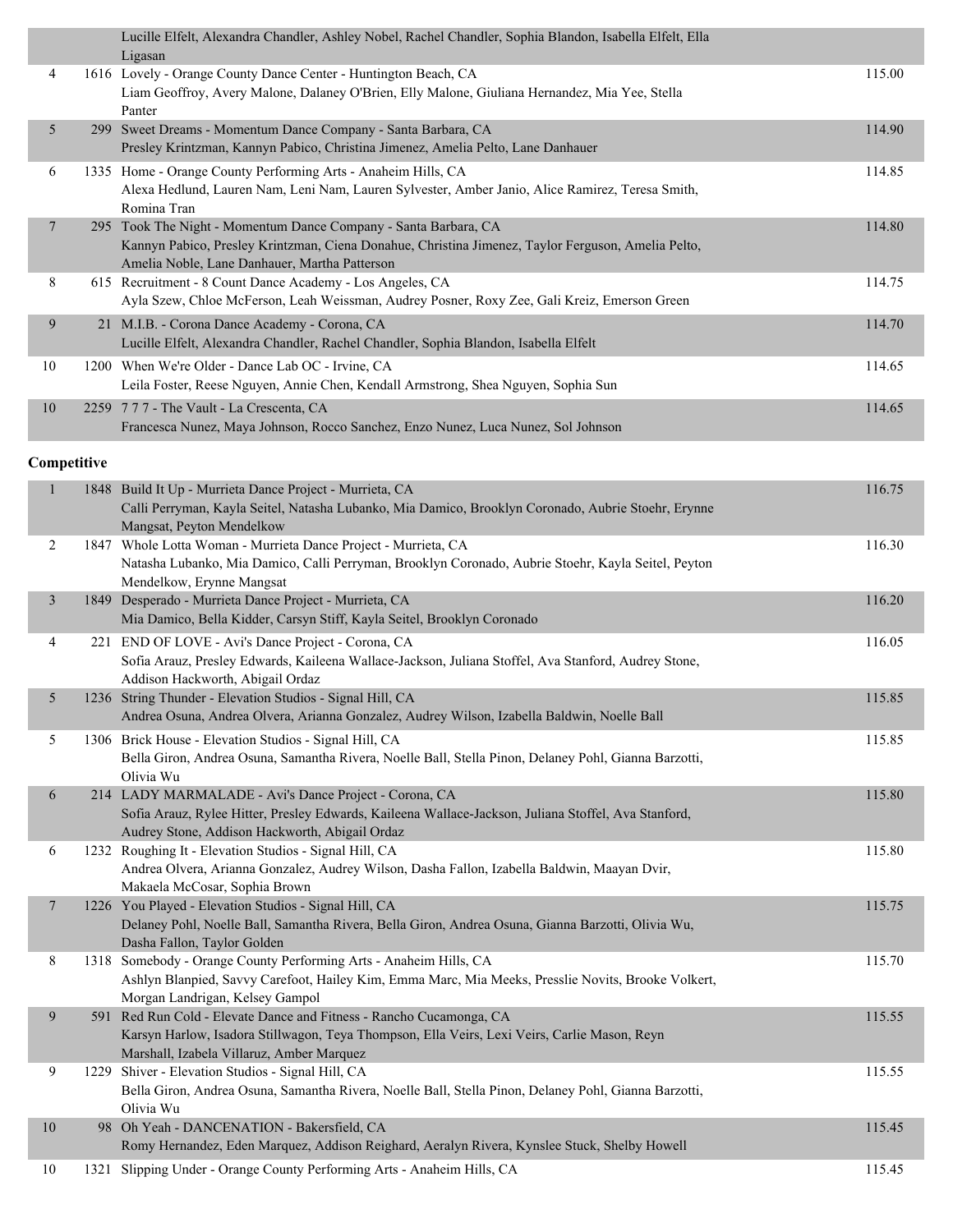## **Teen (12 - 14 yrs.) Large**

|                | Performance |                                                                                                      |        |
|----------------|-------------|------------------------------------------------------------------------------------------------------|--------|
| 1              |             | 291 New Dorp New York - Momentum Dance Company - Santa Barbara, CA                                   | 113.65 |
|                |             | Allegra Powers, Emily Kelley, Lulu Ramirez-Moretto, Maddie Journey, Martha Patterson, Ria Rahesh,    |        |
|                |             | Sienna Benavidez, Stella Kramer, Kylie Hupton, Tristan Santillan, Sophia Jamgochian                  |        |
| 2              |             | 776 Don't Give Up On Me - Onstage Dance Center - Los Alamitos, CA                                    | 113.40 |
|                |             | Hannah Cervera, Ivanna Collazo, Sasha Cruz, Bryanna Elizondo, Jessica Guardado, Natalie Elizabeth    |        |
|                |             | Martinez, Isabella Palomo-Mendoza, Izabella Saucedo, Roxanne Valenzuela, Katherine Venegas, Paola    |        |
|                |             | Velez                                                                                                |        |
| $\overline{3}$ |             | 785 Barbwire - Onstage Dance Center - Los Alamitos, CA                                               | 113.30 |
|                |             | Hannah Cervera, Ivanna Collazo, Sasha Cruz, Bryanna Elizondo, Jessica Guardado, Natalie Elizabeth    |        |
|                |             | Martinez, Isabella Palomo-Mendoza, Izabella Saucedo, Roxanne Valenzuela, Paola Velez, Katherine      |        |
|                |             | Venegas                                                                                              |        |
| 4              |             | 841 Hometown Glory - Onstage Dance Center - Los Alamitos, CA                                         | 112.85 |
|                |             | Alexandra McCall, Sofia Pound, Jordan Shade, Paige Steele, Gracelyn Manzanarez, Olivia Monaco, Zoey  |        |
|                |             | Batchman, Rylee Donahue, Amaiya Infante, Bella Dillman, Erin Nicole Teoco                            |        |
| 5              |             | 918 If I'm Lucky - Onstage Dance Center - Los Alamitos, CA                                           | 112.70 |
|                |             | Hannah Cervera, Ivanna Collazo, Sasha Cruz, Bryanna Elizondo, Jessica Guardado, Natalie Elizabeth    |        |
|                |             | Martinez, Isabella Palomo-Mendoza, Izabella Saucedo, Paola Velez, Roxanne Valenzuela                 |        |
| 6              |             | 668 WERK IT - Pacific Dance - Irvine, CA                                                             | 112.55 |
|                |             | Sarina Bastani, Olivia Bledstein, Olivia Shin, Naomi Huang, Stella Chabot, Cindy Ziyue Cheng, Nina   |        |
|                |             | Huang, Sophia Jordan, Lauren Kim, Josephine Lee, Hannah Malang, Siena Mehta, Caitlyn Wendt           |        |
| $\overline{7}$ |             | 842 Me Against The Music - Onstage Dance Center - Los Alamitos, CA                                   | 112.45 |
|                |             | Jayden Villa, Sofia Pound, Jordan Shade, Paige Steele, Zoey Batchman, Rylee Donahue, Amaiya Infante, |        |
|                |             | Bella Dillman, Gracelyn Manzanarez, Olivia Monaco, Erin Nicole Teoco                                 |        |

#### **Advanced**

|                |      | 1154 Shanghai at Dawn - Ling's Dance Academy - La Palma, CA<br>Emmy Chen, Zoey Ji, Janice Li, Kaiann Yang, Stellina Ao, Charlotte Yoh, Erika Li, Grace Zhao, Joy Gao,<br>Angela Huang, Claire Pan, Claire Tsai, Zoe Chang, Tiffany Cheng, Yujun Ge, Kathryn Lin, Tianwen<br>Chen                                                       | 114.25 |
|----------------|------|----------------------------------------------------------------------------------------------------------------------------------------------------------------------------------------------------------------------------------------------------------------------------------------------------------------------------------------|--------|
| 2              | 1342 | Sexy Back - Orange County Performing Arts - Anaheim Hills, CA<br>Jaidyn Alefosio, Savannah Benskin, London DeMarco, Shab Ghaffari, Callie Hansen, Amber Janio,<br>Regina Marquez, Nicole Phillips, Alice Ramirez, Janelle Sedeno, Teresa Smith, Elizabeth Stewart, Haley<br>Tran, Romina Tran, Reese Wehner, Hana Wherry, Ava Williams | 113.90 |
| $\overline{2}$ |      | 2238 A Great River - Jin's Dance Studio - Diamond Bar, CA<br>Jasmine Wang, Michelle Hsu, Lucy Lei, Joy Zhu, Happy Li, Eileen Lin, Yifei Li, Xinyu Li, Arwen Lin,<br>Emily Li, Tammie Lin, Carris Xia, Lily Chang, Jiaxuan Wang, He Zhu, Annie Chen, Carrie Chen                                                                        | 113.90 |
| 3              |      | 654 End Of The Road - 8 Count Dance Academy - Los Angeles, CA<br>Megan Baldwin, Emerson Green, Gabriella Kole, Gali Kreiz, Chloe McFerson, Audrey Posner, Hallie<br>Reiss, Ayla Szew, Leah Weissman, Roxy Zee                                                                                                                          | 113.75 |
| $\overline{4}$ |      | 1586 Muddy Waters - Dance Lab OC - Irvine, CA<br>Leila Foster, Ariel Abramovitch, Ashlyn Burke, Reese Nguyen, Annie Chen, Ella Schmidt, Shea Nguyen,<br>Sophia Sun, Olive Hopkins, Yuvika Srivastava                                                                                                                                   | 113.55 |
| 5              |      | 294 Love Lockdown - Momentum Dance Company - Santa Barbara, CA<br>Kannyn Pabico, Ciena Donahue, Christina Jimenez, Presley Krintzman, Taylor Ferguson, Amelia Noble,<br>Evelyn Wheeler, Sontene Sedlin, Amelia Pelto, Kiyomi Klonowski                                                                                                 | 113.35 |
| 6              | 538  | Don't Stop Me Now - Inspirations Dance Studio - Redlands, CA<br>Chloe Salmon, Bradie Wittler, Ashley Miles, Alan Jackson, Aubrey Garcia, Ella Yanez-Cantakamo, Jolie<br>Monarrez, Serenity Starr, Alyssa Linnemann, Kaelie Millsom                                                                                                     | 113.30 |
| 7              | 677  | RESOLVE - Pacific Dance - Irvine, CA<br>Kai Armitage, Julia Brenner, Alessia Cagnoni, Ellie Chang, Emily Yixin Chen, Allison Jung, Ava<br>Lefebvre, Nicole Lin, Maria Llaguno, Louise Macatula, Catherine Powers, Paula Sanchez, Melina<br>Tanuwidjaja, Emily Thornton, Zurie Tran, Emersen West                                       | 113.25 |
| 8              |      | 1346 Sweet Dreams - Orange County Performing Arts - Anaheim Hills, CA                                                                                                                                                                                                                                                                  | 113.20 |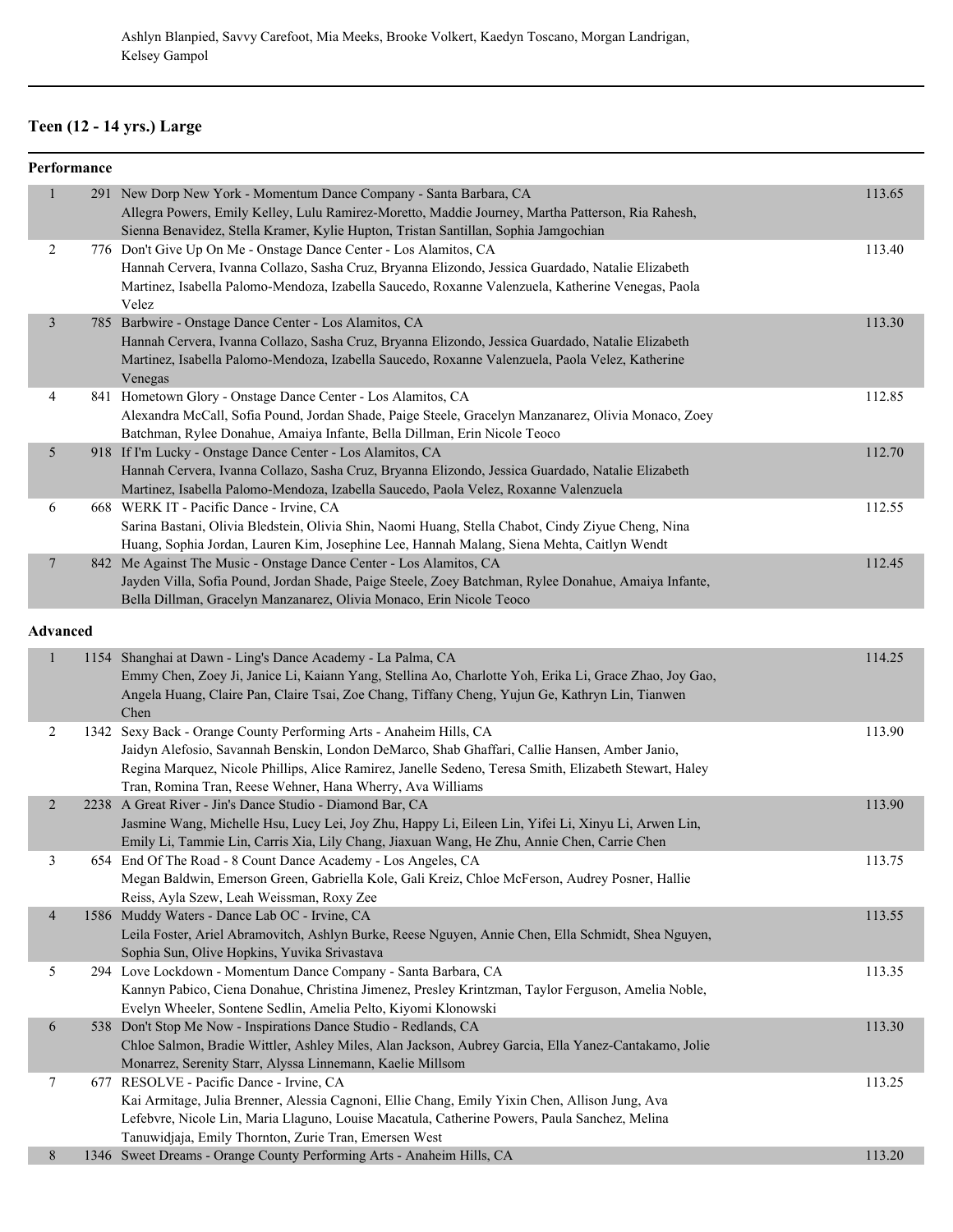|                | Jaidyn Alefosio, Savannah Benskin, London DeMarco, Hannah Gullickson, Callie Hansen, Regina<br>Marquez, Nicole Phillips, Alice Ramirez, Elizabeth Stewart, Haley Tran, Reese Wehner, Hana Wherry,<br>Ava Williams |        |
|----------------|-------------------------------------------------------------------------------------------------------------------------------------------------------------------------------------------------------------------|--------|
| 8              | 1893 Body Language - Dancecapade - Walnut, CA<br>Riley Russo, Charlotte Wong, Kaitlyn Kwok, Daelynn Martinez, Valerie Huang, Erin Chhor, Chloe Chen,                                                              | 113.20 |
|                | Cecilia Zheng, Elisabeth Chiu, Sabrina Flores, Kyrah Chien, Sofie Ly                                                                                                                                              |        |
| 9              | 655 I Won't Complain - 8 Count Dance Academy - Los Angeles, CA                                                                                                                                                    | 113.15 |
|                | Roxy Zee, Megan Baldwin, Leah Weissman, Hallie Reiss, Gabriella Kole, Audrey Posner, Emerson                                                                                                                      |        |
|                | Green, Chloe McFerson, Gali Kreiz, Ayla Szew                                                                                                                                                                      |        |
| 9              | 858 Must Have Been Love - Onstage Dance Center - Los Alamitos, CA                                                                                                                                                 | 113.15 |
|                | Riley Hasselman, Addison Humady, Grace Salgado, Caitlin Echavarria, Audrey McAuley, Sophia                                                                                                                        |        |
|                | Mendez, Arianna Sanchez, Alina Corcoles, Angela Jalandoni, Hayden Belshe, Kayla Kim, Natalie                                                                                                                      |        |
|                | McAdams                                                                                                                                                                                                           |        |
| $10\,$         | 682 OHMIGOD - Pacific Dance - Irvine, CA                                                                                                                                                                          | 112.85 |
|                | Maria Llaguno, Emersen West, Emily Thornton, Ava Lefebvre, Nicole Lin, Catherine Powers, Paula                                                                                                                    |        |
|                | Sanchez, Kylie Sun, Louise Macatula, Mylyn Zheng, Julia Brenner, MacKenzi Walker                                                                                                                                  |        |
| 10             | 1199 Youth - Dance Lab OC - Irvine, CA                                                                                                                                                                            | 112.85 |
|                | Leila Foster, Leila Yu, Violet Lee, Ella Schmidt, Kendall Armstrong, Emily Miyake, Olive Hopkins,                                                                                                                 |        |
|                | Madilyn Taylor, Sabrina Dulgerian, Yuvika Srivastava                                                                                                                                                              |        |
|                |                                                                                                                                                                                                                   |        |
| Competitive    |                                                                                                                                                                                                                   |        |
| $\mathbf{1}$   | 1844 What Makes Us Girls - Murrieta Dance Project - Murrieta, CA                                                                                                                                                  | 116.55 |
|                | Calli Perryman, Bella Kidder, Alayssa Dominguez, Natasha Lubanko, Riley Bendel, Mia Damico, Sarah                                                                                                                 |        |
|                | Di Gioia, Kayla Seitel, Luciana Vun, Colie Heise, Peyton Mendelkow, Brooklyn Coronado, Aubrie                                                                                                                     |        |
|                | Stoehr, Erynne Mangsat                                                                                                                                                                                            |        |
| 2              | 1840 Land of Deceit - Murrieta Dance Project - Murrieta, CA                                                                                                                                                       | 116.50 |
|                | Aubrey Park, Peyton Mendelkow, Calli Perryman, Brooklyn Coronado, Aubrie Stoehr, Riley Bendel, Mia                                                                                                                |        |
|                | Damico, Sarah Di Gioia, Kaylyn Houchens, Kayla Seitel, Gianna Chute, Vanessa Mota, Amaiyah Naulls,                                                                                                                |        |
|                | Bella Kidder, Alayssa Dominguez, Natasha Lubanko                                                                                                                                                                  |        |
| $\overline{c}$ | 1842 Have Mercy - Murrieta Dance Project - Murrieta, CA                                                                                                                                                           | 116.50 |
|                | Alayssa Dominguez, Natasha Lubanko, Elizabeth Elizondo, Peyton Mendelkow, Gianna Chute, Vanessa                                                                                                                   |        |
|                | Mota, Luciana Vun, Kayla Seitel, Colie Heise, Marissa Garcia, Erynne Mangsat, Brooklyn Coronado,                                                                                                                  |        |
|                | Aubrie Stoehr, Riley Bendel, Mia Damico, Sarah Di Gioia, Calli Perryman, Aubrey Park, Alayssa                                                                                                                     |        |
|                | Dominguez, Natasha Lubanko, Elizabeth Elizondo, Peyton Mendelkow, Gianna Chute, Vanessa Mota,                                                                                                                     |        |
|                | Luciana Vun, Kayla Seitel, Colie Heise, Marissa Garcia, Erynne Mangsat, Brooklyn Coronado, Aubrie                                                                                                                 |        |
|                | Stoehr, Riley Bendel, Mia Damico, Sarah Di Gioia, Calli Perryman                                                                                                                                                  |        |
| 3              | 232 HOTEL CALIFORNIA - Avi's Dance Project - Corona, CA                                                                                                                                                           | 116.40 |
|                | Sarah Tischbern, Maile Rodriguez, Madeline Stone, Grace Stanford, Emily Zaragoza, Caylin Garcia,                                                                                                                  |        |
|                | Alexa Estep, Sofia Arauz, Rylee Butler, Rylee Hitter, Presley Edwards, Kaileena Wallace-Jackson, Ava                                                                                                              |        |
|                | Stanford, Audrey Stone, Abigail Ordaz                                                                                                                                                                             |        |
| $\mathfrak{Z}$ | 233 MONEY - Avi's Dance Project - Corona, CA                                                                                                                                                                      | 116.40 |
|                | Madeline Stone, Kaileena Wallace-Jackson, Grace Stanford, Caylin Garcia, Alexa Estep, Audrey Stone,                                                                                                               |        |
|                | Abigail Ordaz, Emily Zaragoza, Rylee Hitter, Ava Stanford, Sofia Arauz, Presley Edwards, Sarah                                                                                                                    |        |
|                | Tischbern, Addison Hackworth, Maile Rodriguez                                                                                                                                                                     |        |
| 4              | 1230 Dancing Flame - Elevation Studios - Signal Hill, CA                                                                                                                                                          | 116.35 |
|                | Andrea Olvera, Arianna Gonzalez, Audrey Wilson, Claire Wilson, Dasha Fallon, Gabby Wittenberg,                                                                                                                    |        |
|                | Isabella Aguilar, Izabella Baldwin, Lucy Green, Maayan Dvir, Makaela McCosar, Sophia Brown                                                                                                                        |        |
| $\overline{4}$ | 1843 Awake My Soul - Murrieta Dance Project - Murrieta, CA                                                                                                                                                        | 116.35 |
|                | Bella Kidder, Aubreigh Trapp, Elizabeth Elizondo, Mia Damico, Chloe Akers, Vanessa Mota, Ella                                                                                                                     |        |
|                | Terracciano, Jaidin Tams, Gianna Chute, Braelynn O'Brien, Marissa Garcia                                                                                                                                          |        |
| 5              | 230 ALL COMING BACK TO ME - Avi's Dance Project - Corona, CA                                                                                                                                                      | 116.30 |
|                | Sarah Tischbern, Maile Rodriguez, Madeline Stone, Grace Stanford, Emily Zaragoza, Caylin Garcia,                                                                                                                  |        |
|                | Alexa Estep, Sofia Arauz, Rylee Butler, Rylee Hitter, Presley Edwards, Kaileena Wallace-Jackson, Ava                                                                                                              |        |
|                | Stanford, Audrey Stone, Addison Hackworth, Abigail Ordaz                                                                                                                                                          |        |
| 6              | 1341 Icon - Orange County Performing Arts - Anaheim Hills, CA                                                                                                                                                     | 115.95 |
|                | Ashlyn Blanpied, Savvy Carefoot, Kelsey Gampol, Mackenzie Gregorio, Alexa Hedlund, Hailey Kim,                                                                                                                    |        |
|                | Emma Marc, Mia Meeks, Lauren Nam, Leni Nam, Sierra Stralka, Lauren Sylvester, Kaedyn Toscano                                                                                                                      |        |
| 7              | 228 BLACK AND GOLD - Avi's Dance Project - Corona, CA<br>Sarah Tischbern, Maile Rodriguez, Madeline Stone, Grace Stanford, Emily Zaragoza, Caylin Garcia,                                                         | 115.70 |
|                | Alexa Estep, Sofia Arauz, Rylee Butler, Presley Edwards, Kaileena Wallace-Jackson, Juliana Stoffel, Ava                                                                                                           |        |
|                | Stanford, Audrey Stone, Addison Hackworth, Abigail Ordaz                                                                                                                                                          |        |
| 8              | 155 Tongue Tied - Penche Dance Academy - Bakersfield, CA                                                                                                                                                          | 115.65 |
|                |                                                                                                                                                                                                                   |        |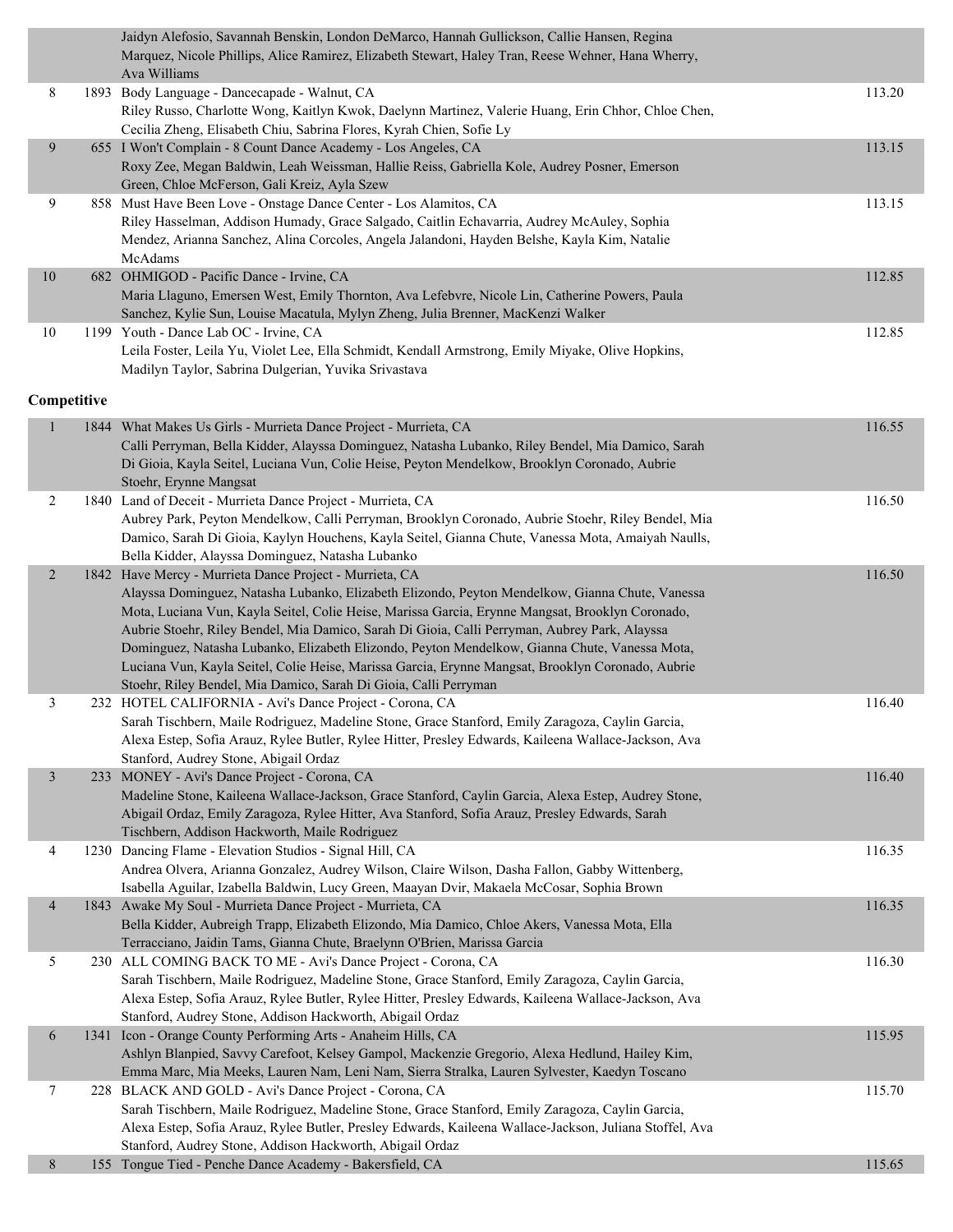|    | Gianna Nicoletti, Nicky Navarro, Veronica Gonzalez, Kate Baker, Maya Ramey, Kylie Siefert, Macie   |        |
|----|----------------------------------------------------------------------------------------------------|--------|
|    | Emhoff, Olivia Wolff, Emily West, Kylie West, Brianna Luna, Elina Chan, Zoe Watson, Mackenzie      |        |
|    | Simpson, Galilei Duenas, Xiriana Siripane, Emma Rebello, Gabby Garza                               |        |
| 9  | 2438 Circus - Dancers Turnout Academy of Dance - Bakersfield, CA                                   | 115.60 |
|    | Methea Hansen, Sophia Miranda, Lily Newman, Deanna Hartman, Sofia Pasumbal, Lilee Broome, Sofia    |        |
|    | Guijarro, Alicia Brunni, Aubrey Thomas, Dakota Steele, Ashlynn Victory, Kylee Orr, Madelyn Gayita, |        |
|    | Melissa Fredericksen, Natalie Gohlz                                                                |        |
| 10 | 928 Miss E - Rise Academy of Dance - Redondo Beach, CA                                             | 115.55 |
|    | Averie Ito, Brooklyn Emmerman, Ella Mullins, Amelie Coe, Ella Capstraw, Aiko Aguilar, Venice Hom,  |        |
|    | Cassidy Krauch, Harper Richard, Jordan Malone, Chloe Persell, Hayden Pennino, Alexis Lee, Bella    |        |
|    | Rendes, Hailey Kimura, Maya Rauch                                                                  |        |
|    |                                                                                                    |        |

## **Teen (12 - 14 yrs.) Super**

| <b>Advanced</b> |             |                                                                                                                                                                                                                                                                                                                                                                                                                                                                                                                                                                                                                                                            |        |
|-----------------|-------------|------------------------------------------------------------------------------------------------------------------------------------------------------------------------------------------------------------------------------------------------------------------------------------------------------------------------------------------------------------------------------------------------------------------------------------------------------------------------------------------------------------------------------------------------------------------------------------------------------------------------------------------------------------|--------|
| 1               |             | 659 A Pale - 8 Count Dance Academy - Los Angeles, CA<br>Alexandra Dry, Annalise Mollins, Kennedy Bramlett, Samantha Fenton, Sarah Zabinski, Sofia Jones,<br>Sophie Lem, Sydney Lem, Ines Ha, Eva Litter, Isabella Gallagher, Sofie Park, Megan Baldwin, Emerson<br>Green, Gali Kreiz, Chloe McFerson, Gabriella Kole, Audrey Posner, Hallie Reiss, Leah Weissman, Roxy<br>Zee, Ayla Szew                                                                                                                                                                                                                                                                   | 113.75 |
| 2               |             | 2328 I Got No Strings - The Vault - La Crescenta, CA<br>Zofia Villeda, Valentina Nieves, Roxanne Sanchez, Natalia Neumann, Kaia Luna, Gabriela Nunez,<br>Francesca Nunez, Eden Lee, Alejandra Nunez, Fernanda Nunez, Amani Amberg, Sol Johnson, Rocco<br>Sanchez, Patience Doan, Maya Johnson, Katie Parisi, Jasmine Forouhar, Enzo Nunez, Brett Neglia,<br>Amelia Girt, Teja Moe, Luca Nunez, Kaya Ilas, Faith Perez                                                                                                                                                                                                                                      | 113.70 |
| $\overline{3}$  |             | 658 Mutation - 8 Count Dance Academy - Los Angeles, CA<br>Sadie Sackett, Madeleine Tao, Pia Carlson, Kylie Quintanar, Chloe Senior, Izabella Yusupova, Riley<br>Cutler, Liesl Klaparda, Avery Nell, Olivia Pocino, Morgan Thomas, Haya Apelfeld, Lily Berkman, Ashley<br>Tronstein, Snowden Grey, Gefen Ravid, Luna Sackett, Ava Torres, Bregan Espinosa, Calliope Chan,<br>Natalie Ahdoot                                                                                                                                                                                                                                                                 | 113.35 |
|                 | Competitive |                                                                                                                                                                                                                                                                                                                                                                                                                                                                                                                                                                                                                                                            |        |
| п               |             | 592 Jenny From the Block - Elevate Dance and Fitness - Rancho Cucamonga, CA<br>Brooke Bearly, Ariana Bussell, Isabelle Cienfuegos, Sophia Flaniagin-Garcia, Tyler Fox, Sadie Hess,<br>Addilyn Lopez, Vienna Macias, Amber Marquez, Izabela Villaruz, Mya Urbina, Giselle Edwards, Bry<br>Fernandez, Casey Himes, Tenyce Mack, Isadora Stillwagon, Teya Thompson, Ella Veirs, Abigail Weber,<br>Carlie Mason, Elena Garcia, Emily Figueroa, Kayla Spahr, Reyn Marshall, Taylor Douglas-Smith, Zyrah<br>Edwards, Berkeley McGrath, Sophia Napoli, Andrea Peeler, Carissa Robey, Ariana Rodriguez, Izzy<br>Tamat, Amaris Valadez, Lexi Veirs, Samantha Romero | 116.25 |

## **Teen (12 - 14 yrs.) Production**

| Advanced           |                                                                                                        |        |
|--------------------|--------------------------------------------------------------------------------------------------------|--------|
|                    | 16 Go West! - Corona Dance Academy - Corona, CA                                                        | 113.00 |
|                    | Lucille Elfelt, Alexandra Chandler, McKinzie Namauleg, Ashley Nobel, Rachel Chandler, Sarah            |        |
|                    | Batongbacal, Sophia Blandon, Isabella Elfelt, Anora Brace, Makynzie Brace, Megan Cattani, Isabella Ge, |        |
|                    | Mia Liu, Mino Paea, Kylie Schlobohm, Kaylee Shirk, Lydia Tuttle, Sarah Zamarripa, Jazlyn Magtajas,     |        |
|                    | Stella Jones, Ella Ligasan, Olivia Martis                                                              |        |
| <b>Competitive</b> |                                                                                                        |        |

1 767 SHREK - Pacific Dance - Irvine, CA 114.15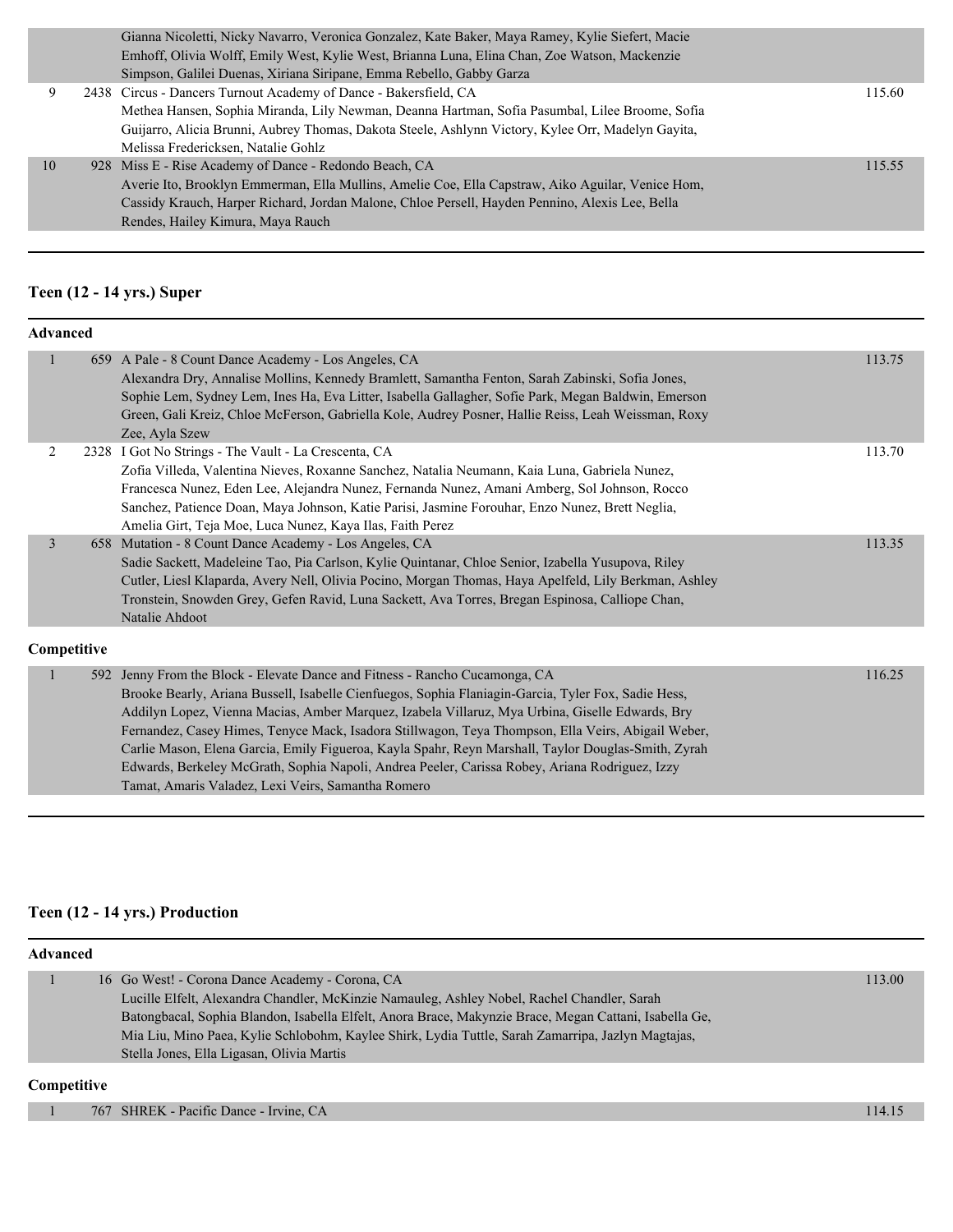Ava Lefebvre, Salem Foley, Dani Dillard, Indiana Foley, Jenna Josserand, Ella Kissel, Brielle Lieberman, Brooklyn Lieberman, Kira Lieberman, Maddie Malo, Ava Olsen, Julia Paul, Emily Thornton, Cloey Diaz, Linsey Ger, Abby Lee, Maria Llaguno, Melina Mayo, Emersen West, Kai Armitage, Greysen Fowler-Allen, Kirkley Jones, Sarah Li, Nicole Lin, Ashlyn Ollestad, Catherine Powers, Paula Sanchez, Zurie Tran, Grace Allen, Alessia Cagnoni, Haydon Chew, Joelle Geffeney, Jamie Hsieh, Claire Kim, Grace Li, Louise Macatula, Caleb Schnell, Mylyn Zheng, Julia Brenner, Lauren Kim, Hinnah McGuane, Roxy Milligan

#### **Senior (15 - 19 yrs.) Solo**

| Performance  |                                                                                             |       |
|--------------|---------------------------------------------------------------------------------------------|-------|
| $\mathbf{1}$ | 1740 Shade Variation from La Bayadere - Elite Ballet Theatre - Temple City, CA<br>Eilene Vo | 85.90 |
| 2            | 1164 Impressions of the Tang Dynasty - Ling's Dance Academy - La Palma, CA<br>Kaiann Yang   | 85.75 |
| 3            | 1309 Splendid Youth of Southern Yunnan - Ling's Dance Academy - La Palma, CA<br>Greta Chang | 85.55 |
| 4            | 343 twice - Li's Ballet Studio - Temple City, CA<br>Sabrina Zhang                           | 85.50 |
| 5            | 2306 Beat It - Starship Dance Academy - Poway, CA<br>Bellarose Jardin                       | 85.35 |
| 6            | 1211 Red - Ling's Dance Academy - La Palma, CA<br>Zoe Chang                                 | 85.25 |
| $\tau$       | 1168 Tibetan Girl - Ling's Dance Academy - La Palma, CA<br>Erika Li                         | 85.15 |
| 7            | 1759 Harlequinade - Elite Ballet Theatre - Temple City, CA<br>Nicole Liu                    | 85.15 |
| $\tau$       | 2308 Last Dance - Starship Dance Academy - Poway, CA<br>Caprice Jardin                      | 85.15 |
| 8            | 912 Sax - Onstage Dance Center - Los Alamitos, CA<br>Hannah Cervera                         | 85.10 |
| 9            | 324 mercy - Li's Ballet Studio - Temple City, CA<br>Iris Xu                                 | 85.00 |
| 9            | 1573 Awaiting - Ling's Dance Academy - La Palma, CA<br>Tiffany Cheng                        | 85.00 |
| 9            | 1587 Fan - Tang Arts & Performance Studio - Eastvale, CA<br>WanTing Sun                     | 85.00 |
| 10           | 307 Exile - Momentum Dance Company - Santa Barbara, CA<br>Tristan Santillan                 | 84.80 |
| 10           | 2652 Bored - Beyond the Beat Dance Studio - Palm Desert, CA<br>Rio Wallett                  | 84.80 |

#### **Advanced**

|  | 873 Need Me - Onstage Dance Center - Los Alamitos, CA<br>Joelle Kaiser                   | 86.75 |
|--|------------------------------------------------------------------------------------------|-------|
|  | 2323 Fallin' - The Vault - La Crescenta, CA<br>Brett Neglia                              | 86.75 |
|  | 2606 Turning Tables - K2 Studios - Corona, CA<br>Ciara Hawkins                           | 86.65 |
|  | 425 Oops I Did It Again - Edge Dance Academy - San Marcos, CA<br><b>Yardstick Montes</b> | 86.60 |
|  | 1929 Smile - Gotta Dance - Simi Valley, CA                                               | 86.60 |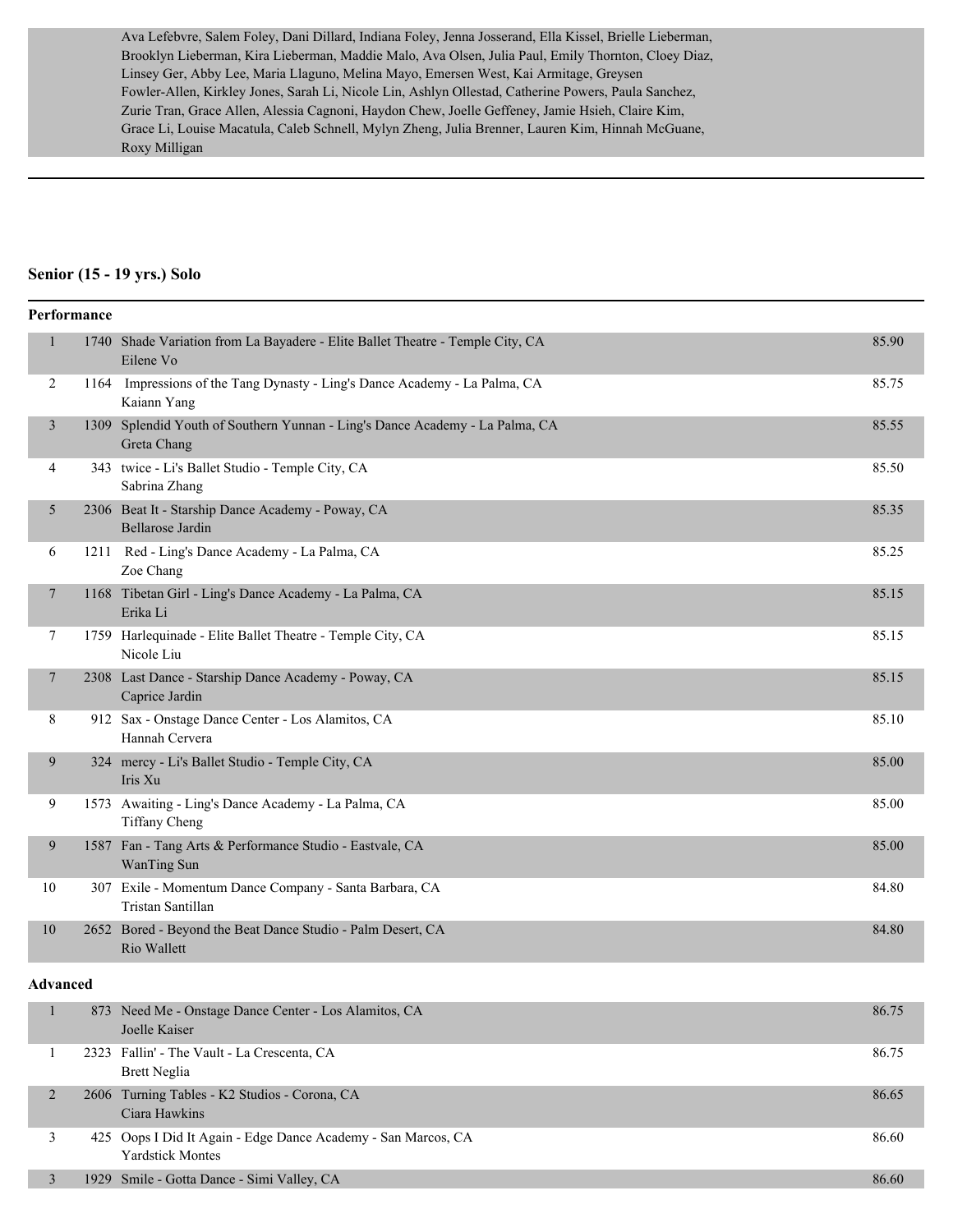|                | Maddie Jaraski                                                                             |       |
|----------------|--------------------------------------------------------------------------------------------|-------|
| 4              | 1040 BRING ON THE MEN - Pacific Dance - Irvine, CA<br>Jenna Josserand                      | 86.55 |
| 5              | 1865 Bills - Notion Dance Concepts - oceanside, CA<br><b>Emily Humes</b>                   | 86.50 |
| 6              | 1581 I Guess I'm in Love - Elevate Dance and Fitness - Rancho Cucamonga, CA<br>Mya Urbina  | 86.45 |
| 7              | 1277 Typewriter - Elevation Studios - Signal Hill, CA<br>Sophie Bright                     | 86.40 |
| 8              | 314 Say I'm Sober - Momentum Dance Company - Santa Barbara, CA<br>Amelia Pelto             | 86.35 |
| 9              | 550 Burn - Elevate Dance and Fitness - Rancho Cucamonga, CA<br>Taylor Douglas-Smith        | 86.30 |
| 9              | 833 It Doesn't Hurt - Onstage Dance Center - Los Alamitos, CA<br>Gabriela Salsameda        | 86.30 |
| 9              | 1595 Total Eclipse - Penche Dance Academy - Bakersfield, CA<br>Olivia Wolff                | 86.30 |
| 10             | 390 Maneater - The Dance Studio of Orange County - Huntington Beach, CA<br>Molly Murphy    | 86.25 |
| 10             | 424 Roxy - Edge Dance Academy - San Marcos, CA<br>Noelle Herring                           | 86.25 |
| 10             | 834 Lost - Onstage Dance Center - Los Alamitos, CA<br>Hayden Belshe                        | 86.25 |
| 10             | 2251 Drawl song of Mongolia - Jin's Dance Studio - Diamond Bar, CA<br>Annie Chen           | 86.25 |
| 10             | 2454 A Pale - Dancers Turnout Academy of Dance - Bakersfield, CA<br>Melissa Fredriksen     | 86.25 |
| Competitive    |                                                                                            |       |
| 1              | 2243 Open Arms - Murrieta Dance Project - Murrieta, CA<br>Luciana Vun                      | 88.00 |
| $\mathbf{1}$   | 2349 Parameters - Visionary Dancer - Vista, CA<br>Forest Myers                             | 88.00 |
| 2              | 1969 Put Your Back N2 It - West Coast School of the Arts - Costa Mesa, CA<br>Ally Cheung   | 87.95 |
| 2              | 2108 Dynamite - Murrieta Dance Project - Murrieta, CA<br>Caylie Almada                     | 87.95 |
| $\mathfrak{Z}$ | 244 TEARS OF AN ANGEL - Avi's Dance Project - Corona, CA<br>Madeline Stone                 | 87.90 |
| 3              | 1539 Home With You - Orange County Performing Arts - Anaheim Hills, CA<br>Berlynn Gonzalez | 87.90 |
| $\mathfrak{Z}$ | 1977 Aqualung - West Coast School of the Arts - Costa Mesa, CA<br>Emmy Cheung              | 87.90 |
| 4              | 247 I WILL ALWAYS LOVE YOU - Avi's Dance Project - Corona, CA                              | 87.80 |

Emily Zaragoza 4 2037 Wicked Games - West Coast School of the Arts - Costa Mesa, CA 87.80 Sasha Kingman 4 2199 Foolish Games - Murrieta Dance Project - Murrieta, CA 87.80 Izabel Hurtado 4 2214 Worth Saving - Murrieta Dance Project - Murrieta, CA 87.80 Amaiyah Naulls 5 2229 Discarded - Murrieta Dance Project - Murrieta, CA 87.75 Kayla Seitel 6 581 At Last - Elevate Dance and Fitness - Rancho Cucamonga, CA 87.70 Tenyce Mack

6 1537 Bohemian Rhapsody - Orange County Performing Arts - Anaheim Hills, CA 87.70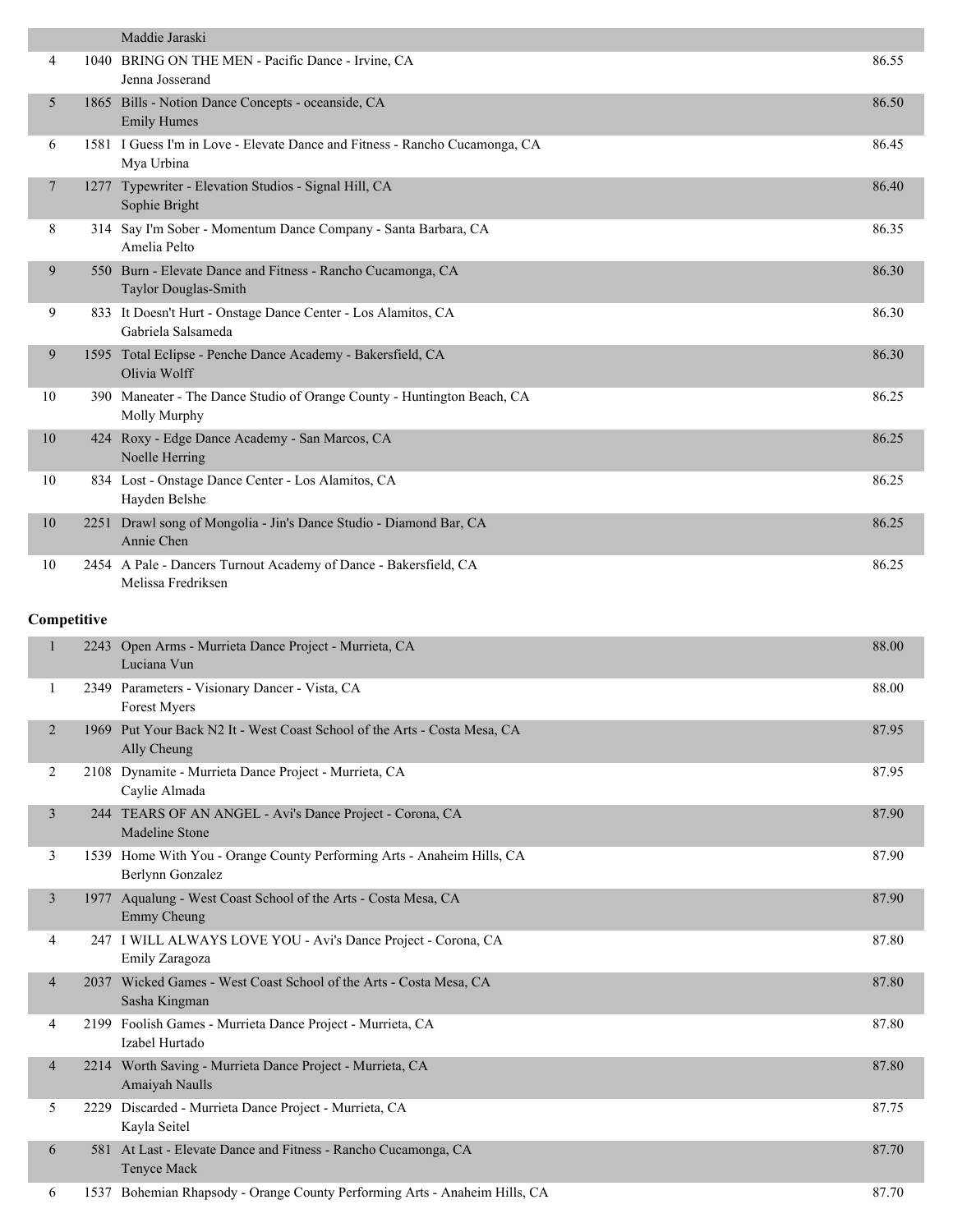|                | Jadyn Siagusa                                                                         |       |
|----------------|---------------------------------------------------------------------------------------|-------|
| 6              | 1592 House of Evangelista - Penche Dance Academy - Bakersfield, CA<br>Maya Ramey      | 87.70 |
| 6              | 1611 Mein Heir - Mather Dance Company - Placentia, CA<br>Molly Ryann                  | 87.70 |
| 6              | 2234 The Drought - Murrieta Dance Project - Murrieta, CA<br>Aubrie Stoehr             | 87.70 |
| 7              | 237 CELLOPHANE - Avi's Dance Project - Corona, CA<br>Alexa Estep                      | 87.65 |
| $\overline{7}$ | 2163 Liability - Murrieta Dance Project - Murrieta, CA<br>Brooklyn Coronado           | 87.65 |
| 7              | 2640 Purpose - K2 Studios - Corona, CA<br>Gia Franzoni                                | 87.65 |
| 8              | 819 Notorious - Onstage Dance Center - Los Alamitos, CA<br>Brianna Sanchez            | 87.60 |
| 8              | 1262 $1+1$ - Elevation Studios - Signal Hill, CA<br>Genesis Rodriguez                 | 87.60 |
| 8              | 1268 Home With You - Elevation Studios - Signal Hill, CA<br><b>Maddison Pohl</b>      | 87.60 |
| 9              | 2026 Be Be Your Love - West Coast School of the Arts - Costa Mesa, CA<br>Gabi D'Ambra | 87.55 |
| 10             | 579 I'm Lonely - Elevate Dance and Fitness - Rancho Cucamonga, CA<br>Bry Fernandez    | 87.50 |
| 10             | 2024 Almost Lover - West Coast School of the Arts - Costa Mesa, CA<br>Megan Chie      | 87.50 |
| 10             | 2660 1977 - Orange County Performing Arts - Anaheim Hills, CA<br>Cameron Chen         | 87.50 |

## **Senior (15 - 19 yrs.) Duet/Trio**

|                 | Performance |                                                                                                                              |       |
|-----------------|-------------|------------------------------------------------------------------------------------------------------------------------------|-------|
|                 |             | 2304 One Night Only - Starship Dance Academy - Poway, CA<br>Caprice Jardin, Bellarose Jardin                                 | 85.85 |
| 2               | 2309        | Super Freak - Starship Dance Academy - Poway, CA<br>Caprice Jardin, Bellarose Jardin                                         | 85.80 |
| $\mathfrak{Z}$  |             | 2260 Trippin - The Vault - La Crescenta, CA<br>Luca Nunez, Rocco Sanchez, Enzo Nunez                                         | 85.15 |
| 4               |             | 1591 With Somebody - Penche Dance Academy - Bakersfield, CA<br>Kylie Siefert, Gianna Nicoletti                               | 84.45 |
| 5               |             | 1944 Eyes On Fire - Rosalie's School of Dance - Simi Valley, CA<br>Hannah Tawil, Camryn Allen                                | 83.75 |
| 6               |             | 1605 Holla at the DJ - Center Stage Dance and Performing Arts - Rancho Santa Margarita, CA<br>Allison Martinez, Brianna Bell | 83.65 |
| <b>Advanced</b> |             |                                                                                                                              |       |
| 1               |             | 2339 Parallel - The Vault - La Crescenta, CA<br>Teja Moe, Kaya Ilas                                                          | 86.75 |
| $\overline{c}$  |             | 381 Last Dance - The Dance Studio of Orange County - Huntington Beach, CA<br>Molly Murphy, Marissa Catania                   | 86.15 |
| $\overline{3}$  | 304         | Rescue You - Momentum Dance Company - Santa Barbara, CA<br>Kannyn Pabico, Christina Jimenez                                  | 85.85 |
| 4               |             | 838 I'll Stay - Onstage Dance Center - Los Alamitos, CA<br>Audrey McAuley, Caitlin Echavarria                                | 85.10 |
| $\overline{4}$  |             | 2472 Rumor Has It - Dancers Turnout Academy of Dance - Bakersfield, CA                                                       | 85.10 |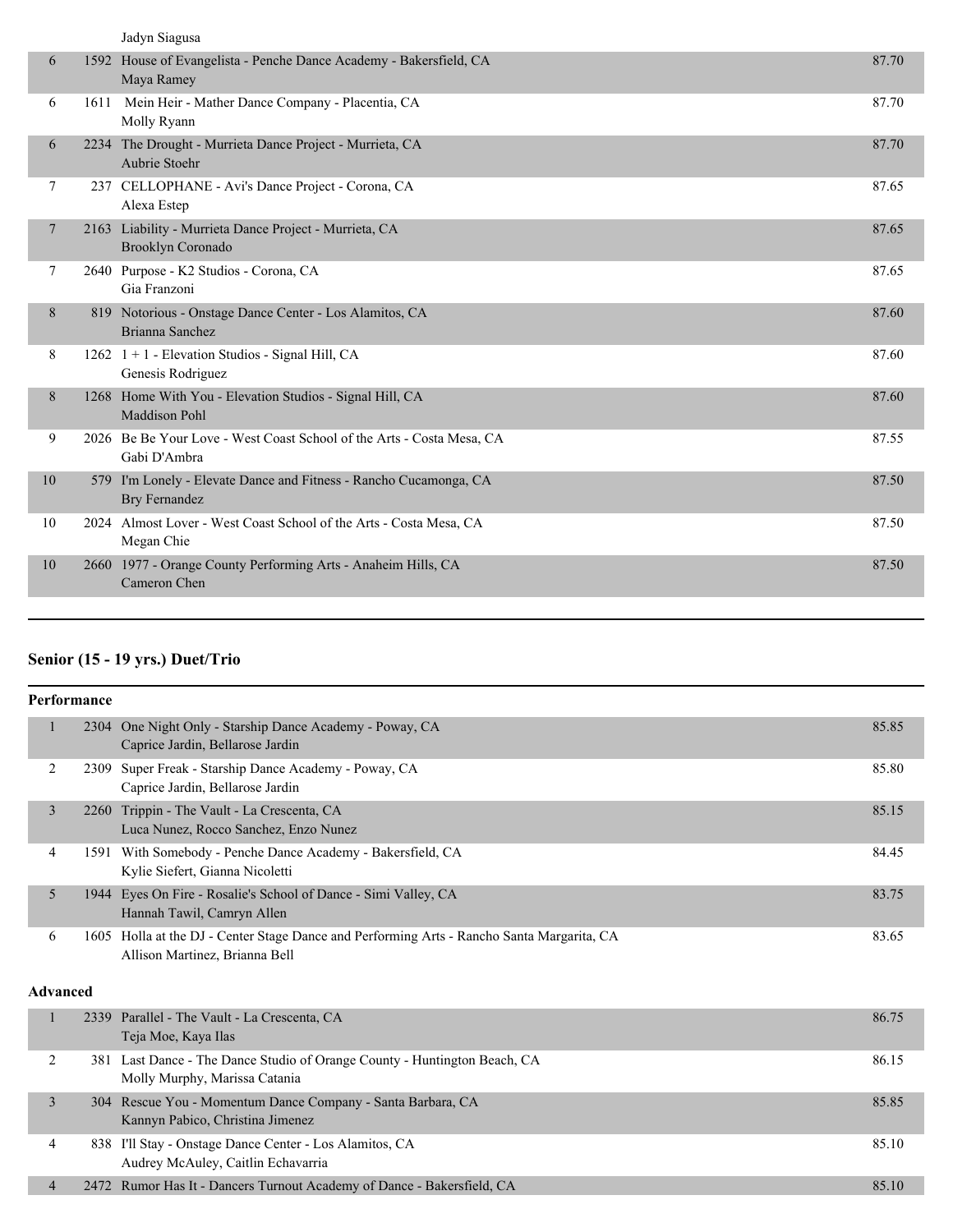|                | Madelyn Gayita, Sofia Guijarro                                                                                                           |       |
|----------------|------------------------------------------------------------------------------------------------------------------------------------------|-------|
| 5              | 305 Kill of the Night - Momentum Dance Company - Santa Barbara, CA<br>Taylor Ferguson, Kylie Hupton                                      | 84.95 |
| 5              | 610 Don't Let Me Fall - 8 Count Dance Academy - Los Angeles, CA<br>Hallie Reiss, Chloe Senior                                            | 84.95 |
| 6              | 945 Cold Story - Rise Academy of Dance - Redondo Beach, CA<br>Alexis Hara, Drew Vranesh                                                  | 84.80 |
| 6              | 1068 MAMA KNOWS BEST - Pacific Dance - Irvine, CA<br>Catherine Powers, Julia Brenner                                                     | 84.80 |
| 7              | 1283 Bounce - Elevation Studios - Signal Hill, CA<br>Claire Wilson, Sophie Bright, Delaney Stivers                                       | 84.35 |
| 8              | 450 Better Half of Me - de Toledo Dance - West Hills, CA<br>Leah Berger, Juliet Alpert                                                   | 84.30 |
| 8              | 2473 Way Down - Dancers Turnout Academy of Dance - Bakersfield, CA<br>Sophia Miranda, Kylee Orr                                          | 84.30 |
| 9              | 2568 I Heard it through the Grapevine - Melodie's Dance Theatre - Los Alamitos, CA<br>Arielle Joubert-Honacki, Sarah Fong, Kate Stanford | 83.90 |
| Competitive    |                                                                                                                                          |       |
| $\mathbf{1}$   | 556 Rome - Elevate Dance and Fitness - Rancho Cucamonga, CA<br>Tenyce Mack, Bry Fernandez                                                | 87.75 |
| 1              | 1140 JAM - Touch of Class - El Cajon, CA<br>Audrey Lam, Madison Abeleda, Mackenzie Abeleda                                               | 87.75 |
| $\overline{2}$ | 593 Partition - Elevate Dance and Fitness - Rancho Cucamonga, CA<br>Bry Fernandez, Giselle Edwards, Tenyce Mack                          | 87.70 |
| 2              | 2351 You So Done - Visionary Dancer - Vista, CA<br>Forest Myers, Lily Roundtree, Mia Balancio                                            | 87.70 |
| $\mathfrak{Z}$ | 947 Ribs - Rise Academy of Dance - Redondo Beach, CA<br>Molly Gin, Sophia Grabher, Samantha Gin                                          | 87.40 |
| 4              | 279 DANCING IN THE SKY - Avi's Dance Project - Corona, CA<br>Madeline Stone, Audrey Stone                                                | 87.30 |
| 5              | 1590 I miss you - Penche Dance Academy - Bakersfield, CA<br>Emily West, Maya Ramey                                                       | 87.25 |
| 6              | 277 LIVE FOREVER - Avi's Dance Project - Corona, CA<br>Emily Zaragoza, Maile Rodriguez                                                   | 87.20 |
| 6              | 597 Turning Tables - Elevate Dance and Fitness - Rancho Cucamonga, CA<br>Isadora Stillwagon, Ella Veirs                                  | 87.20 |
| 7              | 1570 Falling Up - Touch of Class - El Cajon, CA<br>Abby McEvoy, Ty McEvoy                                                                | 87.00 |
| 8              | 1646 Burlesque - Orange County Dance Center - Huntington Beach, CA<br>Giuliana Hernandez, Hannah Wood                                    | 86.90 |
| 9              | 1070 RIVER - Pacific Dance - Irvine, CA<br>Chloe Dougherty, Sascha Friend                                                                | 86.75 |
| 9              | 1129 PARTY IS OVER - Touch of Class - El Cajon, CA<br>Addison Clark, Chloe Flores                                                        | 86.75 |
| 10             | 944 Work Song - Rise Academy of Dance - Redondo Beach, CA<br>Ashley Miller, Whitney Marsh                                                | 86.60 |
| $10\,$         | 1057 BROKEN - Pacific Dance - Irvine, CA<br>Dani Dillard, Julia Paul                                                                     | 86.60 |
| 10             | 1062 FEEDBACK - Pacific Dance - Irvine, CA<br>Ava Lefebvre, Maddie Malo                                                                  | 86.60 |
| $10\,$         | 2372 New Day - Visionary Dancer - Vista, CA<br>Angelina Ramos, Kaelyn Santos                                                             | 86.60 |
|                |                                                                                                                                          |       |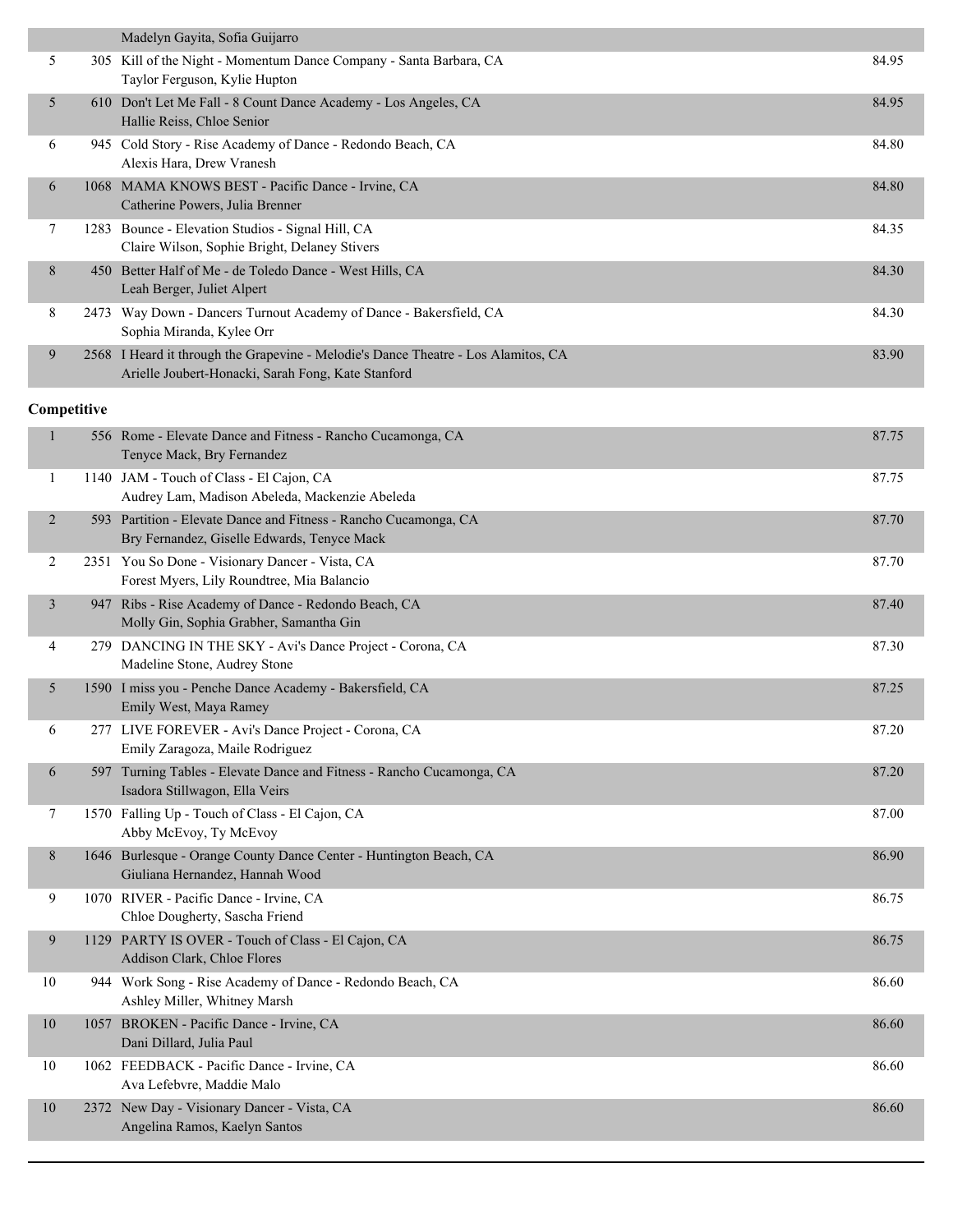## **Senior (15 - 19 yrs.) Small**

|                 | Performance |                                                                                                                                                                                                                |        |
|-----------------|-------------|----------------------------------------------------------------------------------------------------------------------------------------------------------------------------------------------------------------|--------|
| 1               |             | 823 Smother - Onstage Dance Center - Los Alamitos, CA<br>Bella Dillman, Amaiya Infante, Jordan Shade, Paige Steele                                                                                             | 111.95 |
| <b>Advanced</b> |             |                                                                                                                                                                                                                |        |
| 1               |             | 2326 Glitter - The Vault - La Crescenta, CA<br>Teja Moe, Kaya Ilas, Sol Johnson, Katie Parisi, Brett Neglia                                                                                                    | 114.95 |
| 2               |             | 2566 Super Stars - Dance Star Malibu - Malibu, CA<br>Sophie Wong, Mai Ann Tarnay, Harlow Rocca, Aspen Aragon, Annabelle Rottman                                                                                | 114.50 |
| $\mathfrak{Z}$  |             | 445 On My Own - de Toledo Dance - West Hills, CA<br>Zoe Gottlieb, Abby Macarah, Eliana Chasen, Taylor Epstein, Molly Gurland, Eva Gundry, Emi Hamburg,<br>Rachel Lotwin, Oriya Edri                            | 114.45 |
| 4               |             | 447 Hold Me Like You Used To - de Toledo Dance - West Hills, CA<br>Rachel Lotwin, Oriya Edri, Zoe Gottlieb, Abby Macarah, Eliana Chasen, Molly Gurland, Eva Gundry                                             | 113.95 |
| 5               |             | 448 Throwback - de Toledo Dance - West Hills, CA<br>Emi Hamburg, Rachel Lotwin, Amber Kleinman, Eliana Becker, Abby Macarah, Eliana Chasen, Molly<br>Gurland, Eva Gundry                                       | 113.50 |
| 5               |             | 941 Feel Good - Rise Academy of Dance - Redondo Beach, CA<br>Skylar Apirian, Alexis Hara, Ainsley Hegenberger, Drew Vranesh, Sadie Levin, Sage Kaganovich                                                      | 113.50 |
| 6               |             | 454 Gold - de Toledo Dance - West Hills, CA<br>Amber Kleinman, Leah Berger, Madalyn Kasif, Juliet Alpert, Eliana Becker                                                                                        | 113.35 |
| 7               |             | 456 Global Concepts - de Toledo Dance - West Hills, CA<br>Amber Kleinman, Leah Berger, Madalyn Kasif, Juliet Alpert, Eliana Becker                                                                             | 113.15 |
| 8               |             | 904 Dynamite - Onstage Dance Center - Los Alamitos, CA<br>Nia Martinez, Zizi Pacheco, Giselle Ornelas, Precilla Nava                                                                                           | 112.90 |
| 9               |             | 449 Adore You - de Toledo Dance - West Hills, CA<br>Emi Hamburg, Oriya Edri, Zoe Gottlieb, Eliana Chasen, Milan Bachar, Taylor Epstein                                                                         | 112.85 |
| 10              | 777         | Risky - Onstage Dance Center - Los Alamitos, CA<br>Nia Martinez, Precilla Nava, Giselle Ornelas, Zizi Pacheco                                                                                                  | 112.45 |
| Competitive     |             |                                                                                                                                                                                                                |        |
| $\mathbf{1}$    |             | 1234 Catch the Rhythm - Elevation Studios - Signal Hill, CA<br>Lexi Garbiero, Dora Medina, Ellie Volk, Maddison Pohl, Emily Buschelman                                                                         | 117.40 |
| 2               |             | 1858 Something Is Shifting - Murrieta Dance Project - Murrieta, CA<br>Brooklyn Coronado, Peyton Mendelkow, Aubrie Stoehr, Izabel Hurtado, Kayla Seitel, Kaylyn Houchens,<br>Kendall Le, Sarah Di Gioia         | 117.15 |
| $\mathfrak{Z}$  |             | 1857 House Of The Rising Sun - Murrieta Dance Project - Murrieta, CA<br>Peyton Mendelkow, Aubrie Stoehr, Caylie Almada, Devin Ramirez, Izabel Hurtado, Kayla Seitel, Kendall<br>Le, Luciana Vun                | 116.90 |
| 4               |             | 1855 I Am The Best - Murrieta Dance Project - Murrieta, CA<br>Aubrie Stoehr, Caylie Almada, Devin Ramirez, Izabel Hurtado, Kayla Seitel, Kaylyn Houchens, Kendall<br>Le, Sarah Di Gioia                        | 116.65 |
| 5               |             | 215 POUR SOME SUGAR ON ME - Avi's Dance Project - Corona, CA<br>Sarah Tischbern, Maile Rodriguez, Madeline Stone, Grace Stanford, Emily Zaragoza, Caylin Garcia,<br>Alexa Estep, Audrey Stone                  | 116.60 |
| 6               |             | 2362 La Vita Nuova - Visionary Dancer - Vista, CA<br>Khloe Bullock, JJ Cowen, Violette Dominguez, Mia Balancio, Lily Roundtree, Kaelyn Santos, Jordon<br>Lewis, Forest Myers, Arlo Murphy                      | 116.55 |
| $\overline{7}$  |             | 1856 I Have Nothing - Murrieta Dance Project - Murrieta, CA<br>Brooklyn Coronado, Erynne Mangsat, Natasha Lubanko, Riley Bendel, Amaiyah Naulls, Kaylyn<br>Houchens, Luciana Vun, Sarah Di Gioia               | 116.50 |
| 8               |             | 602 Lost - Elevate Dance and Fitness - Rancho Cucamonga, CA<br>Taylor Douglas-Smith, Giselle Edwards, Bry Fernandez, Karsyn Harlow, Casey Himes, Tenyce Mack,<br>Isadora Stillwagon, Ella Veirs, Teya Thompson | 116.40 |
| 9               |             | 637 Wait A Minute - Retter's Academy of Dance - Agoura Hills, CA<br>Ashlynn Brantingham, Killian Burns, Lily Ecoff, Tia Jarrett, Bree Santa Cruz, Emerson Stephens                                             | 116.35 |
|                 |             |                                                                                                                                                                                                                |        |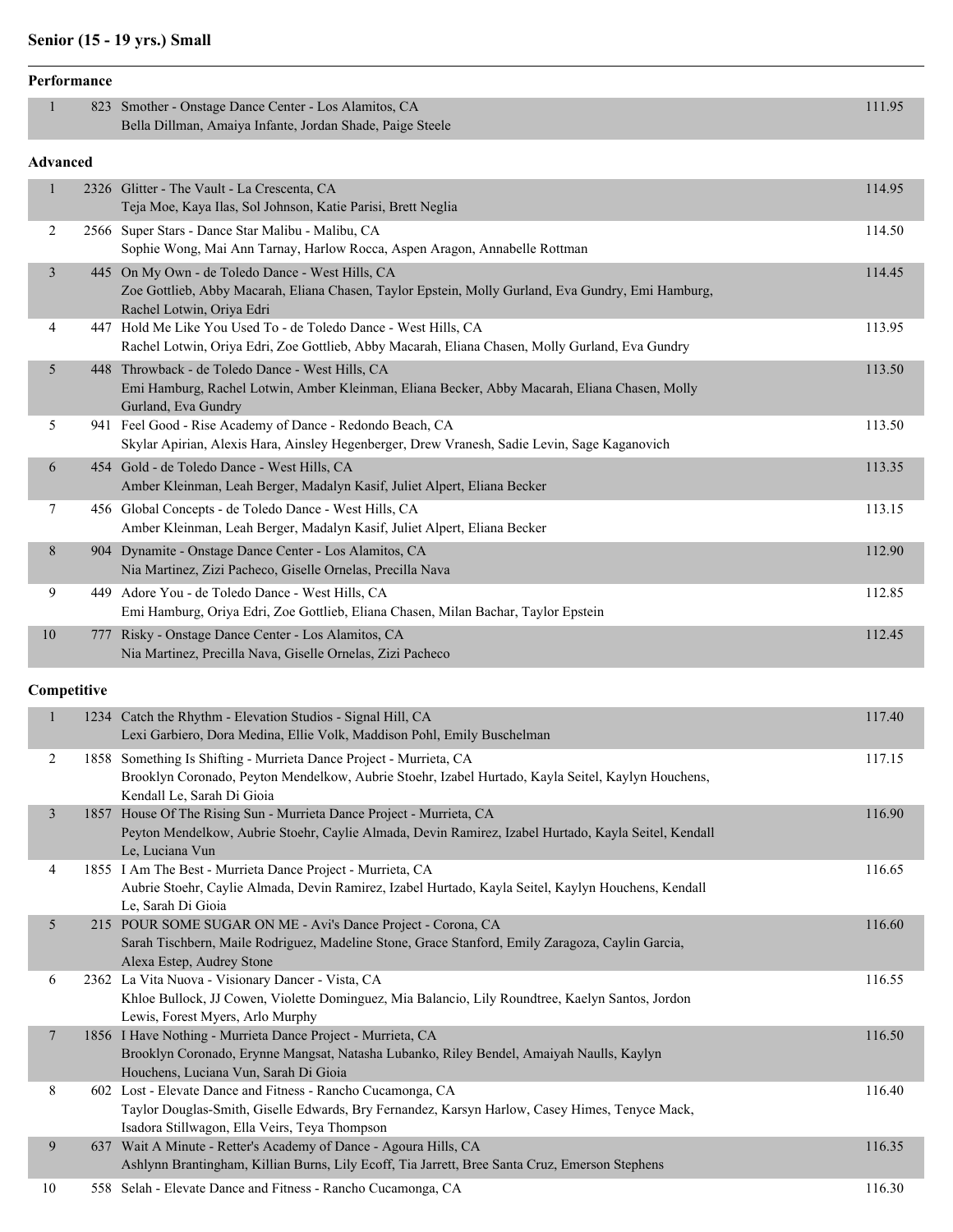## **Senior (15 - 19 yrs.) Large**

|                | Advanced |                                                                                                                                                                                                                                                                                                                                 |        |  |  |  |
|----------------|----------|---------------------------------------------------------------------------------------------------------------------------------------------------------------------------------------------------------------------------------------------------------------------------------------------------------------------------------|--------|--|--|--|
| $\mathbf{1}$   |          | 455 Me Against The Music - de Toledo Dance - West Hills, CA<br>Emi Hamburg, Rachel Lotwin, Oriya Edri, Ellie Stallman, Zoe Gottlieb, Abby Macarah, Eliana Chasen,<br>Taylor Epstein, Molly Gurland, Eva Gundry                                                                                                                  | 114.05 |  |  |  |
| Competitive    |          |                                                                                                                                                                                                                                                                                                                                 |        |  |  |  |
| $\mathbf{1}$   |          | 1852 Gotta Get Away - Murrieta Dance Project - Murrieta, CA<br>Natasha Lubanko, Riley Bendel, Sarah Di Gioia, Kaylyn Houchens, Kayla Seitel, Luciana Vun, Caylie<br>Almada, Peyton Mendelkow, Kendall Le, Izabel Hurtado, Brooklyn Coronado, Aubrie Stoehr, Amaiyah<br>Naulls, Devin Ramirez                                    | 117.35 |  |  |  |
| $\overline{c}$ |          | 563 Pray - Elevate Dance and Fitness - Rancho Cucamonga, CA<br>Kayla Spahr, Reyn Marshall, Taylor Douglas-Smith, Amber Marquez, Andrea Peeler, Bry Fernandez,<br>Casey Himes, Tenyce Mack, Isadora Stillwagon, Giselle Edwards                                                                                                  | 117.25 |  |  |  |
| 3              |          | 1850 Linda - Murrieta Dance Project - Murrieta, CA<br>Natasha Lubanko, Riley Bendel, Sarah Di Gioia, Kaylyn Houchens, Kayla Seitel, Caylie Almada, Peyton<br>Mendelkow, Brooklyn Coronado, Aubrie Stoehr, Devin Ramirez, Kendall Le, Izabel Hurtado                                                                             | 116.70 |  |  |  |
| 4              |          | 860 It's All Coming Back To Me Now - Onstage Dance Center - Los Alamitos, CA<br>Joelle Kaiser, Daniella Morales, Caitlin Echavarria, Tessa Hoy, Bailey Humady, Isabella Mendez, Megan<br>McClintock, Gabriela Salsameda, Madelynn Venegas, Kendal Villa, Kiana Alvarez, Bella Flores, Sophia<br>Marr, Camryn Witkin             | 116.45 |  |  |  |
| $\overline{4}$ |          | 1851 It's Like That - Murrieta Dance Project - Murrieta, CA<br>Natasha Lubanko, Riley Bendel, Sarah Di Gioia, Kaylyn Houchens, Gianna Chute, Kendall Le, Kayla<br>Seitel, Luciana Vun, Caylie Almada, Colie Heise, Brooklyn Coronado, Aubrie Stoehr, Amaiyah Naulls,<br>Devin Ramirez, Izabel Hurtado                           | 116.45 |  |  |  |
| 5              |          | 150 Champagne Taste - Penche Dance Academy - Bakersfield, CA<br>Veronica Gonzalez, Brianna Luna, Elina Chan, Zoe Watson, Olivia Wolff, Emily West, Kate Baker, Maya<br>Ramey, Kylie Siefert, Mackenzie Simpson, Galilei Duenas, Nicky Navarro, Gabby Garza                                                                      | 116.30 |  |  |  |
| 5              |          | 2374 Swim Good - Visionary Dancer - Vista, CA<br>Mia Balancio, Khloe Bullock, JJ Cowen, Violette Dominguez, Arlo Murphy, Forest Myers, Angelina<br>Ramos, Lily Roundtree, Kaelyn Santos, Jordon Lewis, Paulina De La Feunte, Riley Conroy                                                                                       | 116.30 |  |  |  |
| 6              |          | 943 Broken - Rise Academy of Dance - Redondo Beach, CA<br>Josie McCalla, Vivi Cole, Molly Gin, Skylar Apirian, Ashley Miller, Drew Vranesh, Sophia Grabher,<br>Jenna Walter, Alexis Hara, Whitney Marsh, Alayna Vand Ven, Ainsley Hegenberger, Sadie Levin, Sage<br>Kaganovich, Samantha Gin                                    | 116.15 |  |  |  |
| 7              |          | 1243 Oxytocin - Elevation Studios - Signal Hill, CA<br>Abrianna Herring, Ava Diette, Alexandra Trachta, Dora Medina, Ellie Volk, Francesca Pinon, Genesis<br>Rodriguez, Lena Teeter, Lexi Garbiero, Maddison Pohl, Emily Buschelman                                                                                             | 115.90 |  |  |  |
| 8              |          | 2363 Itty Bitty Piggy - Visionary Dancer - Vista, CA<br>Jordon Lewis, Forest Myers, Arlo Murphy, Angelina Ramos, Khloe Bullock, JJ Cowen, Riley Conroy,<br>Paulina De La Feunte, Mia Balancio, Lily Roundtree                                                                                                                   | 115.85 |  |  |  |
| 9              |          | 100 Sweet Disposition - Clifton Dance Project - Huntington Beach, CA<br>Christopher Arnold, Sean Bailey, Riley Lockwood, Victoria Miller, Britta Norquist, Emma Yagi, Ryan<br>Adamson, Scarlett Bruce, Gina Cisternelli, Ava Dorsheimer, Kelsie Eckert, Elisa Hernandez                                                         | 115.75 |  |  |  |
| 9              |          | 678 HEART OF STONE - Pacific Dance - Irvine, CA<br>Marisa Chacon, Dani Dillard, Chloe Doolaege, Chloe Dougherty, Sascha Friend, Victoria Garcia, Jenna<br>Josserand, Megumi Kikegawa, Hannah Kon, Ava Lefebvre, Maria Llaguno, Maddie Malo, Ava Mora,<br>Caleigh Nystrom, Ava Olsen, Julia Paul, Amanda Ree, Melina Tanuwidjaja | 115.75 |  |  |  |
| $10\,$         |          | 1997 Summertime Sadness - Elevate Dance and Fitness - Rancho Cucamonga, CA<br>Carlie Mason, Reyn Marshall, Amber Marquez, Giselle Edwards, Bry Fernandez, Karsyn Harlow, Casey<br>Himes, Tenyce Mack, Isadora Stillwagon, Teya Thompson, Ella Veirs                                                                             | 115.60 |  |  |  |